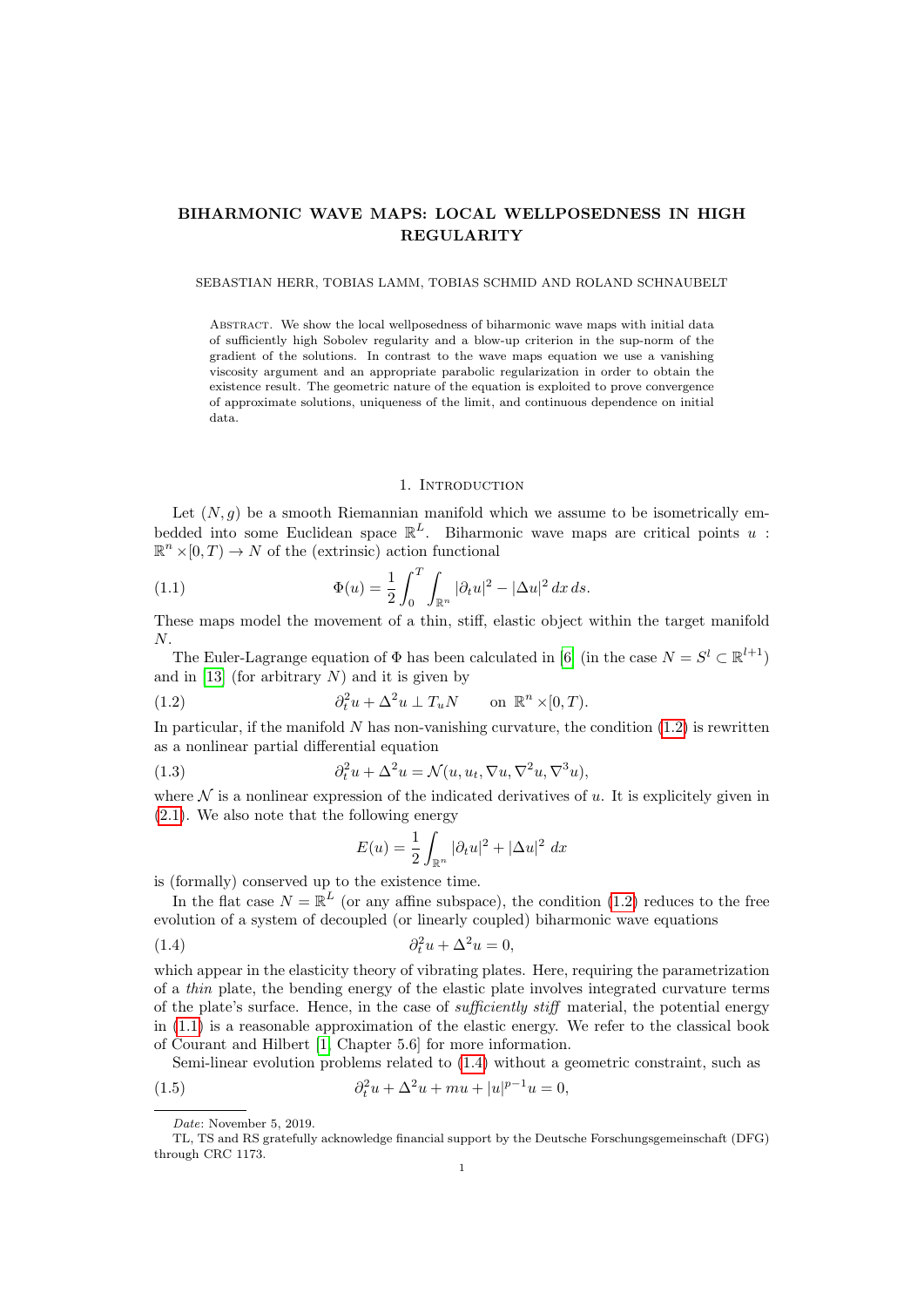have been thoroughly studied. For instance, if  $m > 0$  and  $1 + \frac{8}{n} < p < \frac{n+4}{n-4}$ , global existence and scattering of solutions of [\(1.5\)](#page-0-3) has been proved by Pausader in [\[12\]](#page-29-1), as conjectured by Levandosky and Strauss.

A well-studied hyperbolic geometric evolution problem is the wave maps equation

<span id="page-1-0"></span>(1.6) 
$$
\Box u = m^{\alpha\beta} A(u) (\partial_{\alpha} u, \partial_{\beta} u) \quad \text{on } \mathbb{R}^n \times \mathbb{R},
$$

which arises as the Euler-Lagrange equation of a first order analogue of the action [\(1.1\)](#page-0-1) with constraint  $u \in N$ . Here,  $\Box = \partial_t^2 - \Delta$  is the d'Alembert operator, m is the Minkowski metric and  $A(u)$  is the second fundamental form of the embedded manifold N. The Cauchy problem for [\(1.6\)](#page-1-0) has been studied intensively as a model for the subtle interplay of nonlinear dispersion, gauge invariance and singularity formation. In particular, we refer to the global regularity theory achieved by novel renormalization techniques of Tao in [\[17\]](#page-29-2) and [\[18\]](#page-29-3), see also the survey article by Tataru [\[19\]](#page-29-4). In the energy-critical dimension  $n = 2$  a proof of the threshold conjecture on the question of blow-up versus global regularity and scattering is given by Sterbenz and Tataru in [\[16\]](#page-29-5).

A different but related model is the Schrödinger maps problem for a map  $u : \mathbb{R}^n \times \mathbb{R} \to N$ into a Kähler manifold  $N$ . This is the Hamiltonian flow for the Dirichlet energy of  $u$  induced by the (symplectic) Kähler form on N. For  $N = S^2$  the Hamiltonian equation reads as

(1.7) 
$$
\partial_t u = u \times \Delta u \quad \text{on } \mathbb{R}^n \times \mathbb{R},
$$

and attracted a lot of attention in the past decades. We refer to the global regularity results for  $N = S^2$  and  $n \geq 2$  by Bejenaru, Ionescu, Kenig and Tataru in [\[2\]](#page-28-2) and for homogeneous spaces  $N$  and large dimension by Nahmod, Stefanov and Uhlenbeck in [\[11\]](#page-28-3). While different, the methods in both cases exploit the geometric nature of the Schrödinger maps flow by the choice of a suitable frame system along a solution.

In sharp contrast, there is very little literature on the bi-harmonic wave maps  $(1.2)$ , as discussed below. The main goal of this paper is the proof of the following local wellposedness result for the Cauchy problem corresponding to  $(1.2)$  in Sobolev spaces with sufficiently high regularity. We stress that it is difficult to employ the energy method for high regu-larity solutions of [\(1.2\)](#page-0-0) since  $\mathcal N$  explicitly depends on the third order derivatives  $\nabla_x^3 u$  and the energy contains only  $\Delta u$ . We will to overcome this difficulty by exploiting the geometric constraints of solutions. From now on, let  $N$  be a compact Riemannian manifold, isometrically embedded into  $\mathbb{R}^L$ .

<span id="page-1-2"></span>**Theorem 1.1.** Let  $u_0, u_1 : \mathbb{R}^n \to \mathbb{R}^L$  satisfy  $u_0(x) \in N$  and  $u_1(x) \in T_{u_0(x)}N$  for a.e.  $x \in \mathbb{R}^n$  as well as

$$
(\nabla u_0, u_1) \in H^{k-1}(\mathbb{R}^n) \times H^{k-2}(\mathbb{R}^n)
$$

for some  $k \in \mathbb{N}$  with  $k > \lfloor \frac{n}{2} \rfloor + 2$ . Then the following assertions hold:

(a) There exists a maximal existence time

$$
T_m = T_m(u_0, u_1) > T = T(||\nabla u_0||_{H^{k-1}}, ||u_1||_{H^{k-2}}) > 0
$$

and a unique solution  $u : \mathbb{R}^n \times [0, T_m) \to N$  of [\(1.2\)](#page-0-0) with  $u(0) = u_0, \partial_t u(0) = u_1$ , and

 $u - u_0 \in C^0([0, T_m), H^k(\mathbb{R}^n)) \cap C^1([0, T_m), H^{k-2}(\mathbb{R}^n)).$ 

(b) For  $T_0 \in (0, T_m)$  there exists a (sufficiently small) radius  $R_0 > 0$  such that for all initial data  $(v_0, v_1)$  as above that satisfy

$$
||(u_0, u_1) - (v_0, v_1)||_{H^k(\mathbb{R}^n) \times H^{k-2}(\mathbb{R}^n)} \le R_0,
$$

the unique solution  $v : \mathbb{R}^n \times [0, T_m(v_0, v_1)) \to N$  exists on  $\mathbb{R}^n \times [0, T_0]$ . Further, for such initial data the map  $(v_0, v_1) \rightarrow (v(t), \partial_t v(t))$  is continuous in  $H^k(\mathbb{R}^n) \times$  $H^{k-2}(\mathbb{R}^n)$  for  $t \in [0, T_0]$ .

(c) If  $T_m < \infty$ , then

<span id="page-1-1"></span>(1.8) 
$$
\int_0^{T_m} \|\nabla u(s)\|_{L^\infty}^{2k} + \|u_t(s)\|_{L^\infty}^{2k} ds = \infty.
$$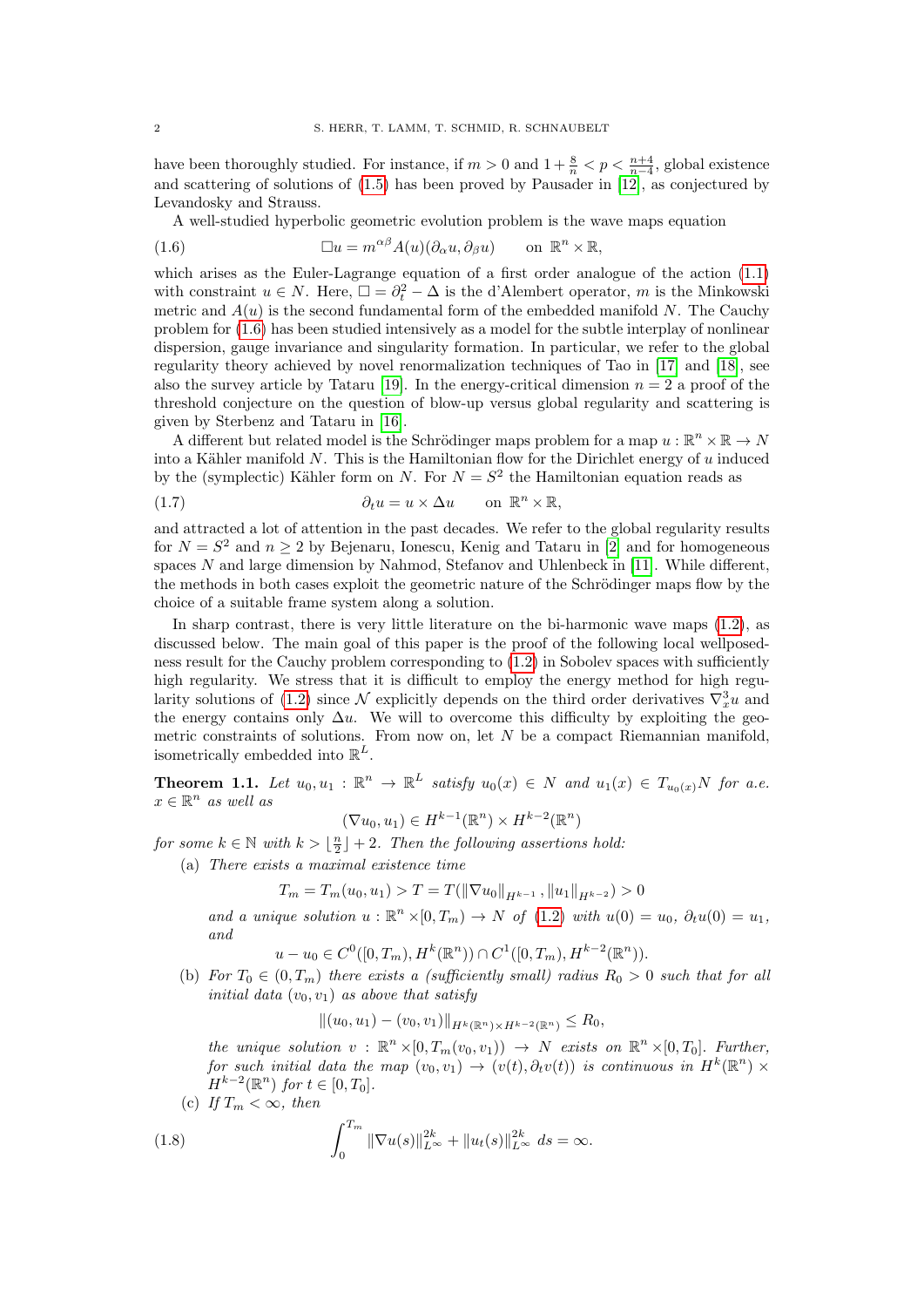In particular, for smooth initial data  $u_0, u_1 : \mathbb{R}^n \to \mathbb{R}^L$  with  $u_0(x) \in N$  and  $u_1(x) \in T_{u_0(x)}N$ for  $x \in \mathbb{R}^n$  having compact  $supp(\nabla u_0) \subset \mathbb{R}^n$  and  $supp(u_1) \subset \mathbb{R}^n$ , there exist  $T_m > 0$  and a smooth solution  $u : \mathbb{R}^n \times [0, T_m) \to N$  of  $(1.2)$ .

It is worthwhile to remark that both  $u_0$  and  $u(t)$  do not necessarily belong to  $L^2(\mathbb{R}^n)$ and it is only the difference of these two functions which is contained in this space. We further mention that the lower bound  $k > \lfloor \frac{n}{2} \rfloor + 2$  ensures the existence of  $L^{\infty}$  bounds for  $\partial_t u \in H^{k-2}(\mathbb{R}^n)$  from Sobolev's embedding. This is necessary in order to establish our energy estimates in the following sections.

The first, second and fourth author have recently shown in [\[6\]](#page-28-0) that there exists a global weak solution of [\(1.2\)](#page-0-0) for initial data in the energy space  $H^2 \times L^2$  in the case  $N = S^l \subset \mathbb{R}^{l+1}$ . In [\[6\]](#page-28-0) a crucial ingredient is a conservation law which allows to construct the desired solution as a weak limit of a sequence of solutions of suitably regularized problems. The derivation of this conservation law relies on the fact that the action functional  $\Phi$  is invariant under rotations in the highly symmetric setting  $N = S<sup>l</sup>$ , and this argument does not apply to arbitrary target manifolds N.

Moreover, the third author has shown energy estimates for biharmonic wave maps in low dimensions  $n = 1, 2$  in [\[13\]](#page-29-0). When combining this result with the above blow-up criterion [\(1.8\)](#page-1-1), he then obtained the existence of a unique global smooth solution of [\(1.2\)](#page-0-0) for smooth and compactly supported initial data. This results extends earlier work of Fan and Ozawa [\[5\]](#page-28-4) for spherical target manifolds.

A local well-posedness result as in Theorem [1.1](#page-1-2) is standard for second-order wave equations with derivative nonlinearities such as wave maps. It can be found for example in the books of Shatah and Struwe [\[14\]](#page-29-6) and Sogge [\[15\]](#page-29-7). In contrast to this case, our nonlinearity  $\mathcal{N}(u)$  depends on the third spatial derivative of u which cannot directly be controlled by the energy of  $(2.1)$  that only contains second order spatial derivatives. In our proof we use the geometric nature of the equation in several crucial steps in order to be able to rewrite this expression in terms of derivatives of lower order.

Concerning the continuous dependence of the solution on the initial data, as the nonlinearity  $\mathcal{N}(u)$  depends on third spatial derivatives, no Lipschitz estimate in the norm  $H^k \times H^{k-2}$ is expected from the energy method (as we observe e.g. from the a priori estimates in Section [6\)](#page-16-0) and we cannot apply a fixed point argument. In comparison to semi-linear wave equations with derivative nonlinearities (such as wave maps), this makes the well-posedness problem for [\(1.2\)](#page-0-0) more involved.

We briefly note that our result applies to an intrinsic version of a biharmonic wave map. The functional  $\Phi$  has an intrinsic analogue  $\Psi$  defined by

<span id="page-2-0"></span>(1.9) 
$$
\Psi(u) = \frac{1}{2} \int_0^T \int_{\mathbb{R}^n} |\partial_t u|^2 - |(\Delta u)^T|^2 dx ds,
$$

where  $(\Delta u)^T = P_u(\Delta u)$  is the tension field of a smooth function  $u : \mathbb{R}^n \times [0, T) \to N$ . In contrast to  $\Phi$ , the functional  $\Psi$  is independent of the embedding of  $N \hookrightarrow \mathbb{R}^L$ . Since the Euler-Lagrange equation differs only by lower order terms (see [\(2.2\)](#page-3-1) in Section [2](#page-3-2) below), we can prove the existence of local unique intrinsic biharmonic wave maps with initial data as in Theorem [1.1.](#page-1-2) However, we do not have a result for initial data with (only) covariant derivatives in  $L^2$ .

In the following, we briefly outline the structure of the paper. In Section [3,](#page-4-0) we use a vanishing viscosity approximation and solve the corresponding Cauchy problem for the damped problem

$$
\partial_t^2 u + \Delta^2 u - \varepsilon \Delta \partial_t u \perp T_u N, \quad \varepsilon \in (0, 1].
$$

In order to obtain a limiting solution for [\(1.2\)](#page-0-0) as  $\varepsilon \searrow 0$ , we prove a priori energy estimates which are uniform in  $\varepsilon$  in Section [4.](#page-9-0) As a by-product we obtain the blow-up criterion in Theorem [1.1.](#page-1-2) The existence part in Theorem [1.1](#page-1-2) is then shown in Section [5,](#page-14-0) and in Section [6](#page-16-0) we prove that the solutions are unique. Finally we establish the continuity of the flow map in Section [7.](#page-18-0)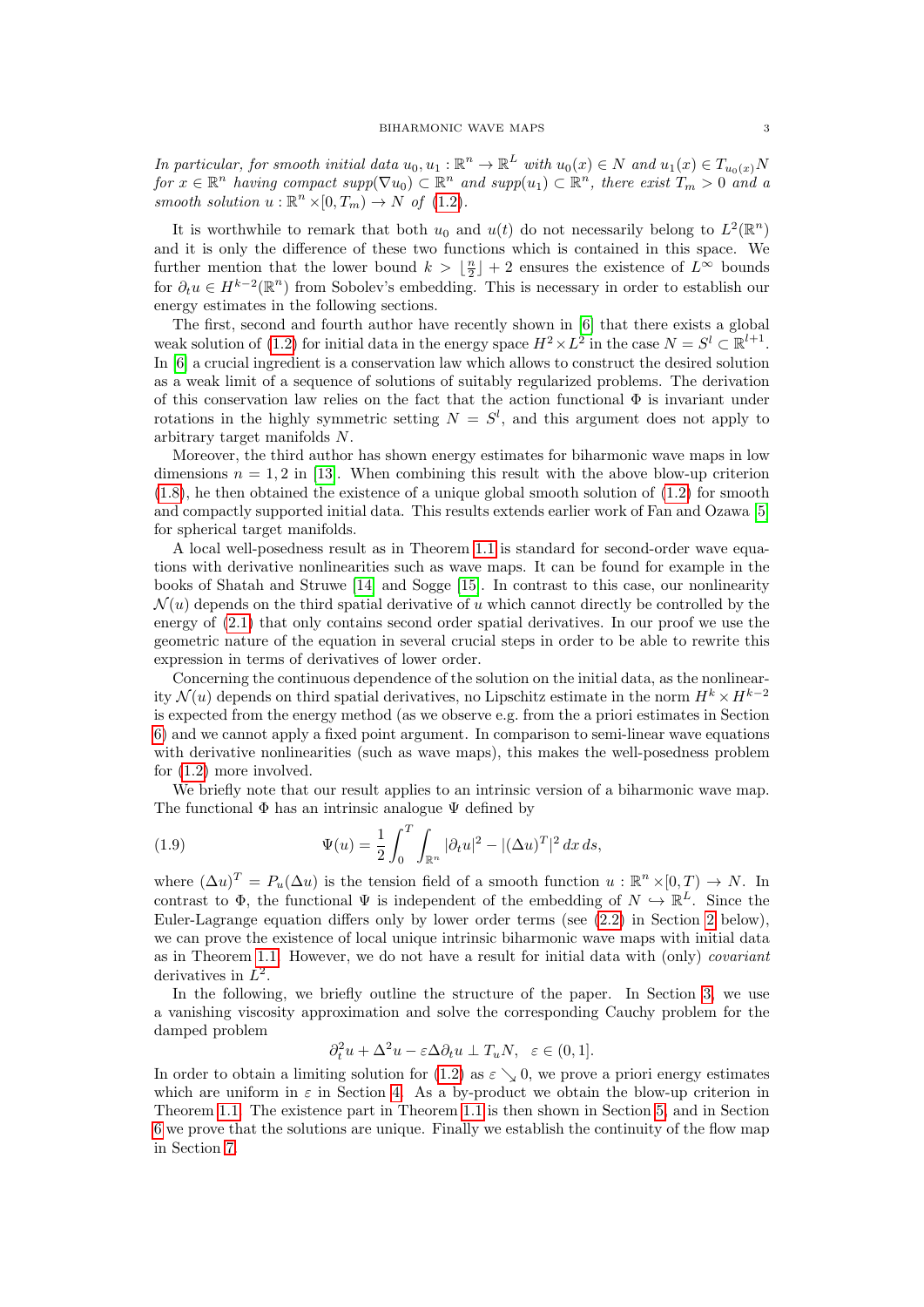### 2. Notation and preliminaries

<span id="page-3-2"></span>In this section and in the following we will write  $C$  for a generic constant only depending on N, n and k, and often also  $\leq \ldots$  instead of  $\leq C(\cdots)$ . In order to obtain the explicit form of [\(1.2\)](#page-0-0), we use the fact that there exists some  $\delta_0 > 0$  and a smooth family of linear maps  $P_p : \mathbb{R}^L \to \mathbb{R}^L$  for  $dist(p, N) < \delta_0$  such that

$$
P_p: \mathbb{R}^L \to T_p N, \quad p \in N,
$$

is an orthogonal projection onto the tangent space  $T_pN$ . The Euler-Lagrange equation [\(1.2\)](#page-0-0) can thus be written as

$$
\partial_t^2 u + \Delta^2 u = (I - P_u)(\partial_t^2 u + \Delta^2 u).
$$

Exploiting that  $u$  takes values in  $N$ , we have

<span id="page-3-0"></span>(2.1) 
$$
\partial_t^2 u + \Delta^2 u = dP_u(u_t, u_t) + dP_u(\Delta u, \Delta u) + 4dP_u(\nabla u, \nabla \Delta u) + 2dP_u(\nabla^2 u, \nabla^2 u)
$$

$$
+ 2d^2 P_u(\nabla u, \nabla u, \Delta u) + 4d^2 P_u(\nabla u, \nabla u, \nabla^2 u)
$$

$$
+ d^3 P_u(\nabla u, \nabla u, \nabla u, \nabla u)
$$

$$
=: \mathcal{N}(u),
$$

where the tensors  $d^{j}P$  are explicitly described below.

We briefly remark that, compared with the right hand side of  $(2.1)$ , the Euler-Lagrange equation for the intrinsic biharmonic wave maps problem [\(1.9\)](#page-2-0) differs by

<span id="page-3-1"></span>(2.2) 
$$
P_u(dP_u(\nabla u, \nabla u) \cdot d^2 P_u(\nabla u, \nabla u, \cdot)) + P_u(\text{div}(dP_u(\nabla u, \nabla u) \cdot dP_u(\nabla u, \cdot))).
$$

The projectors  $P_p$  are derivatives of the metric distance (with respect to N) in  $\mathbb{R}^L$ , i.e.,

<span id="page-3-3"></span>(2.3) 
$$
p = \pi(p) + \frac{1}{2} \nabla_p (\text{dist}^2(p, N)), \quad P_p = d_p \pi(p), \quad \text{dist}(p, N) < \delta_0.
$$

Moreover, if  $p \in \mathbb{R}^L$  is sufficiently close to N, then  $\pi$  has the nearest point property, i.e.,  $|\pi(p) - p| = \inf_{q \in N} |q - p|$ , and hence

$$
d\pi_{|_{p}} = d\pi(p) = d(\pi^{2}(p)) = d\pi_{|_{\pi(p)}} d\pi_{|_{p}}.
$$

Therefore  $P_p : \mathbb{R}^L \to T_{\pi(p)}N$  is well-defined. Using cut-off functions we extend the identity [\(2.3\)](#page-3-3), and thus also the equation  $P_p = d_p \pi(p)$ , to all of  $\mathbb{R}^L$ . Moreover, all derivatives of  $P_p$ are bounded on  $\mathbb{R}^n$ . In this way one can investigate [\(2.1\)](#page-3-0) without restricting the coefficients a priori. Further, for  $l \in \mathbb{N}_0$  we denote by  $d^l P_p$  the derivative of order l of the map  $P_p$ , which is a  $(l + 1)$ -linear form on  $\mathbb{R}^L$ . For the coefficients in the standard coordinates in  $\mathbb{R}^L$ we write

$$
(d^j P_u)_{l_0,\dots,l_j}^k = \frac{\partial}{\partial p_{l_1}} \dots \frac{\partial}{\partial p_{l_j}} (P_p)_{l_0}^k(u).
$$

We now derive [\(2.1\)](#page-3-0) from the condition [\(1.2\)](#page-0-0) for smooth solutions  $u : \mathbb{R}^m \times [0, T) \to N$ . Note that we use the sum convention, i.e. the same indices in super-/subscript means summation. Since  $\partial_t u \in T_u N$ , we infer the identity

$$
[(I - P_u)(\partial_t^2 u)]^k = (\delta_l^k - (P_u)_l^k)(\partial_t^2 u^l) = \partial_t(\delta_l^k - (P_u)_l^k)(\partial_t u^l) + (\partial_m P_u)_l^k \partial_t u^l \partial_t u^m
$$
  
=  $(dP_u)_{m,l}^k \partial_t u^l \partial_t u^m$ 

for  $k = 1, ..., L$ . Because of  $\nabla u \in T_uN$ , we also obtain

$$
[(I - P_u)(\Delta u)]^k = \partial^{x_\alpha} (\delta_l^k - (P_u)_l^k)(\partial_{x_\alpha} u^l) + (\partial_m P_u)_l^k \partial^{x_\alpha} u^l \partial_{x_\alpha} u^m
$$
  
=  $(dP_u)_{m,l}^k \partial^{x_\alpha} u^l \partial_{x_\alpha} u^m$ ,

and hence

$$
[(I - P_u)(\Delta^2 u)]^k = \Delta ((dP_u)_{m,l}^k \partial^{x_\alpha} u^l \partial_{x_\alpha} u^m) + \partial^{x_\alpha} ((dP_u)_{m,l}^k \Delta u^l \partial_{x_\alpha} u^m) + (dP_u)_{m,l}^k (\partial^{x_\alpha} \Delta u^l) \partial_{x_\alpha} u^m.
$$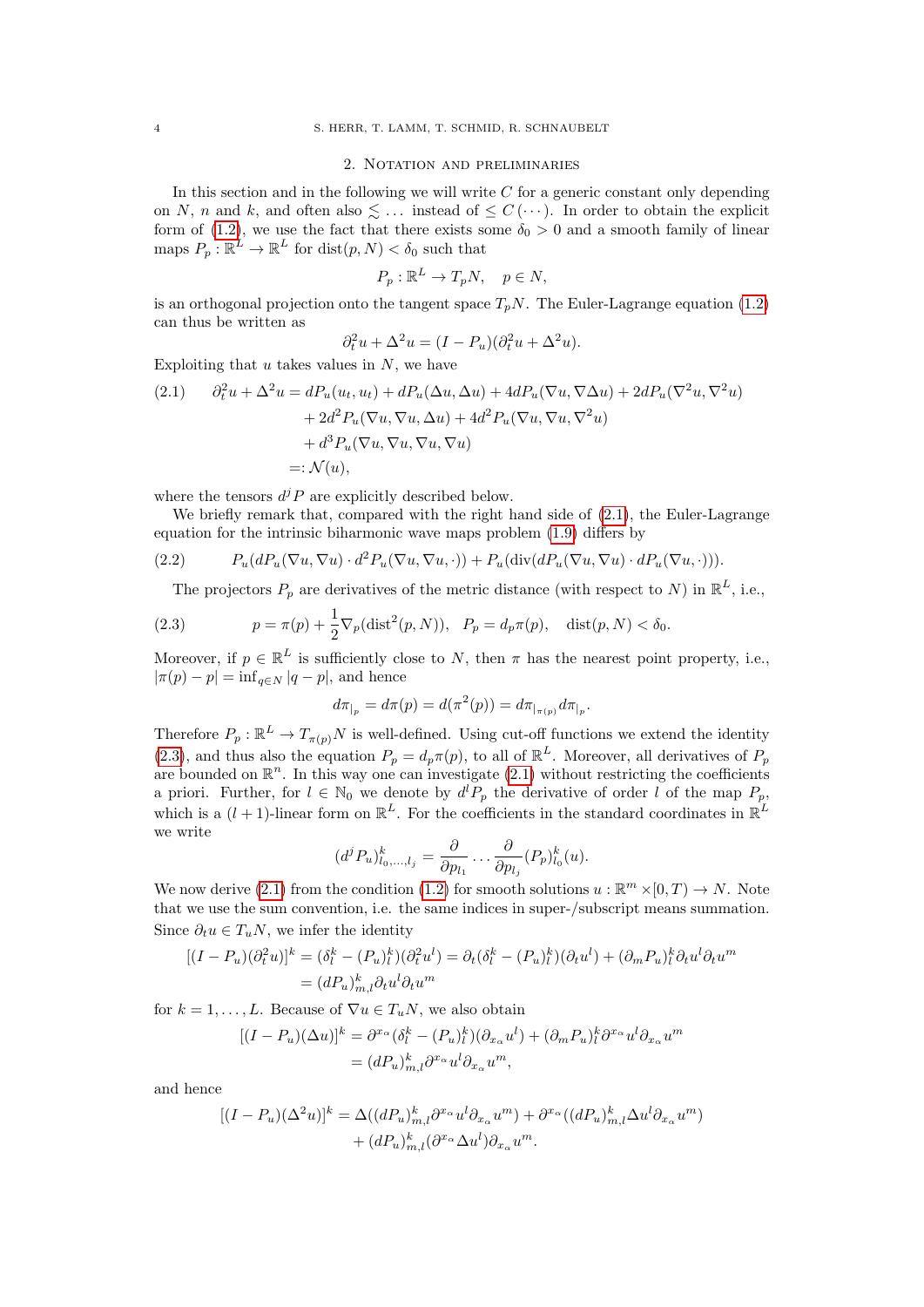The symmetry of the indices then implies

$$
[(I - P_u)(\Delta^2 u)]^k = (d^3 P_u)_{l_0, l_1, l_2, l_3}^k \partial^{x_\alpha} u^{l_0} \partial_{x_\alpha} u^{l_1} \partial^{x_\beta} u^{l_2} \partial_{x_\beta} u^{l_3} + 2(dP_u)_{l_0, l_1}^k \partial_{x_\alpha} \partial^{x_\beta} u^{l_0} \partial^{x_\alpha} \partial_{x_\beta} u^{l_1} + (dP_u)_{l_0, l_1}^k \Delta u^{l_0} \Delta u^{l_1} + 2(d^2 P_u)_{l_0, l_1, l_2}^k \partial^{x_\alpha} u^{l_0} \partial_{x_\alpha} u^{l_1} \Delta u^{l_2} + 4(dP_u)_{l_0, l_1}^k \partial^{x_\alpha} \Delta u^{l_0} \partial_{x_\alpha} u^{l_1} + 4(d^2 P_u)_{l_0, l_1, l_2}^k \partial^{x_\alpha} u^{l_0} \partial_{x_\alpha} \partial^{x_\beta} u^{l_1} \partial_{x_\beta} u^{l_2}.
$$

We briefly state the expressions from [\(2.2\)](#page-3-1) in coordinates, i.e.,

$$
[P_u(dP_u(\nabla u, \nabla u) \cdot d^2 P_u(\nabla u, \nabla u, \cdot))]^l = \sum_j (P_u)_j^l dP_u(\nabla u, \nabla u) \cdot (d^2 P_u)_{k,m,j} \partial_{x_\alpha} u^k \partial^{x_\alpha} u^m,
$$
  

$$
[P_u(\text{div}(dP_u(\nabla u, \nabla u) \cdot dP_u(\nabla u, \cdot))))]^l = \sum_j (P_u)_j^l \partial^{x_\alpha} (dP_u(\nabla u, \nabla u) \cdot (dP_u)_{kj} \partial_{x_\alpha} u^k)
$$

for  $l = 1, \ldots, L$ . In the following we use the shorthand  $\nabla^{k_1} u \star \nabla^{k_2} u$  for (linear combinations of) products of partial derivatives of the components  $u^l$  of u for  $l = 1, \ldots, L$ . Here the partial derivatives are of order  $k_1 \in \mathbb{N}$  and  $k_2 \in \mathbb{N}$ , respectively. With this notation we can rewrite equation [\(2.1\)](#page-3-0) as

$$
\partial_t^2 u + \Delta^2 u = dP_u(u_t, u_t) + dP_u(\nabla^2 u \star \nabla^2 u) + dP_u(\nabla^3 u \star \nabla u) + d^2 P_u(\nabla u \star \nabla u \star \nabla^2 u) + d^3 P_u(\nabla u \star \nabla u \star \nabla u \star \nabla u).
$$

The Leibniz formula implies the following identity.

<span id="page-4-4"></span>**Lemma 2.1.** For  $m \in \mathbb{N}$  and  $l \in \mathbb{N}_0$  we have

<span id="page-4-1"></span>(2.4) 
$$
\nabla^{m}(d^{l}P_{u}) = \sum_{j=1}^{m} \sum_{\sum_{k=1}^{j} m_{k}=m-j} d^{j+l}P_{u}(\nabla^{m_{1}+1}u \star \cdots \star \nabla^{m_{j}+1}u).
$$

In order to include the case  $m = 0$  in the lemma, we will use  $\sum_{j=\min\{1,m\}}^m$  for the sum in [\(2.4\)](#page-4-1) or similar formulas. The calculation of derivatives  $\nabla^m(\mathcal{N}(u))$  and  $\nabla^m(\mathcal{N}(u) - \mathcal{N}(v))$ for sufficiently regular  $u, v : \mathbb{R}^n \times [0, T] \to \mathbb{R}^L$  and  $m \in \mathbb{N}_0$  has been included in Appen-dix [A,](#page-22-0) employing the  $\star$ -convention. The results from [A](#page-22-0)ppendix A will be used frequently throughout the paper. In the following sections, we also need a version of the classical Moser estimate, see e.g. [\[20,](#page-29-8) Chapter 13].

<span id="page-4-3"></span>**Lemma 2.2.** Let  $l, k \in \mathbb{N}$  and  $\alpha_1, \ldots, \alpha_l \in \mathbb{N}_0^n$  satisfy  $\sum_{i=1}^l |\alpha_i| = k$ . There exists  $C > 0$ such that for all  $f_1, \ldots, f_l \in C_0(\mathbb{R}^n) \cap H^k(\mathbb{R}^n)$  we have

$$
(2.5) \t\t\t ||D^{\alpha_1} f_1 \cdots D^{\alpha_l} f_l||_{L^2} \leq C \prod_{i=1}^l ||f_i||_{L^{\infty}}^{1-\frac{|\alpha_i|}{k}} ||f_i||_{H^k}^{\frac{|\alpha_i|}{k}}.
$$

In particular,

$$
(2.6) \t ||D^{\alpha_1} f_1 \cdots D^{\alpha_l} f_l||_{L^2} \leq C \sum_{j=1}^l \prod_{i \neq j}^l ||f_i||_{L^{\infty}} (||f_1||_{H^k} + \cdots + ||f_l||_{H^k}).
$$

## 3. Existence for the parabolic approximation

<span id="page-4-0"></span>Since  $\mathcal{N}(u) = \mathcal{N}(u, u_t, \nabla u, \nabla^2 u, \nabla^3 u)$ , energy estimates for the operator  $\partial_t^2 + \Delta^2$  are not sufficient to show the existence of a solution of  $(2.1)$ . Instead, we use the damped plate operator

$$
\partial_t^2 + \Delta^2 - \varepsilon \Delta \partial_t,
$$

with  $\varepsilon \in (0,1]$  fixed, as a regularization. More precisely, we prove the existence of a solution  $u^{\varepsilon}: \mathbb{R}^n \times [0, T_{\varepsilon}] \to N$  of the Cauchy problem

<span id="page-4-2"></span>(3.1) 
$$
\begin{cases} \partial_t^2 u^{\varepsilon}(x,t) + \Delta^2 u^{\varepsilon}(x,t) - \varepsilon \Delta \partial_t u^{\varepsilon}(x,t) \perp T_{u^{\varepsilon}(x,t)} N, & (x,t) \in \mathbb{R}^n \times [0,T_{\varepsilon}], \\ u^{\varepsilon}(x,0) = u_0(x), & u^{\varepsilon}_t(0,x) = u_1(x), & x \in \mathbb{R}^n, \end{cases}
$$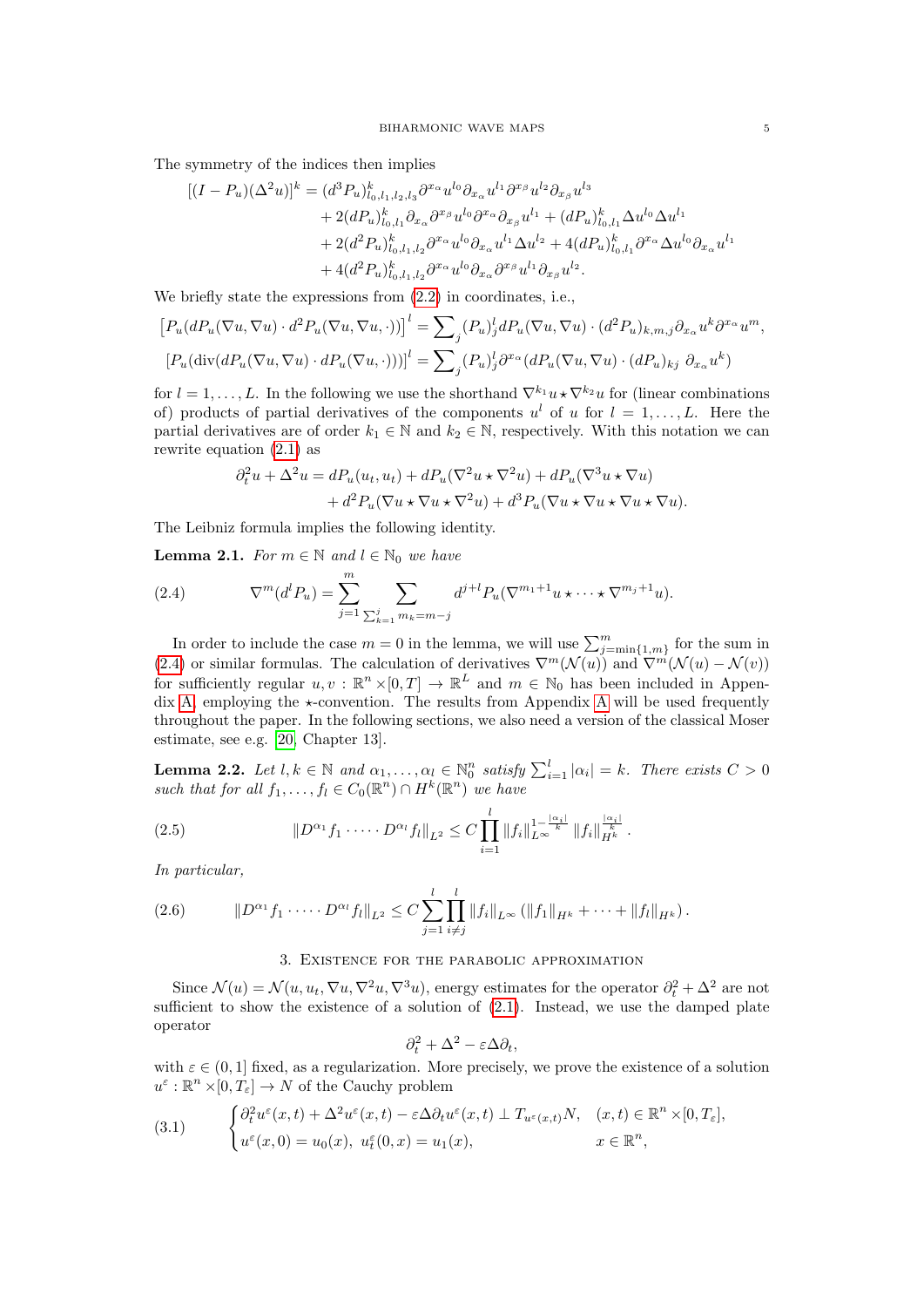where  $u_0, u_1 : \mathbb{R}^n \to \mathbb{R}^L$  satisfy  $u_0(x) \in N$  and  $u_1(x) \in T_{u_0(x)}N$  for a.e.  $x \in \mathbb{R}^n$  as well as

$$
(\nabla u_0, u_1) \in H^{k-1}(\mathbb{R}^n) \times H^{k-2}(\mathbb{R}^n)
$$

for some  $k \in \mathbb{N}$  with  $k > \lfloor \frac{n}{2} \rfloor + 2$ . In the following we mostly drop the super-/subscript  $\varepsilon$ and write  $(u, T)$  instead of  $\overline{(u^{\varepsilon}, T_{\varepsilon})}$ . We note that the condition in [\(3.1\)](#page-4-2) reads as

(3.2) 
$$
\partial_t^2 u + \Delta^2 u - \varepsilon \Delta \partial_t u = \mathcal{N}(u) - \varepsilon (I - P_u)(\Delta \partial_t u).
$$

Using  $u(t, x) \in N$ , we can expand

<span id="page-5-4"></span>(3.3) 
$$
\epsilon (I - P_u)(\Delta \partial_t u) = \epsilon d^2 P_u(u_t, \nabla u, \nabla u) + \epsilon 2d P_u(\nabla u_t, \nabla u) + \epsilon d P_u(u_t, \Delta u).
$$

We thus study the regularized problem

<span id="page-5-0"></span>(3.4) 
$$
\partial_t^2 u + \Delta^2 u - \varepsilon \Delta \partial_t u = \mathcal{N}(u) - \varepsilon d^2 P_u(u_t, \nabla u, \nabla u) - \varepsilon 2d P_u(\nabla u_t, \nabla u) - \varepsilon d P_u(u_t, \Delta u)
$$
  
=:  $\mathcal{N}_{\varepsilon}(u)$ .

We next solve [\(3.4\)](#page-5-0) without the geometric constraint, recalling that only  $u(t) - u_0 \in L^2(\mathbb{R}^n)$ .

<span id="page-5-1"></span>**Lemma 3.1.** Let  $\varepsilon \in (0,1)$  and take  $u_0, u_1 : \mathbb{R}^n \to \mathbb{R}^L$  with  $u_0(x) \in N$  and  $u_1(x) \in T_{u_0(x)}N$ for a.e.  $x \in \mathbb{R}^n$  such that

$$
(\nabla u_0, u_1) \in H^{k-1}(\mathbb{R}^n) \times H^{k-2}(\mathbb{R}^n)
$$

 $\emph{for some $k\in\mathbb{N}$ with $k>[\frac{n}{2}]+2$. Then (3.4) has a unique local solution $u:\mathbb{R}^n\times[0,T_\varepsilon]\rightarrow\mathbb{R}^L$}$  $\emph{for some $k\in\mathbb{N}$ with $k>[\frac{n}{2}]+2$. Then (3.4) has a unique local solution $u:\mathbb{R}^n\times[0,T_\varepsilon]\rightarrow\mathbb{R}^L$}$  $\emph{for some $k\in\mathbb{N}$ with $k>[\frac{n}{2}]+2$. Then (3.4) has a unique local solution $u:\mathbb{R}^n\times[0,T_\varepsilon]\rightarrow\mathbb{R}^L$}$ satisfying  $u(0) = u_0$ ,  $u_t(0) = u_1$ , and

$$
(3.5) \qquad u - u_0 \in C^0([0, T_\varepsilon], H^k(\mathbb{R}^n)) \cap C^1([0, T_\varepsilon], H^{k-2}(\mathbb{R}^n)) \cap H^1(0, T_\varepsilon; H^{k-1}(\mathbb{R}^n)).
$$

In addition,

(3.6) 
$$
\nabla u \in L^2(0, T_\varepsilon; H^k(\mathbb{R}^n))
$$

and there exists a constant  $C < \infty$  such that for  $0 \le t \le T_{\varepsilon}$ 

<span id="page-5-3"></span>
$$
(3.7) \quad \left\| \nabla^{k-2} u_t(t) \right\|_{L^2}^2 + \left\| \nabla^k u(t) \right\|_{L^2}^2 + \varepsilon \int_0^t \left\| \nabla^{k-1} u_t(s) \right\|_{L^2}^2 ds + \varepsilon \int_0^t \left\| \nabla^{k+1} u(s) \right\|_{L^2}^2 ds
$$
  

$$
\leq C \Big( \int_0^t \int_{\mathbb{R}^n} \nabla^{k-2} (\mathcal{N}_{\varepsilon}(u)) \cdot \nabla^{k-2} u_t dx ds + \left\| \nabla u_0 \right\|_{H^{k-1}}^2 + \left\| u_1 \right\|_{H^{k-2}}^2 \Big).
$$

Before we prove Lemma [3.1,](#page-5-1) we reduce the problem to functions in  $L^2$  by setting  $v(x,t) =$  $u(x,t) - u_0(x)$ . We thus rewrite [\(3.4\)](#page-5-0) as

<span id="page-5-2"></span>(3.8) 
$$
\partial_t U + \mathcal{A}_k U = \begin{pmatrix} 0 \\ f_\varepsilon(U) \end{pmatrix}, \qquad U(0) = \begin{pmatrix} 0 \\ u_1 \end{pmatrix},
$$

where  $U = \begin{pmatrix} v \\ v \end{pmatrix}$  $v_t$ ) and  $f_{\varepsilon}(U)$  is defined through

(3.9) 
$$
f_{\varepsilon}(U) := \mathcal{N}(v + u_0) - \varepsilon d^2 P_{v + u_0}(v_t, \nabla(v + u_0), \nabla(v + u_0))
$$

$$
- \varepsilon 2d P_{v + u_0}(\nabla v_t, \nabla(v + u_0)) - \varepsilon d P_{v + u_0}(v_t, \Delta(v + u_0)) - \Delta^2 u_0.
$$

Further the operator  $\mathcal{A}_k : H^k(\mathbb{R}^n) \times H^{k-2}(\mathbb{R}^n) \supseteq \mathcal{D}(\mathcal{A}) \to H^k(\mathbb{R}^n) \times H^{k-2}(\mathbb{R}^n)$  is given by

(3.10) 
$$
\mathcal{A}_k = \begin{pmatrix} 0 & -I \\ \Delta^2 & -\varepsilon \Delta \end{pmatrix}, \quad \mathcal{D}(\mathcal{A}) = H^{k+2}(\mathbb{R}^n) \times H^k(\mathbb{R}^n).
$$

Since the operators  $A_k$  extend each other we drop the subscript k. It is well known that  $-\mathcal{A}$ generates an analytic  $C^0$ -semigroup  $\{S_\varepsilon(t)\}_{t\geq0}$ , see e.g. [\[3,](#page-28-5) Prop. 2.3] for the case  $k=2$ . Using also standard parabolic theory, see e.g.  $[8,$  Prop. 0.1 and [\[10,](#page-28-7) Prop. 1.13], we obtain a first linear existence result with some extra regularity.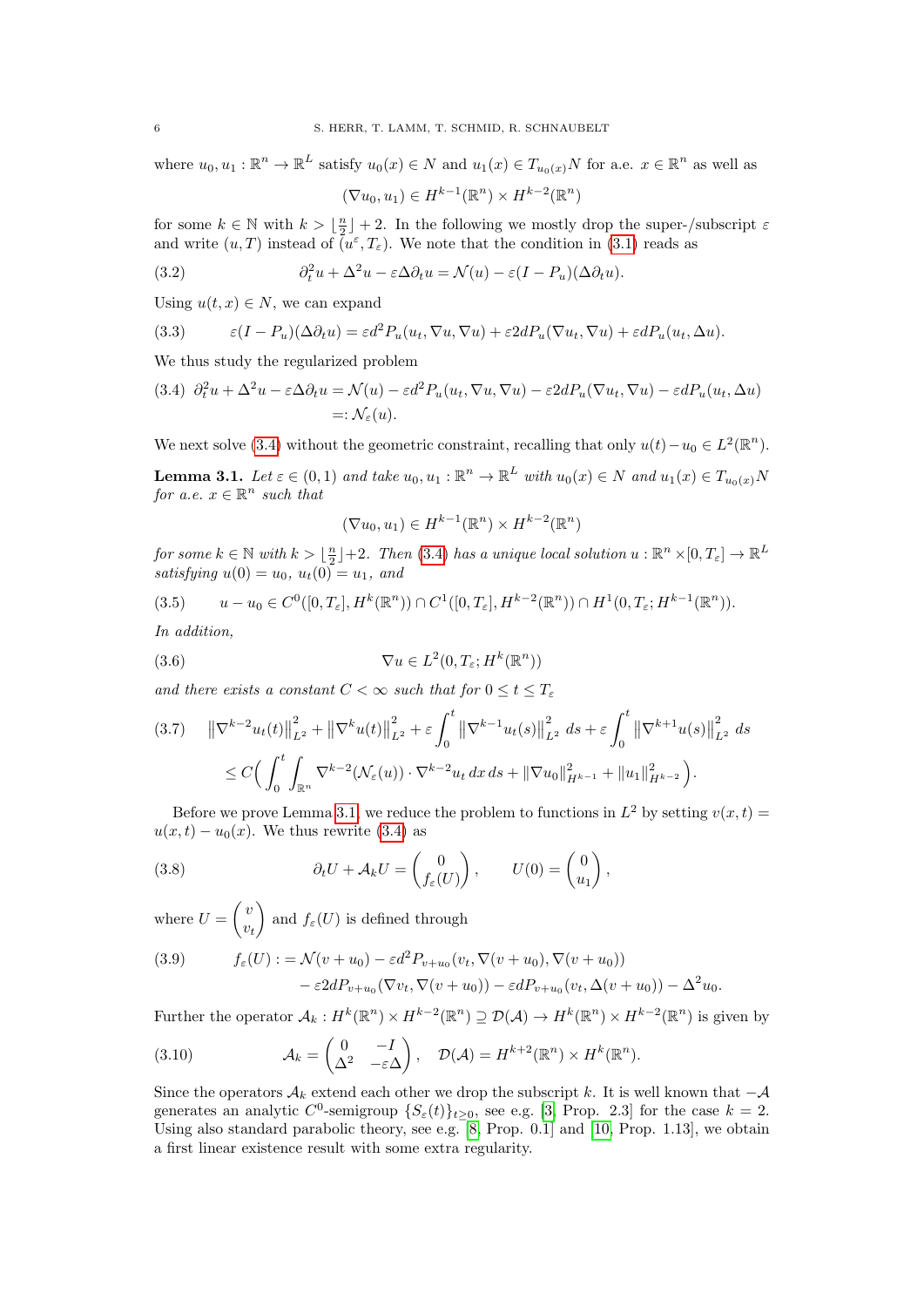<span id="page-6-1"></span>**Lemma 3.2.** Let  $r \in \mathbb{N}_0$ ,  $u_1 \in H^{r+1}(\mathbb{R}^n)$ , and  $g \in C^0([0,T], H^r(\mathbb{R}^n))$ . Then there exists a unique solution U of the linear equation

<span id="page-6-0"></span>(3.11) 
$$
\partial_t U + \mathcal{A}U = \begin{pmatrix} 0 \\ g \end{pmatrix}, \qquad U(0) = \begin{pmatrix} 0 \\ u_1 \end{pmatrix},
$$

satisfying

$$
U \in L^{2}(0,T; H^{r+4} \times H^{r+2}(\mathbb{R}^{n})) \cap C^{0}(0,T; H^{r+3} \times H^{r+1}(\mathbb{R}^{n})) \cap H^{1}(0,T; H^{r+2} \times H^{r}(\mathbb{R}^{n})).
$$

We remark that the solution of [\(3.11\)](#page-6-0) is given by

(3.12) 
$$
U(t) = S_{\varepsilon}(t) \begin{pmatrix} 0 \\ u_1 \end{pmatrix} + \int_0^t S_{\varepsilon}(t-s) \begin{pmatrix} 0 \\ g(s) \end{pmatrix} ds.
$$

We quantify the above result by the following higher-order energy estimates.

<span id="page-6-4"></span>**Lemma 3.3.** Let  $r \in \mathbb{N}_0$ ,  $g \in C^0([0,T], H^r(\mathbb{R}^n))$ ,  $u_1 \in H^{r+1}(\mathbb{R}^n)$ , and  $u_0 : \mathbb{R}^n \to \mathbb{R}^L$  with  $\nabla u_0 \in H^{r+3}(\mathbb{R}^n)$ . Then v from Lemma [3.2](#page-6-1) satisfies

<span id="page-6-3"></span>
$$
(3.13) \quad ||v_t(t)||_{H^{r+1}}^2 + ||v(t)||_{H^{r+3}}^2 + \varepsilon \int_0^T ||\nabla v_t(s)||_{H^{r+1}}^2 ds + \varepsilon \int_0^T ||\nabla (v + u_0)(s)||_{H^{r+3}}^2 ds
$$
  

$$
\leq C(1+T) \left( \frac{1}{\varepsilon} \int_0^T ||g(s) + \Delta^2 u_0||_{H^r}^2 ds + ||u_1||_{H^{r+1}}^2 + ||\nabla u_0||_{H^{r+2}}^2 \right)
$$

for  $0 \le t \le T$ , and

$$
(3.14) \qquad \left\| \nabla^{r+1} v_t(t) \right\|_{L^2}^2 + \left\| \nabla^{r+3} v(t) \right\|_{L^2}^2 + \varepsilon \int_0^T \left\| \nabla^{r+2} v_t(s) \right\|_{L^2}^2 ds
$$
  

$$
\leq C \Big( - \int_0^t \int_{\mathbb{R}^n} \nabla^r \left( g(s) + \Delta^2 u_0 \right) \cdot \nabla^r \Delta v_t \, dx \, ds + \left\| u_1 \right\|_{H^{r+1}}^2 + \left\| \nabla u_0 \right\|_{H^{r+2}}^2 \Big).
$$

*Proof.* Writing  $U = (v, v_t)$  in Lemma [3.2,](#page-6-1) the function  $u = v + u_0$  fulfills

<span id="page-6-2"></span>(3.15) 
$$
\partial_t^2 u + \Delta^2 u - \varepsilon \Delta \partial_t u = g + \Delta^2 u_0
$$

in  $L^2(0,T;H^r(\mathbb{R}^n))$ . We first differentiate [\(3.15\)](#page-6-2) of order  $\nabla^l$  with  $l \in \{0,\ldots,r\}$ . Testing with  $-\nabla^l \Delta u_t \in L^2_{t,x}$  and integrating by parts in x, we derive

(3.16) 
$$
\frac{d}{dt} \left\| \nabla^{l+1} u_t(t) \right\|_{L^2}^2 + \frac{d}{dt} \left\| \nabla^{l+3} u(t) \right\|_{L^2}^2 + \varepsilon \left\| \nabla^{l+2} u_t(t) \right\|_{L^2}^2 \n\leq \frac{C}{\varepsilon} \left\| \nabla^l (g + \Delta^2 u_0) \right\|_{L^2}^2 + \frac{\varepsilon}{2} \left\| \nabla^{l+2} u_t(t) \right\|_{L^2}^2,
$$

which makes sense for a.e. t. (Here and below we use the duality  $(H<sup>1</sup>, H<sup>-1</sup>)$  in intermediate steps.) We then absorb the last term by the left-hand side and integrate the inequality in  $t$ .

To control the second summand with  $\varepsilon$  in [\(3.13\)](#page-6-3), we test the differentiated version of [\(3.15\)](#page-6-2) by  $\varepsilon \nabla^l \Delta^2 u$ . Here we proceed similarly as before, where we integrate the term

$$
\varepsilon \int_0^T \int_{\mathbb{R}^n} \nabla^l \partial_t^2 u \cdot \nabla^l \Delta^2 u \, dx \, ds
$$

by parts in  $t$  and  $x$  before aborbing it.

It remains to estimate the  $L^2$ -norm of  $v_t(t)$  and the  $H^2$ -norm of  $v(t)$ . These inequalities follow by testing the equation with  $u_t$  and using the fact that

$$
||u - u_0||_{L_t^{\infty}L^2} \le T ||u_t||_{L_t^{\infty}L^2}.
$$

*Proof of Lemma [3.1.](#page-5-1)* We aim at constructing a solution  $U \in C^0([0,T], H^k \times H^{k-2})$ , but due to  $\Delta^2 u_0 \in H^{k-4}$  we have  $f_\varepsilon(U) \in C^0([0,T], H^{k-4})$ , which is insufficient for an application of Lemmas [3.2](#page-6-1) and [3.3](#page-6-4) in a fixed point argument for  $v$ .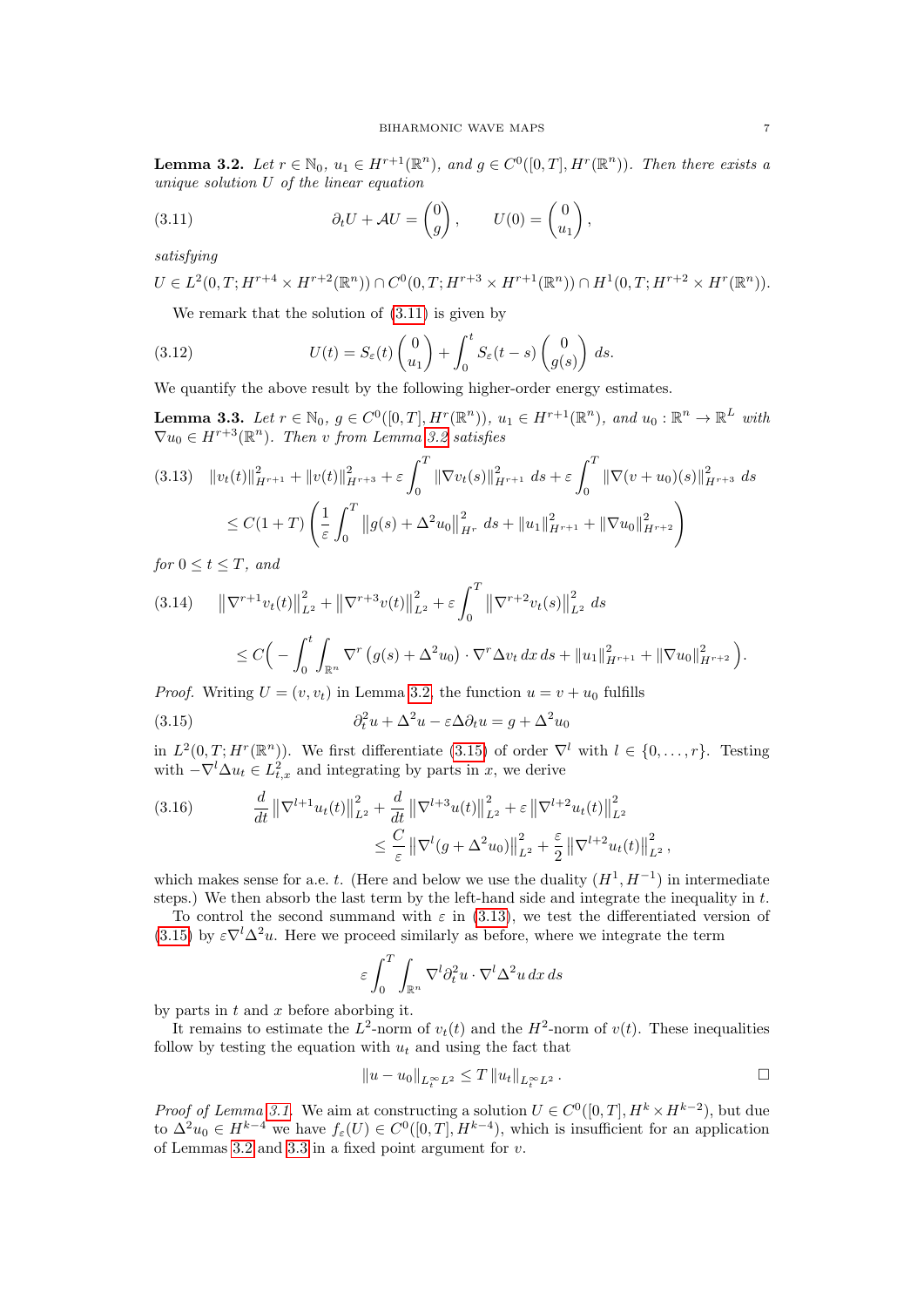We thus approximate  $u_0$  by  $u_0^{\delta} \in C^{\infty}(\mathbb{R}^n, \mathbb{R}^L)$  for  $\delta > 0$  such that  $\text{supp}(\nabla u_0^{\delta}) \subset \mathbb{R}^n$  is compact with

(3.17) 
$$
u_0^{\delta} \to u_0
$$
 a.e. and  $\nabla u_0^{\delta} \to \nabla u_0$  in  $H^{k-1}(\mathbb{R}^n)$  as  $\delta \to 0^+$ .

Defining  $f_{\varepsilon,\delta}$  as above with  $u_0^{\delta}$  instead of  $u_0$ , we obtain  $f_{\varepsilon,\delta}(U) \in C^0([0,T], H^{k-3}(\mathbb{R}^n))$ . For the data  $(u_0, \delta, u_1)$  we now prove the existence of a fixed point for the operator  $v \mapsto \mathcal{S}(v)$ defined through

(3.18) 
$$
\begin{pmatrix} S(v) \\ \partial_t S(v) \end{pmatrix} = S_{\varepsilon}(t) \begin{pmatrix} 0 \\ u_1 \end{pmatrix} + \int_0^t S_{\varepsilon}(t-s) \begin{pmatrix} 0 \\ f_{\varepsilon,\delta}(v) \end{pmatrix} ds,
$$

which acts on the space

$$
\mathcal{B}_R(T) := \{ v \in C^0([0, T], H^k) \cap C^1([0, T], H^{k-2}) \mid v(0) = 0, \ v_t(0) = u_1, ||v||_B := ||v_t||_{L^{\infty} H^{k-2}} + ||v||_{L^{\infty} L^2} + ||\nabla(v + u_0^{\delta})||_{L^{\infty} H^{k-1}} \le R \},
$$

for parameters  $R > 0$  and  $T \in (0, 1)$  fixed below and the metric given by

 $||v_1 - v_2||_{\mathcal{B}(T)} = ||v_1 - v_2||_{L^{\infty}H^k} + ||\partial_t v_1 - \partial_t v_2||_{L^{\infty}H^{k-2}}$ ,  $v_1, v_2 \in \mathcal{B}_R(T)$ .

Let  $\varepsilon \in (0, 1)$  be fixed. We will show that the map  $S : \mathcal{B}_R(T) \to \mathcal{B}_R(T)$ 

is strictly contractive with respect to  $\|\cdot\|_{\mathcal{B}(T)}$  if we choose  $R = R_{\delta}$  and  $T = T_{\delta}$  with

<span id="page-7-2"></span>(3.19) 
$$
R_{\delta}^{k} = 3(\|\nabla u_{0}^{\delta}\|_{H^{k-1}} + \|u_{1}\|_{H^{k-2}})^{k} =: 3R_{0,\delta}^{k},
$$

$$
T_{\delta} = \frac{1}{2} \min \left\{ \left(\frac{\sqrt[k]{3} - 1}{\sqrt[k]{3}}\right)^{2} \frac{\varepsilon}{\hat{C}^{2}(1 + 3R_{0,\delta}^{k})^{2}}, \frac{\varepsilon}{\hat{C}^{2}(1 + 6R_{0,\delta}^{k})^{2}} \right\}
$$

for a constant  $\hat{C}$  depending only on N, n, and k. To show this statement, we have to prove the estimates

$$
(3.20) \t\t\t ||\mathcal{S}(v)||_{\mathcal{B}} \leq \frac{\hat{C}}{\varepsilon^{\frac{1}{2}}} T^{\frac{1}{2}} (1 + ||v||_{\mathcal{B}}^{k}) ||v||_{\mathcal{B}} + ||\nabla u_{0}^{\delta}||_{H^{k-1}} + ||u_{1}||_{H^{k-2}},
$$

<span id="page-7-0"></span>
$$
(3.21) \t\t ||\mathcal{S}(v) - \mathcal{S}(\tilde{v})||_{\mathcal{B}(T)} \leq \frac{\hat{C}}{\varepsilon^{\frac{1}{2}}} T^{\frac{1}{2}} (1 + ||v||_{\mathcal{B}}^{k} + ||\tilde{v}||_{\mathcal{B}}^{k}) ||v - \tilde{v}||_{\mathcal{B}(T)}
$$

for  $v, \tilde{v} \in \mathcal{B}_R(T)$ . To employ the inequality [\(3.13\)](#page-6-3) for  $r = k-3$ , we need to bound the norms

$$
\left\|\mathcal{N}_{\varepsilon}(v(t) + u_0^{\delta})\right\|_{H^{k-3}}^2 \quad \text{and} \quad \left\|\mathcal{N}_{\varepsilon}(v(t) + u_0^{\delta}) - \mathcal{N}_{\varepsilon}(\tilde{v}(t) + u_0^{\delta})\right\|_{H^{k-3}}^2
$$

by  $C(1 + ||v||_B^k) ||v||_B$  and  $C(1 + ||v||_B^k + ||\tilde{v}||_B^k) ||v - \tilde{v}||_{B(T)}$ , respectively. This is done by means of Lemma [A.1](#page-22-1) and Corollary [A.4](#page-24-0) combined with a careful application of the Moser estimate in Lemma [2.2.](#page-4-3) We give the relevant details below in Section [4](#page-9-0) in the proof of the a priori estimate and in Section [6](#page-16-0) for the uniqueness since these parts require more thought. In this way we obtain in the fixed point  $v^{\delta} = \mathcal{S}(v^{\delta})$  satisyfying (3.22)

<span id="page-7-1"></span>
$$
\left\|v_{t}^{\delta}\right\|_{L^{\infty}H^{k-2}}^{2} + \left\|v^{\delta}\right\|_{L^{\infty}H^{k}}^{2} + \varepsilon \int_{0}^{T_{\delta}}\left\|v_{t}^{\delta}(s)\right\|_{H^{k-1}}^{2} ds + \varepsilon \int_{0}^{T_{\delta}}\left\|\nabla(v^{\delta}+u_{0}^{\delta})\right\|_{H^{k}}^{2} ds \lesssim R_{\delta}^{2}.
$$

In particular,  $v^{\delta} \in L^2(0, T_{\delta}; H^{k+1}) \cap H^1(0, T_{\delta}; H^{k-1}).$ 

We next define  $R_0$ , R and  $\tilde{T} > 0$  in the same way as  $R_{0,\delta}$ ,  $R_{\delta}$  and  $T_{\delta}$  using  $u_0$  instead of  $u_0^{\delta}$  and the  $R_0$  instead of  $R_0^{\delta}$ . Thus,

$$
R_{0,\delta} \to R_0
$$
,  $R_{\delta} \to R$ ,  $T_{\delta} \to \tilde{T}$  as  $\delta \to 0^+$ .

For sufficiently small  $\delta > 0$  we have  $T_{\delta} > \frac{1}{2}\tilde{T} =: T$  and  $|R_{0,\delta} - R_0| \le R_0$ . Hence  $v^{\delta}$ :  $\mathbb{R}^n \times [0,T] \to \mathbb{R}^L$  is well defined and  $||v^{\delta}||_{\mathcal{B}(T)} \leq CR$  for a constant  $C > 0$ . Observe that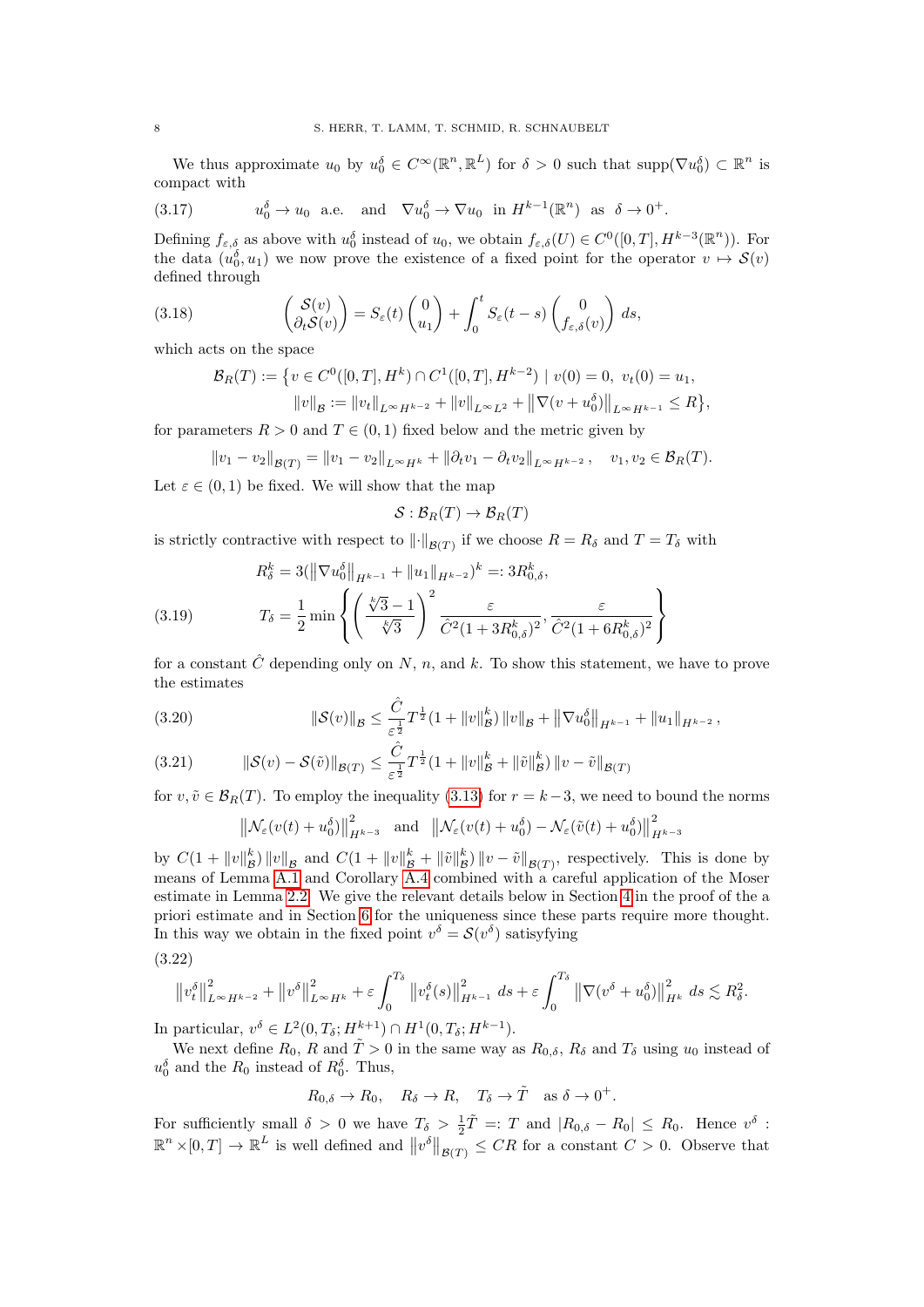for sufficiently small  $\delta, \delta' > 0$ , the differences  $v^{\delta} - v^{\delta'}$  and  $\partial_t v^{\delta} - \partial_t v^{\delta'}$  solve [\(3.11\)](#page-6-0) with the nonlinearity

$$
\mathcal{N}_{\varepsilon}(v^{\delta} + u_0^{\delta}) - \mathcal{N}_{\varepsilon}(v^{\delta'} + u_0^{\delta'}) + \Delta^2(u_0^{\delta} - u_0^{\delta'}) \in C^0([0, T], H^{k-3}).
$$

Similar to the proof of the Lipschitz estimate [\(3.21\)](#page-7-0), Lemma [3.3](#page-6-4) then yields the bound

$$
\left\|v^{\delta} - v^{\delta'}\right\|_{\mathcal{B}(T)}^2 + \varepsilon \int_0^{T_\delta} \left\|v_t^{\delta}(s) - v_t^{\delta'}(s)\right\|_{H^{k-1}}^2 ds + \varepsilon \int_0^{T_\delta} \left\|\nabla(v^{\delta} - v^{\delta'}) + \nabla(u_0^{\delta} - u_0^{\delta'})\right\|_{H^k}^2 ds
$$
  

$$
\leq C \frac{T}{\varepsilon} (1 + R^{2k}) \left\|v^{\delta} - v^{\delta'}\right\|_{\mathcal{B}(T)}^2 + \tilde{C}_{\varepsilon,R} \left\|\nabla u_0^{\delta} - \nabla u_0^{\delta'}\right\|_{H^{k-1}}^2.
$$

Hence, if  $T = T(\varepsilon)$  is sufficiently small, as  $\delta \to 0$  the functions  $v^{\delta}$  tend to a function

$$
v \in C^0([0,T], H^k) \cap C^1([0,T], H^{k-2}) \cap H^1(0,T; H^{k-1})
$$

with  $\nabla(v+u_0) \in L^2(0,T;H^k)$ , where the limits exist in these spaces. In particular,  $(v, v_t)$  is a solution of [\(3.8\)](#page-5-2) and  $u = v + u_0$  solves [\(3.4\)](#page-5-0). Moreover, by [\(3.13\)](#page-6-3) the function  $u^{\delta} = v^{\delta} + u_0^{\delta}$ satisfies inequality [\(3.7\)](#page-5-3), and therefore this estimate also holds for u since  $u_t^{\delta} \to u_t$  strongly in  $C^0([0,T], H^{k-2})$  and  $\mathcal{N}_{\varepsilon}(u^{\delta}) \to \mathcal{N}_{\varepsilon}(u)$  strongly in  $L^2(0,T; H^{k-2})$  because of Corollary [A.4](#page-24-0) and Lemma [2.2.](#page-4-3)

For the uniqueness of v, we note that, for a second solution  $\tilde{v}$ , the functions  $w = v - \tilde{v}$  and  $w_t = v_t - \tilde{v}_t$  solve [\(3.11\)](#page-6-0) with the nonlinearity  $\mathcal{N}_{\varepsilon}(v + u_0) - \mathcal{N}_{\varepsilon}(\tilde{v} + u_0) \in C^0([0, T], H^{k-3}).$ Lemma [3.3](#page-6-4) then yields the estimate

(3.23) 
$$
\|v - \tilde{v}\|_{\mathcal{B}(T)}^2 \leq C \frac{T}{\varepsilon} (1 + R^{2k}) \|v - \tilde{v}\|_{\mathcal{B}(T)}^2.
$$

(Note that  $u_0$  from the Lemma is different, namely  $u_0 = 0$ .) Hence, if T is sufficiently small, we obtain  $v = \tilde{v}$  and thus  $u = v + u_0$  is unique.

We next show that the above solution actually takes values in the target manifold.

<span id="page-8-0"></span>**Proposition 3.4.** Let  $\varepsilon \in (0,1)$  and take  $u_0, u_1 : \mathbb{R}^n \to \mathbb{R}^L$  with  $u_0(x) \in N$  and  $u_1(x) \in$  $T_{u_0(x)}N$  for a.e.  $x \in \mathbb{R}^n$  satisfying

$$
(\nabla u_0, u_1) \in H^{k-1}(\mathbb{R}^n) \times H^{k-2}(\mathbb{R}^n)
$$

for some  $k \in \mathbb{N}$  with  $k > \lfloor \frac{n}{2} \rfloor + 2$ . Then there exists a maximal existence time  $T_{\varepsilon,m} \in (0,\infty]$ and a unique solution  $u \in \mathbb{R}^n \times [0, T_{\varepsilon,m}) \to N$  of  $(3.1)$  with  $u(0) = u_0, \partial_t u(0) = u_1$ ,

$$
u - u_0 \in C^0([0, T_{\varepsilon,m}), H^k) \cap C^1([0, T_{\varepsilon,m}), H^{k-2}) \cap H^1_{loc}([0, T_{\varepsilon,m}), H^{k-1}(\mathbb{R}^n))
$$

and  $\nabla u \in L^2_{loc}([0, T_{\varepsilon,m}), H^k(\mathbb{R}^n))$  which satisfies [\(3.7\)](#page-5-3) for  $t \in [0, T_{\varepsilon,m})$ .

*Proof.* Fix  $\varepsilon \in (0,1)$ . Let  $u : \mathbb{R}^n \times [0,T] \to \mathbb{R}^L$  be the solution of [\(3.4\)](#page-5-0) constructed in Lemma [3.1.](#page-5-1) We first show that  $u(x,t) \in N$  for  $x \in \mathbb{R}^n$  and  $t > 0$  small enough. Since

$$
C^0([0,T],H^k)\hookrightarrow C^0(\mathbb{R}^n\times[0,T])
$$

and  $u_0 \in N$  a.e. on  $\mathbb{R}^n$ , there exists a time  $\tilde{T} \in (0,T]$  such that for  $t \in [0,\tilde{T}]$  the distance

$$
\|\operatorname{dist}(u(t),N)\|_{L^{\infty}} \leq \sup_{x \in \mathbb{R}^n} |u(x,t) - u_0(x)| \lesssim \|u(t) - u_0\|_{H^k}
$$

is so small that  $\bar{u} = \pi(u)$  is well-defined. We then let  $w = \bar{u} - u$  and we note that  $w(0) =$  $\partial_t w(0) = 0$ . Calculating

$$
\partial_t^2 \bar{u} = d\pi_u \partial_t^2 u + d^2 \pi_u(u_t, u_t),
$$
  
\n
$$
\Delta \bar{u}_t = d\pi_u \Delta u_t + d^2 \pi_u(\Delta u, u_t) + 2d^2 \pi_u(\nabla u_t, \nabla u) + d^3 \pi_u(\nabla u, \nabla u, u_t),
$$
  
\n
$$
\Delta^2 \bar{u} = d\pi_u \Delta^2 u + d^2 \pi_u(\Delta u, \Delta u) + 4d^2 \pi_u(\nabla u, \nabla \Delta u) + 2d^2 \pi_u(\nabla^2 u, \nabla^2 u)
$$
  
\n
$$
+ 2d^3 \pi_u(\nabla u, \nabla u, \Delta u) + 4d^3 \pi_u(\nabla u, \nabla u, \nabla^2 u)
$$
  
\n
$$
+ d^4 \pi_u(\nabla u, \nabla u, \nabla u, \nabla u),
$$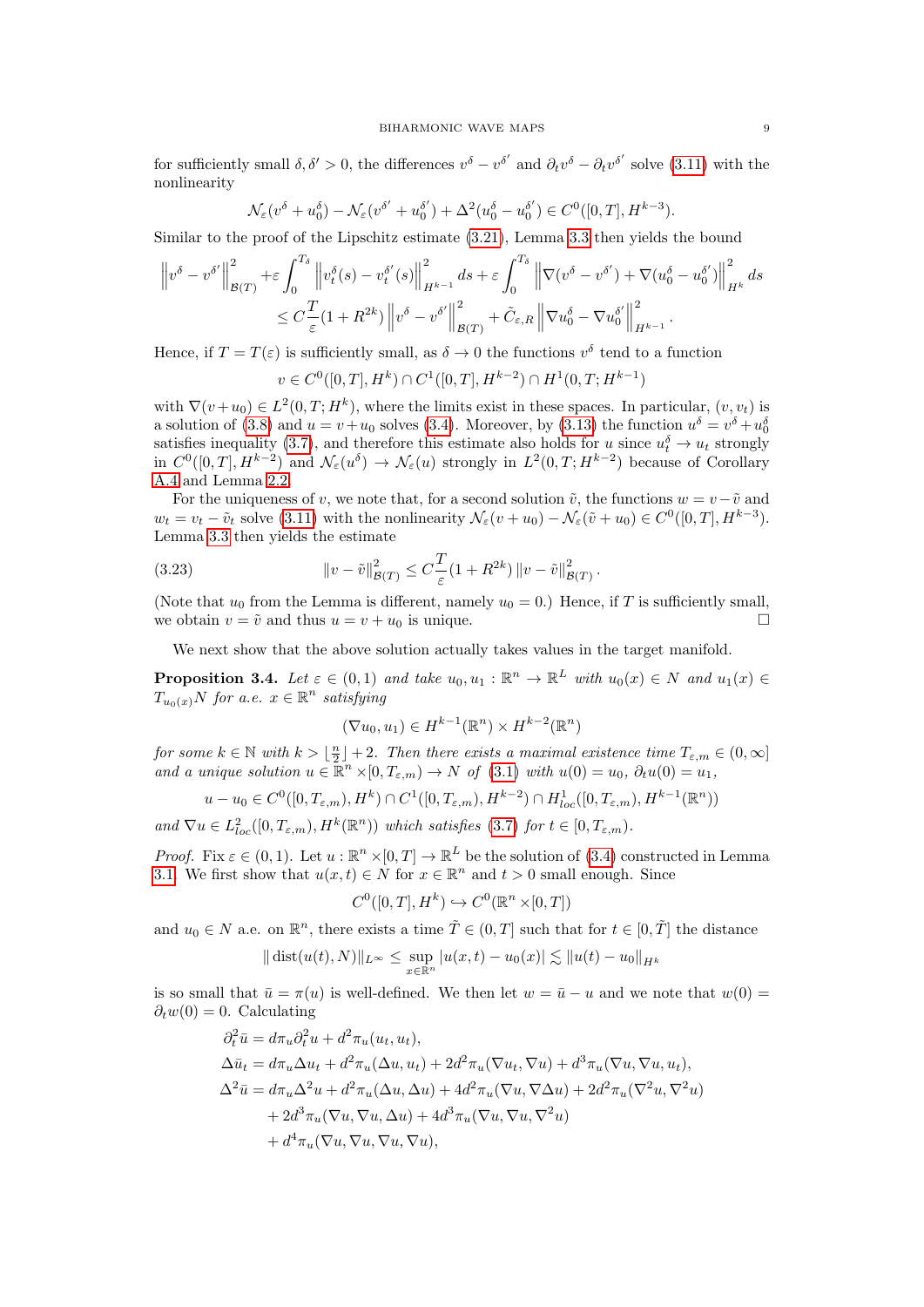we conclude that

$$
(\partial_t^2 + \Delta^2 - \varepsilon \Delta \partial_t) w = d\pi_u \left( (\partial_t^2 + \Delta^2 - \varepsilon \Delta \partial_t) u \right) + \mathcal{N}_{\varepsilon}(u) - \mathcal{N}_{\varepsilon}(u)
$$
  
=  $d\pi_u(\mathcal{N}_{\varepsilon}(u)) \in T_{\bar{u}} N.$ 

Next, we note that

$$
w_t = ((\pi - I)(u))_t = (d\pi_{\bar{u}} - I)u_t \perp T_{\bar{u}}N.
$$

By testing the above equation for  $w$  by  $w_t$ , it follows

$$
\partial_t \frac{1}{2} \int_{\mathbb{R}^n} |w_t|^2 \, dx + \partial_t \frac{1}{2} \int_{\mathbb{R}^n} |\Delta w|^2 \, dx + \varepsilon \int_{\mathbb{R}^n} |\nabla w_t|^2 \, dx = 0.
$$

This fact implies that  $w_t = 0$  and hence  $w = 0$ , which means that  $u \in N$ .

The claimed uniqueness follows similarly to the end of the proof of Lemma [3.1.](#page-5-1) Finally, we let  $T_{\varepsilon,m} \geq \tilde{T}$  be the supremum of times  $T' > 0$  such that we have a solution  $u : [0, T'] \times \mathbb{R}^n \to$ N of [\(3.1\)](#page-4-2) with  $u(0) = u_0, \, \partial_t u(0) = u_1$ ,

$$
u - u_0 \in C^0([0, T'], H^k) \cap C^1([0, T'], H^{k-2}) \cap H^1(0, T'; H^{k-1}(\mathbb{R}^n))
$$
  
and  $\nabla u \in L^2(0, T'; H^k(\mathbb{R}^n))$  which satisfies (3.7) on [0, T'].

**Remark 3.5.** We remark that up to now we fixed  $\varepsilon \in (0,1)$ . Since the constants in the upper bound in estimates such as [\(3.22\)](#page-7-1) are of order  $O(\varepsilon^{-1})$ , we have to prove  $\varepsilon$  independent estimates in the next section.

### <span id="page-9-2"></span>4. The a priori estimate

<span id="page-9-0"></span>We now prove an a priori estimate for the solution  $u^{\varepsilon}: \mathbb{R}^n \times [0, T_{\varepsilon,m}) \to N$  of the equation

(4.1) 
$$
\partial_t^2 u^{\varepsilon} + \Delta^2 u^{\varepsilon} - {\varepsilon} \Delta \partial_t u^{\varepsilon} \perp T_{u^{\varepsilon}} N \quad \text{on } \mathbb{R}^n \times [0, T_{\varepsilon,m})
$$

given by Proposition [3.4](#page-8-0) with  $\varepsilon \in (0,1)$  and initial data  $u_0, u_1 : \mathbb{R}^n \to \mathbb{R}^L$  such that  $u_0(x) \in N$  and  $u_1(x) \in T_{u_0(x)}N$  for a.e.  $x \in \mathbb{R}^n$  as well as

$$
(\nabla u_0, u_1) \in H^{k-1}(\mathbb{R}^n) \times H^{k-2}(\mathbb{R}^n)
$$

for some  $k \in \mathbb{N}$  with  $k > \lfloor \frac{n}{2} \rfloor + 2$ . As before we write u instead of  $u^{\varepsilon}$ , and we fix a number  $T < T_{\varepsilon,m}$ . Moreover, [\(3.7\)](#page-5-3) says that

<span id="page-9-1"></span>
$$
\|\nabla^{k-2} u_t(t)\|_{L^2}^2 + \|\nabla^k u(t)\|_{L^2}^2 + \varepsilon \int_0^t \|\nabla^{k-1} u_t(s)\|_{L^2}^2 ds
$$
  
(4.2)  

$$
\lesssim \int_0^t \int_{\mathbb{R}^n} \nabla^{k-2} \left[\mathcal{N}(u) - \varepsilon (I - P_u)(\Delta u_t)\right] \cdot \nabla^{k-2} u_t dx ds + \left\|\nabla^{k-2} u_1\right\|_{L^2}^2 + \left\|\nabla^k u_0\right\|_{L^2}^2
$$

for  $t \in [0, T]$ . We recall that the summand with  $\varepsilon$  on the right-hand side is well defined because of [\(3.3\)](#page-5-4).

In the following, we often make use of the relations  $\mathcal{N}(u) \perp T_u N$  and  $u_t \in T_u N$  which hold since  $u(x,t) \in N$  for a.e.  $(x,t) \in \mathbb{R}^n \times [0,T]$ . In particular,  $\mathcal{N}(u) = (I - P_u)\mathcal{N}(u)$ . Using this fact, we first write

<span id="page-9-3"></span>(4.3) 
$$
\nabla^{k-2}(\mathcal{N}(u))\nabla^{k-2}u_t = \sum_{\substack{m_1+m_2=k-2\\m_1>0\\m_2=k-2}}\nabla^{m_1}(I-P_u) \star \nabla^{m_2}(\mathcal{N}(u))\nabla^{k-2}u_t \n+ \nabla^{k-2}(\mathcal{N}(u))(I-P_u)\nabla^{k-2}u_t \n= \sum_{\substack{m_1+m_2=k-2\\m_1>0\\l_1+l_2=k-2}}\nabla^{m_1}(I-P_u) \star \nabla^{m_2}(\mathcal{N}(u))\nabla^{k-2}u_t \n- \sum_{l_1+l_2=k-2}\nabla^{k-2}(\mathcal{N}(u)) \star \nabla^{l_1}[(I-P_u)]\nabla^{l_2}u_t
$$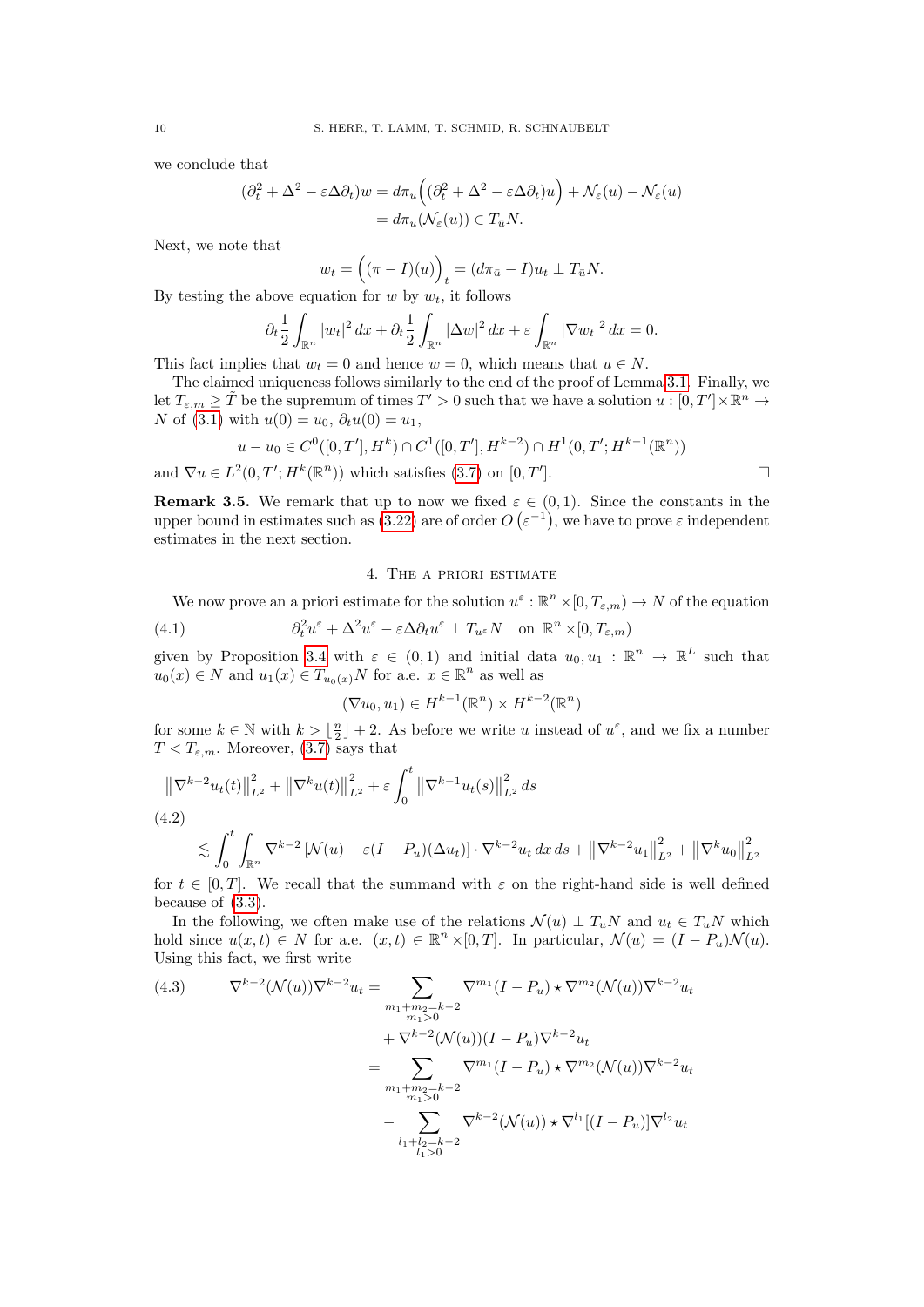$=: I_1 + I_2,$ 

where the second equality follows from the Leibniz formula

<span id="page-10-2"></span>(4.4) 
$$
0 = \nabla^{k-2} \left[ (I - P_u) u_t \right] = \sum_{\substack{l_1 + l_2 = k-2 \\ l_1 > 0}} \nabla^{l_1} \left[ (I - P_u) \right] \star \nabla^{l_2} u_t + (I - P_u) \nabla^{k-2} u_t.
$$

In [\(4.2\)](#page-9-1) we thus split

$$
\int_{\mathbb{R}^n} \nabla^{k-2} (\mathcal{N}(u) - \varepsilon (I - P_u)(\Delta u_t)) \cdot \nabla^{k-2} u_t \, dx
$$
\n
$$
= \int_{\mathbb{R}^n} \nabla^{k-2} (\mathcal{N}(u)) \cdot \nabla^{k-2} u_t \, dx - \varepsilon \int_{\mathbb{R}^n} \nabla^{k-2} ((I - P_u)(\Delta u_t)) \cdot \nabla^{k-2} u_t \, dx
$$
\n(4.5)\n
$$
= \int_{\mathbb{R}^n} I_1 \, dx + \int_{\mathbb{R}^n} I_2 \, dx - \varepsilon \int_{\mathbb{R}^n} \nabla^{k-2} ((I - P_u)(\Delta u_t)) \cdot \nabla^{k-2} u_t \, dx,
$$
\nWe start by estimating

<span id="page-10-4"></span>We start by estimating

$$
\int_{\mathbb{R}^n} I_1 dx \leq \sum_{\substack{m_1 + m_2 = k - 2 \\ m_1 > 0}} \|\nabla^{m_1} (I - P_u) \star \nabla^{m_2} (\mathcal{N}(u))\|_{L^2} \left\| \nabla^{k-2} u_t \right\|_{L^2}.
$$

Lemma [2.1](#page-4-4) yields the identity

<span id="page-10-3"></span>(4.6) 
$$
\nabla^{m_1}(I - P_u) = -\sum_{j=1}^{m_1} \sum_{\sum_{i=1}^j \tilde{k}_i = m_1 - j} d^j P_u(\nabla^{\tilde{k}_1 + 1} u \star \cdots \star \nabla^{\tilde{k}_j + 1} u),
$$

which implies the pointwise inequality

(4.7) 
$$
|\nabla^{m_1}(I - P_u)| \lesssim \sum_{j=1}^{m_1} \sum_{\sum_{i=1}^j \tilde{k}_i = m_1 - j} |\nabla^{\tilde{k}_1 + 1} u| \cdots |\nabla^{\tilde{k}_j + 1} u|.
$$

On the other hand, Lemma [A.1](#page-22-1) allows us to bound  $|\nabla^{m_2}(\mathcal{N}(u))|$  pointwise (up to a constant) by terms of the form

<span id="page-10-0"></span>
$$
(4.8)\qquad |\nabla^{\tilde{m}_1+1}u|\cdots|\nabla^{\tilde{m}_i+1}u|\left[|\nabla^{k_1}u_t||\nabla^{k_2}u_t|+|\nabla^{k_1+2}u||\nabla^{k_2+2}u|+|\nabla^{k_1+3}u||\nabla^{k_2+1}u|\right],
$$

$$
(4.9) \qquad |\nabla^{\tilde{m}_1+1} u| \cdots |\nabla^{\tilde{m}_i+1} u| \left( |\nabla^{k_1+1} u| |\nabla^{k_2+1} u| |\nabla^{k_3+2} u| \right),
$$

<span id="page-10-1"></span>
$$
(4.10) \quad |\nabla^{\tilde{m}_1+1} u| \cdots |\nabla^{\tilde{m}_i+1} u| \left[ |\nabla^{k_1+1} u| |\nabla^{k_2+1} u| |\nabla^{k_3+1} u| |\nabla^{k_4+1} u| \right],
$$

where  $i = 1, \ldots, m_2$  and  $\tilde{m}_1 + \cdots + \tilde{m}_i + k_1 + \cdots = m_2 - i$  are as in Lemma [A.1.](#page-22-1) Moreover, in the case  $i = 0$  (where no derivatives fall on the coefficients) the terms are of the form

$$
\begin{aligned} &|\nabla^{k_1} u_t||\nabla^{k_2} u_t| + |\nabla^{k_1+2} u||\nabla^{k_2+2} u| + |\nabla^{k_1+3} u||\nabla^{k_2+1} u|, \\ &|\nabla^{k_1+1} u||\nabla^{k_2+1} u||\nabla^{k_3+2} u|, \\ &|\nabla^{k_1+1} u||\nabla^{k_2+1} u||\nabla^{k_3+1} u||\nabla^{k_4+1} u|, \end{aligned}
$$

where  $k_j \in \mathbb{N}_0$  and  $k_1 + k_2 + \cdots = m_2$ . Note that  $m_2 \leq k-3$  since  $m_1 > 0$ . In the following we use the notation  $(4.8)$  -  $(4.10)$  for all five cases, setting  $i = 0$  for the latter three.

Combining the above considerations with Lemma [2.2,](#page-4-3) we can now estimate the norm

$$
\|\nabla^{m_1}(I - P_u)\nabla^{m_2}(\mathcal{N}(u))\|_{L^2},
$$

where we distinguish five cases according to the terms in the brackets in  $(4.8)$  -  $(4.10)$ .

Case 1:  $\nabla^{k_1} u_t \star \nabla^{k_2} u_t$ 

We use Lemma [2.2](#page-4-3) with

$$
f_1 = \nabla u, \ldots, f_j = \nabla u, f_{j+1} = \nabla u, \ldots, f_{j+i} = \nabla u, f_{j+i+1} = u_t, f_{j+i+2} = u_t,
$$

and derivatives of order

$$
\tilde{k}_1 + \dots + \tilde{k}_j + \tilde{m}_1 + \dots + \tilde{m}_i + k_1 + k_2 = m_1 + m_2 - i - j = k - 2 - (i + j).
$$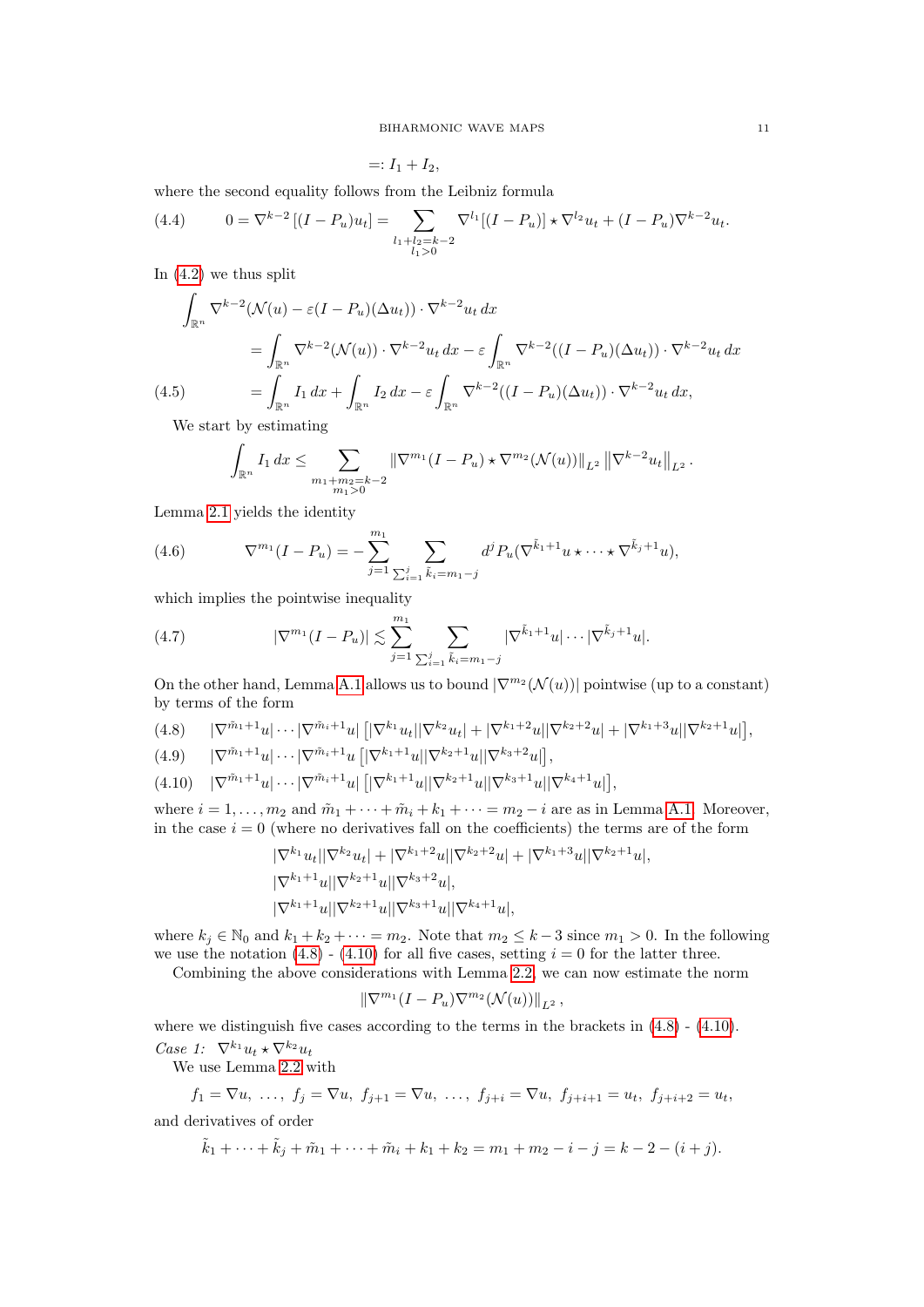Employing also Young's inequality, it follows

$$
\| |\nabla^{\tilde{k}_1+1} u | \cdots |\nabla^{\tilde{k}_j+1} u | |\nabla^{\tilde{m}_1+1} u | \cdots |\nabla^{\tilde{m}_i+1} u | |\nabla^{k_1} u_t| |\nabla^{k_2} u_t \|_{L^2}
$$
  
\n
$$
\lesssim ((1 + ||\nabla u||_{L^{\infty}}^{k-3}) ||u_t||_{L^{\infty}}^2 + (1 + ||\nabla u||_{L^{\infty}}^{k-2}) ||u_t||_{L^{\infty}}) (||\nabla u||_{H^{k-2-i-j}} + ||u_t||_{H^{k-2-i-j}})
$$
  
\n
$$
\lesssim (1 + ||\nabla u||_{L^{\infty}}^{k-1} + ||u_t||_{L^{\infty}}^{k-1}) (||\nabla u||_{H^{k-1}} + ||u_t||_{H^{k-2}}).
$$

The other cases will be treated similarly. Note that here and in the following the  $L^{\infty}$  norms and especially  $||u_t||_{L^{\infty}}$  are bounded by our choice of k. Case 2:  $\nabla^{k_1+2} u \star \nabla^{k_2+2} u$ 

Here it is exploited that  $m_1 > 0$  in  $I_1$  due to the cancellation from [\(4.4\)](#page-10-2). This time Lemma [2.2](#page-4-3) is applied with  $f_1 = \cdots = f_{j+i+2} = \nabla u$  and derivatives of order

 $\tilde{k}_1 + \cdots + \tilde{k}_j + \tilde{m}_1 + \cdots + \tilde{m}_i + k_1 + k_2 + 2 = m_1 + m_2 + 2 - i - j = k - (i + j) \leq k - 1$ since  $j > 0$  by [\(4.6\)](#page-10-3). We estimate

$$
\left\| |\nabla^{\tilde{k}_1+1} u| \cdots |\nabla^{\tilde{k}_j+1} u| |\nabla^{\tilde{m}_1+1} u| \cdots |\nabla^{\tilde{m}_i+1} u| |\nabla^{k_1+2} u| |\nabla^{k_2+2} u| \right\|_{L^2}
$$
  

$$
\lesssim \sum_{i,j} ||\nabla u||_{L^{\infty}}^{i+j+1} ||\nabla u||_{H^{k-i-j}} \lesssim (1 + ||\nabla u||_{L^{\infty}}^{k-1}) ||\nabla u||_{H^{k-1}}.
$$

Case 3:  $\nabla^{k_1+3}u\star\nabla^{k_2+1}u$ 

As in the previous case,  $C(1 + \|\nabla u\|_{L^{\infty}}^{k-1}) \|\nabla u\|_{H^{k-1}}$  dominates

$$
\left\| |\nabla^{\tilde{k}_1+1} u| \cdots |\nabla^{\tilde{k}_j+1} u| |\nabla^{\tilde{m}_1+1} u| \cdots |\nabla^{\tilde{m}_i+1} u| |\nabla^{k_1+3} u| |\nabla^{k_2+1} u| \right\|_{L^2}
$$

.

Case 4:  $\nabla^{k_1+1}u \star \nabla^{k_2+1}u \star \nabla^{k_3+2}u$ 

We apply Lemma [2.2](#page-4-3) to the functions  $f_1 = \cdots = f_{j+i+3} = \nabla u$  with derivatives of order  $\tilde{k}_1 + \cdots + \tilde{k}_i + \tilde{m}_1 + \cdots + \tilde{m}_i + k_1 + k_2 + k_3 + 1 = m_1 + m_2 + 1 - i - j = k - 1 - (i + j),$ leading to the bound

$$
\left\| |\nabla^{\tilde{k}_1+1} u| \cdots |\nabla^{\tilde{k}_j+1} u| |\nabla^{\tilde{m}_1+1} u| \cdots |\nabla^{\tilde{m}_i+1} u| |\nabla^{k_1+1} u| |\nabla^{k_2+1} u| |\nabla^{k_3+2} u| \right\|_{L^2}
$$
  

$$
\lesssim \sum_{i,j} \|\nabla u\|_{L^{\infty}}^{i+j+2} \|\nabla u\|_{H^{k-2-i-j}} \lesssim (1 + \|\nabla u\|_{L^{\infty}}^k) \|\nabla u\|_{H^{k-1}}.
$$

Case 5:  $\nabla^{k_1+1} u \star \nabla^{k_2+1} u \star \nabla^{k_3+1} u \star \nabla^{k_4+1} u$ 

We now use Lemma [2.2](#page-4-3) with  $f_1 = \cdots = f_{j+i+4} = \nabla u$  and derivatives of order

 $\tilde{k}_1 + \cdots + \tilde{k}_j + \tilde{m}_1 + \cdots + \tilde{m}_i + k_1 + k_2 + k_3 + k_4 = m_1 + m_2 - i - j = k - 2 - (i + j).$ Hence, we have

$$
\| |\nabla^{\tilde{k}_1+1} u| \cdots |\nabla^{\tilde{k}_j+1} u| |\nabla^{\tilde{m}_1+1} u| \cdots |\nabla^{\tilde{m}_i+1} u| |\nabla^{k_1+1} u| |\nabla^{k_2+1} u| |\nabla^{k_3+1} u| |\nabla^{k_4+1} u| \Big\|_{L^2}
$$
  

$$
\lesssim \sum_{i,j} ||\nabla u||_{L^{\infty}}^{i+j+3} ||\nabla u||_{H^{k-2-i-j}} \lesssim (1 + ||\nabla u||_{L^{\infty}}^{k+1}) ||\nabla u||_{H^{k-1}}.
$$

Summing up the five cases, we infer

(4.11) 
$$
||I_1||_{L^1} \lesssim (1 + ||\nabla u||_{L^{\infty}}^{k-1} + ||u_t||_{L^{\infty}}^{k-1})(||\nabla u||_{H^{k-1}} + ||u_t||_{H^{k-2}}).
$$
  
Next, in  $I_2$  from (4.5) we integrate by parts in order to conclude

<span id="page-11-0"></span>
$$
\int_{\mathbb{R}^n} I_2 dx = \sum_{\substack{l_1 + l_2 = k-2 \\ l_1 > 0}} \int_{\mathbb{R}^n} \nabla^{k-3} (\mathcal{N}(u)) \star [\nabla^{l_1+1} (I - P_u) \nabla^{l_2} u_t] dx \n+ \sum_{\substack{l_1 + l_2 = k-2 \\ l_1 > 0}} \int_{\mathbb{R}^n} \nabla^{k-3} (\mathcal{N}(u)) \star [\nabla^{l_1} (I - P_u) \nabla^{l_2+1} u_t] dx \n=: I_2^1 + I_2^2.
$$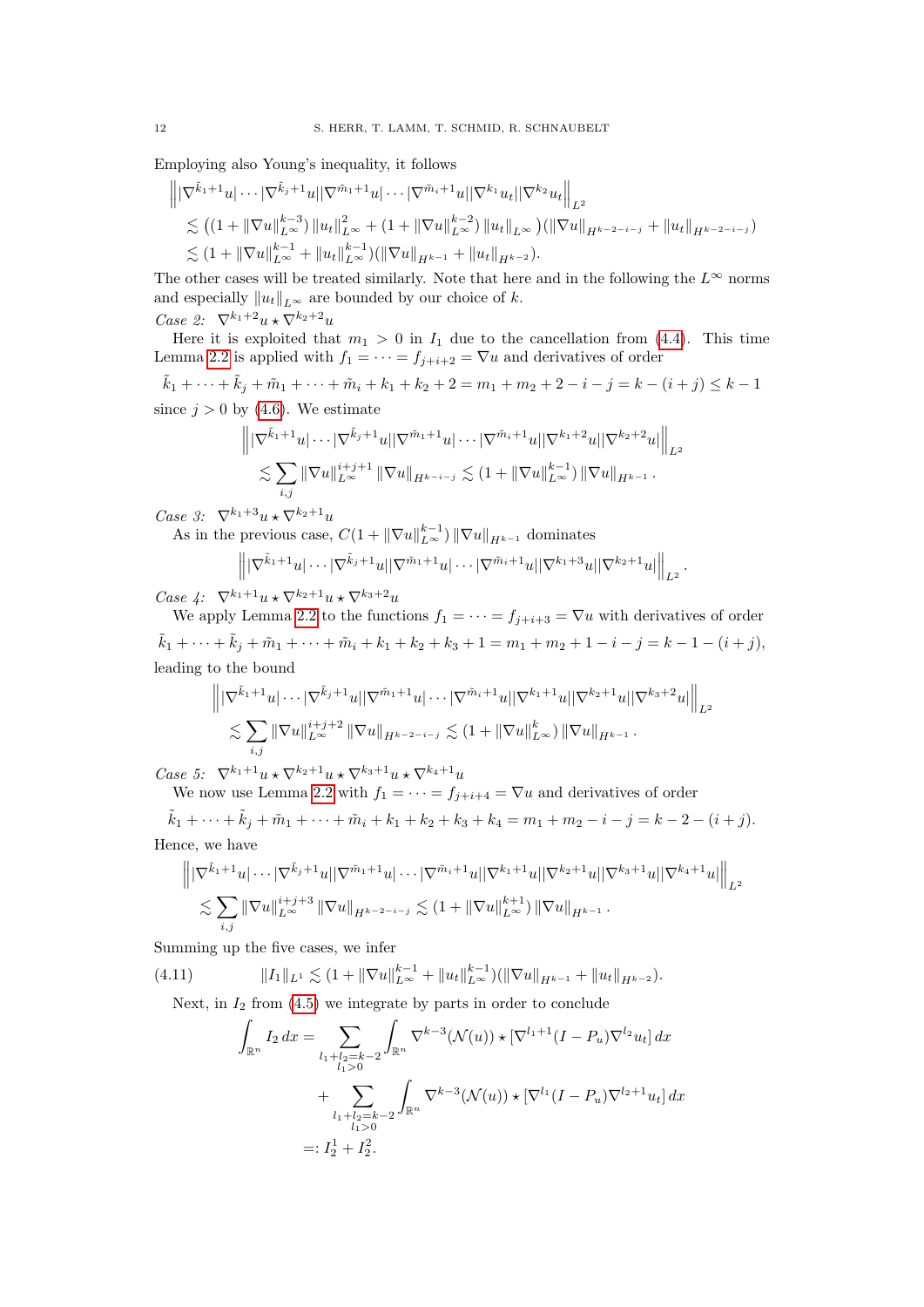These terms are estimated by

(4.12) 
$$
|I_2^1| \lesssim \sum_{\substack{l_1+l_2=k-2\\l_1>0}} \left\| \nabla^{k-3} (\mathcal{N}(u)) \right\|_{L^2} \left\| \nabla^{l_1+1} (I-P_u) \nabla^{l_2} u_t \right\|_{L^2},
$$

(4.13) 
$$
|I_2^2| \lesssim \sum_{\substack{l_1+l_2=k-2\\l_1>0}} \left\| \nabla^{k-3} (\mathcal{N}(u)) \right\|_{L^2} \left\| \nabla^{l_1} (I-P_u) \nabla^{l_2+1} u_t \right\|_{L^2}.
$$

We control  $\left\|\nabla^{k-3}(\mathcal{N}(u))\right\|_{L^2}$  by terms of the form  $(4.8)$  -  $(4.10)$  in the  $L^2$  norm, obtaining as above

$$
\left\|\nabla^{k-3}(\mathcal{N}(u))\right\|_{L^2} \lesssim (1 + \|\nabla u\|_{L^\infty}^k + \|u_t\|_{L^\infty}^{k-2}) (\|\nabla u\|_{H^{k-1}} + \|u_t\|_{H^{k-2}}).
$$

Equation [\(4.6\)](#page-10-3) and Lemma [2.2](#page-4-3) further imply

$$
\|\nabla^{l_1+1}(I - P_u)\nabla^{l_2} u_t\|_{L^2} \lesssim \sum_{j=1}^{l_1+1} \sum_{\sum_{i=1}^j \tilde{m}_i = l_1+1-j} \|\|\nabla^{\tilde{m}_1+1} u\| \cdots |\nabla^{\tilde{m}_i+1} u\| \|\nabla^{l_2} u_t\|_{L^2}
$$
  

$$
\lesssim (1 + \|\nabla u\|_{L^\infty}^{k-1} + \|u_t\|_{L^\infty}^{k-1}) (\|\nabla u\|_{H^{k-1}} + \|u_t\|_{H^{k-2}})
$$

where  $\tilde{m}_1 + \cdots + \tilde{m}_i + l_2 = k - 1 - i \leq k - 2$ . Similarly, we have

$$
\|\nabla^{l_1}(I - P_u)\nabla^{l_2+1}u_t\|_{L^2} \lesssim \sum_{j=1}^{l_1} \sum_{\sum_{i=1}^j \tilde{m}_i = l_1 - j} \|\|\nabla^{\tilde{m}_1+1}u\| \cdots |\nabla^{\tilde{m}_i+1}u\| \|\nabla^{l_2+1}u_t\|\|_{L^2}
$$
  

$$
\lesssim (1 + \|\nabla u\|_{L^\infty}^{k-2} + \|u_t\|_{L^\infty}^{k-2}) (\|\nabla u\|_{H^{k-1}} + \|u_t\|_{H^{k-2}})
$$

by Lemma [2.2](#page-4-3) with  $\tilde{m}_1 + \cdots + \tilde{m}_i + l_2 + 1 = k - 1 - i \leq k - 2$ , since  $l_1 > 0$ . The above three inequalities yield

<span id="page-12-0"></span>
$$
(4.14) \t\t\t||I_2||_{L^1} \lesssim (1 + \|\nabla u\|_{L^\infty}^{2k-1} + \|u_t\|_{L^\infty}^{2k-1}) (\|\nabla u\|_{H^{k-1}}^2 + \|u_t\|_{H^{k-2}}^2).
$$

Finally, for the regularization term, we observe

$$
-\varepsilon \int_{\mathbb{R}^n} \nabla^{k-2} [(I - P_u)(\Delta u_t)] \nabla^{k-2} u_t dx = \varepsilon \int_{\mathbb{R}^n} \nabla^{k-3} [(I - P_u)(\Delta u_t)] \nabla^{k-1} u_t dx
$$
  

$$
\leq C ||\nabla^{k-3} [(I - P_u)(\Delta u_t)]||_{L^2}^2 + \frac{\varepsilon}{2} ||\nabla^{k-1} u_t||_{L^2}^2.
$$

In view of [\(3.3\)](#page-5-4), to bound  $\left\|\nabla^{k-3}[(I - P_u)(\Delta u_t)]\right\|$ 2  $\frac{2}{L^2}$  it suffices to estimate

$$
(4.15) \qquad \left\| |\nabla^{\tilde{m}_1+1} u| \cdots |\nabla^{\tilde{m}_i+1} u| \left[ |\nabla^{k_1+1} u_t| |\nabla^{k_2+1} u| + |\nabla^{k_1} u_t| |\nabla^{k_2+2} u| \right] \right\|_{L^2}^2,
$$

$$
(4.16) \t\t ||\nabla^{\tilde{m}_1+1}u|\cdots|\nabla^{\tilde{m}_i+1}u||\nabla^{k_1}u_i||\nabla^{k_2+1}u||\nabla^{k_3+1}u||_{L^2}^2,
$$

where  $\tilde{m}_1 + \cdots + \tilde{m}_i + k_1 + k_2 + 1 = k - 2 - i$  and  $\tilde{m}_1 + \cdots + \tilde{m}_i + k_1 + k_2 + k_3 = k - 3 - i$ , respectively. As before, Lemma [2.2](#page-4-3) implies the inequalities

<span id="page-12-1"></span>
$$
(4.17) \qquad \|\|\nabla^{\tilde{m}_1+1}u\|\cdots|\nabla^{\tilde{m}_i+1}u\| \big[|\nabla^{k_1+1}u_t||\nabla^{k_2+1}u| + |\nabla^{k_1}u_t||\nabla^{k_2+2}u|\big]\|_{L^2}^2
$$
  

$$
\lesssim (1 + \|\nabla u\|_{L^\infty}^{2(k-2)} + \|u_t\|_{L^\infty}^{2(k-2)})(\|u_t\|_{H^{k-2}}^2 + \|\nabla u\|_{H^{k-2}}^2,
$$

<span id="page-12-2"></span>
$$
(4.18) \qquad \qquad |||\nabla^{\tilde{m}_1+1}u|\cdots|\nabla^{\tilde{m}_i+1}u||\nabla^{k_1}u_t||\nabla^{k_2+1}u||\nabla^{k_3+1}u||^2_{L^2} \n\lesssim (1+||\nabla u||_{L^{\infty}}^{2(k-1)}+||u_t||_{L^{\infty}}^{2(k-1)})(||u_t||_{H^{k-2}}^2+||\nabla u||_{H^{k-2}}^2).
$$

Putting together  $(4.11)$ ,  $(4.14)$ ,  $(4.17)$  and  $(4.18)$ , we arrive at the inequality

$$
\left| \int_{\mathbb{R}^n} \nabla^{k-2} (\mathcal{N}(u) - \varepsilon (I - P_u)(\Delta u_t)) \cdot \nabla^{k-2} u_t \, dx \right|
$$
  
\$\lesssim (1 + ||\nabla u||\_{L^{\infty}}^{2k} + ||u\_t||\_{L^{\infty}}^{2k}) (||\nabla u||\_{H^{k-1}}^2 + ||u\_t||\_{H^{k-2}}^2) + \frac{\varepsilon}{2} ||\nabla^{k-1} u\_t||\_{L^2}^2.\$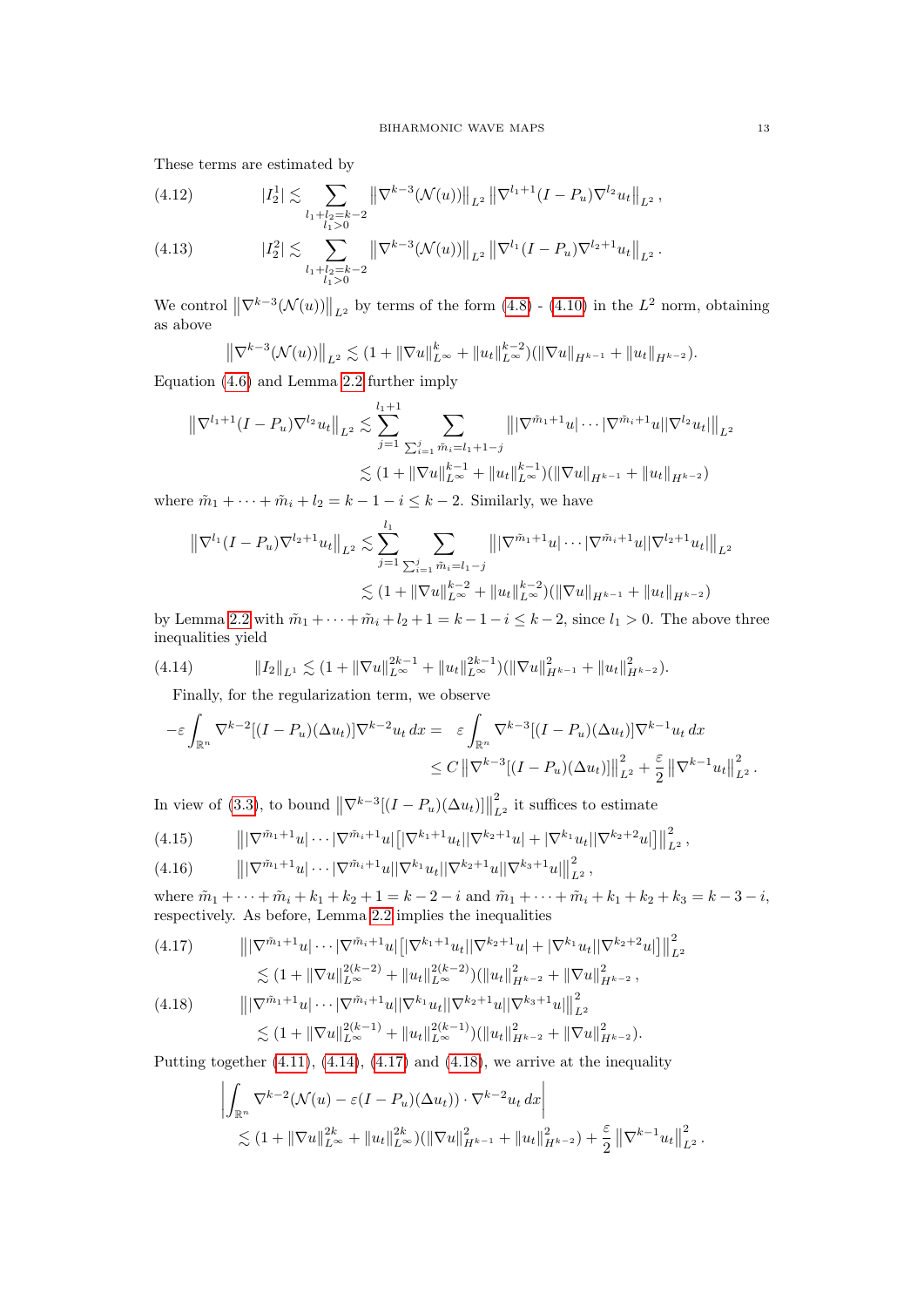Subtracting the last term on both sides of  $(4.2)$ , for  $t \in [0, T]$  we conclude

<span id="page-13-0"></span>
$$
\|\nabla^{k-2} u_t(t)\|_{L^2}^2 + \|\nabla^k u(t)\|_{L^2}^2 + \frac{\varepsilon}{2} \int_0^t \left\|\nabla^{k-1} u_t(s)\right\|_{L^2}^2 ds
$$
\n
$$
(4.19) \leq \int_0^t \left[ (1 + \|\nabla u\|_{L^\infty}^{2k} + \|u_t\|_{L^\infty}^{2k}) (\|\nabla u\|_{H^{k-1}}^2 + \|u_t\|_{H^{k-2}}^2) \right] ds + \left\|\nabla^{k-2} u_1\right\|_{L^2}^2 + \left\|\nabla^k u_0\right\|_{L^2}^2.
$$

It remains to bound the lower order terms. Testing [\(4.1\)](#page-9-2) by  $u_t \in T_uN$ , we infer

<span id="page-13-2"></span>
$$
(4.20) \t\t ||u_t(t)||_{L^2}^2 + ||\Delta u(t)||_{L^2}^2 + \varepsilon \int_0^t ||\nabla u_t(s)||_{L^2}^2 ds = ||u_1||_{L^2}^2 + ||\Delta u_0||_{L^2}^2.
$$

Since also

$$
\frac{d}{dt} \int_{\mathbb{R}^n} |\nabla u|^2 dx \le \int_{\mathbb{R}^n} |u_t|^2 dx + \int_{\mathbb{R}^n} |\Delta u|^2 dx,
$$

it follows

<span id="page-13-3"></span>(4.21) 
$$
\|\nabla u(t)\|_{L^2}^2 \le \|\nabla u_0\|_{L^2}^2 + \int_0^t \|\Delta u(s)\|_{L^2}^2 + \|u_t(s)\|_{L^2}^2 ds
$$

$$
= \|\nabla u_0\|_{L^2}^2 + t(\|u_1\|_{L^2}^2 + \|\Delta u_0\|_{L^2}^2)
$$

for  $t \in [0, T]$ . The other derivatives are treated via interpolation, more precisely

$$
\|\nabla^{l} u_{t}\|_{L^{2}}^{2} \lesssim \|\nabla^{k-1} u_{t}\|_{L^{2}}^{\frac{2(l-1)}{k-2}} \|\nabla u_{t}\|_{L^{2}}^{\frac{2(k-1-l)}{k-2}}, \quad l=2,\ldots,k-2,
$$
  

$$
\|\nabla^{l} u_{t}\|_{L^{2}}^{2} \lesssim \|\nabla^{k-2} u_{t}\|_{L^{2}}^{\frac{2l}{k-2}} \|u_{t}\|_{L^{2}}^{\frac{2(k-2-l)}{k-2}}, \quad l=1,\ldots,k-3,
$$
  

$$
\|\nabla^{l} u\|_{L^{2}}^{2} \lesssim \|\nabla^{k} u\|_{L^{2}}^{\frac{2(l-2)}{k-2}} \|\Delta u\|_{L^{2}}^{\frac{2(k-l)}{k-2}}, \quad l=3,\ldots,k-1.
$$

Estimate [\(4.19\)](#page-13-0) and the above inequalities lead to the core estimate

<span id="page-13-1"></span>
$$
(4.22) \t\t\t ||u_t(t)||_{H^{k-2}}^2 + ||\nabla u(t)||_{H^{k-1}}^2 + \frac{\varepsilon}{2} \int_0^t ||\nabla u_t(s)||_{H^{k-2}}^2 ds
$$
  

$$
\lesssim \int_0^t \left[ (1 + ||\nabla u||_{L^\infty}^{2k} + ||u_t||_{L^\infty}^{2k}) (||\nabla u||_{H^{k-1}}^2 + ||u_t||_{H^{k-2}}^2) \right] ds
$$
  

$$
+ (1+T)(||u_1||_{H^{k-2}}^2 + ||\nabla u_0||_{H^{k-1}}^2), \t t \in [0,T].
$$

for solutions of [\(3.1\)](#page-4-2) and  $T < T_{\epsilon,m}$ . Using Gronwall's lemma we also obtain

$$
(4.23) \quad \sup_{t \in [0,T]} \left( \|u_t(t)\|_{H^{k-2}}^2 + \|\nabla u(t)\|_{H^{k-1}}^2 \right) \leq C(1+T) \left( \|u_1\|_{H^{k-2}}^2 + \|\nabla u_0\|_{H^{k-1}}^2 \right) \exp\left( \int_0^T (1+ \|\nabla u\|_{L^\infty}^{2k} + \|u_t\|_{L^\infty}^{2k}) ds \right).
$$

At least for small times we want to remove the dependence on  $u$  on the right-hand side of [\(4.22\)](#page-13-1) and thus we introduce the quantity

$$
\alpha(t) = \|\nabla u(t)\|_{L^2}^2 + \|\Delta u(t)\|_{L^2}^2 + \|\nabla^k u(t)\|_{L^2}^2 + \|u_t(t)\|_{L^2}^2 + \|\nabla^{k-2} u_t(t)\|_{L^2}^2
$$

for  $t \in [0, T_{\epsilon,m})$ . We observe that  $\alpha(t)$  is equivalent to the square of the Sobolev norms appearing in [\(4.22\)](#page-13-1). Since the solutions to [\(3.1\)](#page-4-2) are (locally) unique, our reasoning is also valid for any initial time  $t_0 \in (0, T_{\epsilon,m})$ . The estimates [\(4.19\)](#page-13-0), [\(4.20\)](#page-13-2) and [\(4.21\)](#page-13-3) thus imply

$$
\alpha(t) - \alpha(t_0) \le C \int_{t_0}^t (1 + \alpha(s)^k) \alpha(s) ds.
$$

By the above arguments, the function  $\alpha$  is differentiable a.e. so that

<span id="page-13-4"></span>(4.24) 
$$
\frac{d}{dt}\alpha(t) \leq C(1+\alpha(t)^k)\,\alpha(t)
$$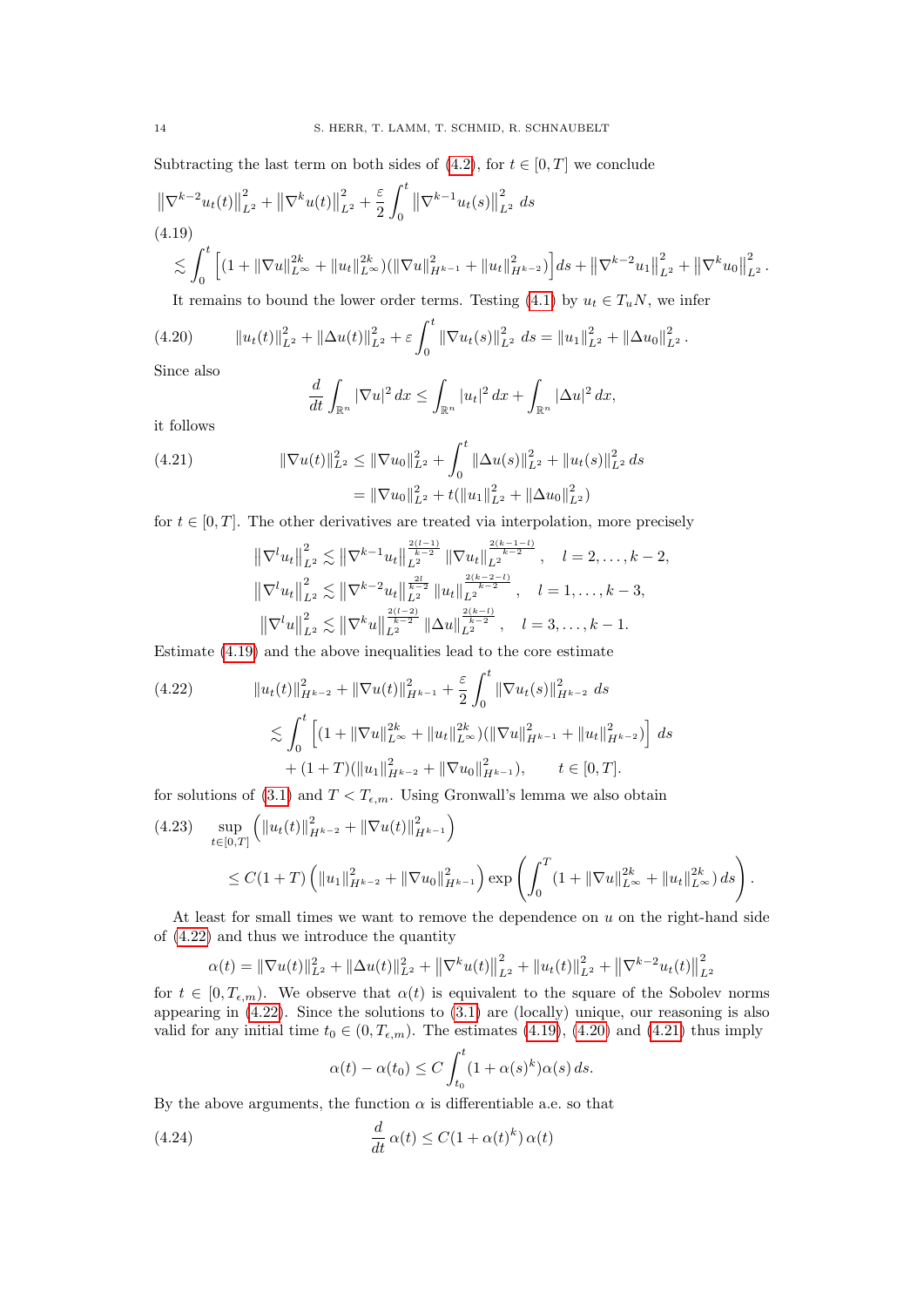for a.e.  $0 \le t_0 \le t < T_{\varepsilon,m}$ . We now proceed similarly to [\[7\]](#page-28-8), where regularization by the (intrinsic) biharmonic energy has been applied in order to obtain the existence of local Schrödinger maps.

<span id="page-14-2"></span>**Lemma 4.1.** Let  $\varepsilon \in (0,1)$  and take data  $u_0, u_1 : \mathbb{R}^n \to \mathbb{R}^L$  with  $u_0(x) \in N$  and  $u_1(x) \in$  $T_{u_0(x)}N$  for a.e.  $x\in\mathbb{R}^n$  satisfying

$$
(\nabla u_0, u_1) \in H^{k-1}(\mathbb{R}^n) \times H^{k-2}(\mathbb{R}^n) \quad \text{for some } k \in \mathbb{N} \text{ with } k > \lfloor \frac{n}{2} \rfloor + 2.
$$

Let  $T_{\varepsilon,m} > 0$  be the maximal existence time of the solution  $u^{\varepsilon}: \mathbb{R}^n \times [0,T_{\varepsilon,m}) \to N$  of [\(3.1\)](#page-4-2) with  $u^{\varepsilon}(0) = u_0$  and  $\partial_t u^{\varepsilon}(0) = u_1$  from Proposition [3.4.](#page-8-0) Then there is a time  $T_0 =$  $T_0(\|\nabla u_0\|_{H^{k-1}}, \|u_1\|_{H^{k-2}}) > 0$  such that  $T_{\varepsilon,m} > T_0$  for all  $\varepsilon \in (0,1)$ .

*Proof.* Let  $\varepsilon \in (0,1)$  and  $t \in [0,T_{\varepsilon,m})$ . We write  $u = u^{\varepsilon}$ . ¿From [\(4.24\)](#page-13-4) we infer

(4.25) 
$$
\frac{d}{dt}\log\left(\frac{\alpha}{(1+\alpha^k)^{\frac{1}{k}}}\right) = \frac{\alpha'}{(1+\alpha^k)\alpha} \leq C,
$$

 $\overline{c}$ 

With  $\alpha_0 = \alpha(0)$  it follows

$$
\frac{\alpha(t)^k}{(1+\alpha(t)^k)} \le e^{Ctk} \frac{\alpha_0^k}{(1+\alpha_0^k)} \le (1+4Ctk) \frac{\alpha_0^k}{(1+\alpha_0^k)},
$$

$$
\alpha(t)^k \le (1+4Ctk) \alpha_0^k + 4Ctk \alpha_0^k \alpha^k
$$

for  $0 \le t \le \frac{1}{8Ck}$ , and hence

$$
u(t)^k \le 2(1 + 4Ctk) \alpha_0^k \le 3 \alpha_0^k
$$

for  $0 \le t \le \frac{1}{8Ck} \min\{1, \frac{1}{\alpha_0^k}\} =: T_0$ . Since  $\alpha$  and the Sobolev norms are equivalent, we infer

<span id="page-14-1"></span>
$$
(4.26) \t\t ||u_t(t)||_{H^{k-2}}^2 + ||\nabla u(t)||_{H^{k-1}}^2 \le c_0(||u_1||_{H^{k-2}}^2 + ||\nabla u_0||_{H^{k-1}}^2)
$$
  
for  $t \in [0, \min\{T_{\varepsilon,m}, T_0\})$  and some constant  $c_0 = c_0(k, n) > 0$ .

We now assume by contradiction that  $T_{\varepsilon,m} \leq T_0$  for some (fixed)  $\varepsilon \in (0,1)$ . We apply the contraction argument in the proof of Lemma [3.1](#page-5-1) for the initial time  $t_0 \in [0, T_{\varepsilon,m})$  and data  $(u(t_0), u_t(t_0))$  in the fixed-point space  $\mathcal{B}_r(T)$  with radius

$$
r^{k} = 3r(t_{0})^{k} := 3\Big(\left\|\nabla u(t_{0})\right\|_{H^{k-1}} + \left\|u_{t}(t_{0})\right\|_{H^{k-2}}\Big)^{k}.
$$

Since  $t_0 < T_0$ , estimate [\(4.26\)](#page-14-1) yields the uniform bound

$$
r(t_0) \le \sqrt{2c_0} (\|u_1\|_{H^{k-2}}^2 + \|\nabla u_0\|_{H^{k-1}}^2)^{1/2} =: \hat{c}_0.
$$

As a result, the time

$$
T:=\frac{1}{4}\min\left\{\left(\frac{\sqrt[k]{3}-1}{\sqrt[k]{3}}\right)^2\frac{\varepsilon}{\hat{C}^2(1+3\hat{c}_0^k)^2},\frac{\varepsilon}{\hat{C}^2(1+6\hat{c}_0^k)^2}\right\}.
$$

is less or equal than the time  $T_\delta$  for  $\mathcal{B}_r(T)$  in [\(3.19\)](#page-7-2). Therefore, the solution can be uniquely extended to  $[0, t_0 + T]$  in the regularity class of Proposition [3.4.](#page-8-0) For  $t_0 > T_{\varepsilon,m} - T$  this fact contradicts the maximality of  $T_{\varepsilon,m}$ , showing the result.

## 5. Proof of the main theorem

<span id="page-14-0"></span>We now combine the existence result from Proposition [3.4](#page-8-0) with Lemma [4.1.](#page-14-2) Thus, there exists a solution  $u^{\varepsilon} : \mathbb{R}^n \times [0, T_0] \to N$  of [\(3.1\)](#page-4-2) for each  $\varepsilon \in (0, 1)$ , where  $T_0 > 0$  only depends on  $\|\nabla u_0\|_{H^{k-1}}$  and  $\|u_1\|_{H^{k-2}}$ . From [\(4.26\)](#page-14-1) and the inequality

$$
\|u^\varepsilon-u_0\|_{L^\infty_tL^2_x}\leq T_0\,\|u^\varepsilon_t\|_{L^\infty_tL^2_x}\,,
$$

we extract a limit  $u : \mathbb{R}^n \times [0, T_0] \to \mathbb{R}^L$  as  $\varepsilon \to 0^+$  of the solutions  $u_{|(0, T_0]}^{\varepsilon}$  in the sense

$$
\nabla^{l_1} u^{\varepsilon} \stackrel{*}{\rightharpoonup} \nabla^{l_1} u, \quad u^{\varepsilon} - u_0 \stackrel{*}{\rightharpoonup} u - u_0, \quad \text{and} \quad \nabla^{l_2 - 2} u^{\varepsilon} \stackrel{*}{\rightharpoonup} \nabla^{l_2 - 2} u_t \quad \text{in} \quad L^{\infty}(0, T_0; L^2),
$$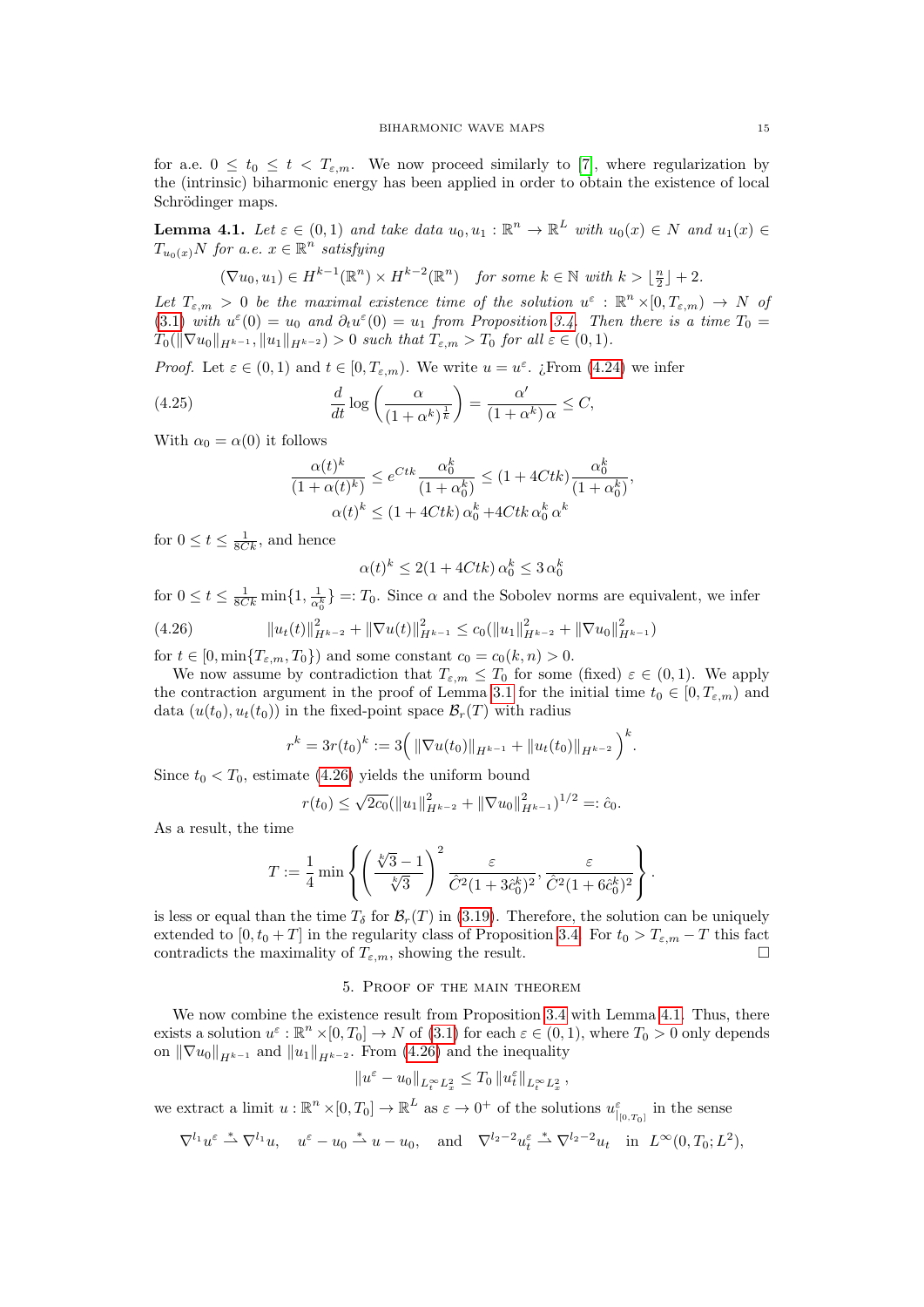where  $1 \leq l_1 \leq k$  and  $0 \leq l_2 \leq k$ . (Here and below we do not indicate that we pass to subsequences.) In particular,

$$
u - u_0 \in L^{\infty}(0, T_0; H^k) \cap W^{1, \infty}(0, T_0; H^{k-2})
$$

and  $(\nabla u, \partial_t u)$  is weakly continuous in  $H^{k-1} \times H^{k-2}$ . We first assume  $k \geq 4$  (which is no restriction if  $n \geq 2$ ). Estimating the nonlinearity similarly to Section [4,](#page-9-0) we also deduce from [\(3.3\)](#page-5-4) and [\(4.26\)](#page-14-1) that  $\partial_t^2 u^{\varepsilon} \in C^0([0,T_0], H^{k-4})$  is uniformly bounded as  $\varepsilon \to 0^+$ . Compactness and Sobolev's embedding further yield

<span id="page-15-0"></span>
$$
\nabla^3 u^{\varepsilon} \to \nabla^3 u \quad \text{in} \quad C^0([0, T_0], L^2_{loc}(\mathbb{R}^n)),
$$
  
(5.1)  $\partial_t u^{\varepsilon} \to \partial_t u, \quad u^{\varepsilon} \to u, \quad \nabla u^{\varepsilon} \to \nabla u, \quad \nabla^2 u^{\varepsilon} \to \nabla^2 u \quad \text{locally uniformly on} \quad \mathbb{R}^n \times [0, T_0].$ 

More precisely for  $\alpha \in (0,1)$  and  $v^{\varepsilon} = u^{\varepsilon} - u_0$ , our a priori estimates and [\[9,](#page-28-9) Prop. 1.1.4] imply uniform bounds (in  $\varepsilon$ ) in the spaces

$$
(5.2) \quad v^{\varepsilon} \in C^{\alpha} H^{k-2\alpha}, \quad \nabla v^{\varepsilon} \in C^{\alpha} H^{k-1-2\alpha}, \quad \nabla^2 v^{\varepsilon} \in C^{\alpha} H^{k-2-2\alpha}, \quad \partial_t v^{\varepsilon} \in C^{\alpha} H^{k-2-2\alpha}.
$$

As a result,  $u$  takes values in  $N$ . Moreover, since  $(4.22)$  and  $(4.26)$  give

(5.3) 
$$
\int_0^T \left\| \sqrt{\varepsilon} \nabla u_t^{\varepsilon}(s) \right\|_{H^{k-2}}^2 ds
$$
  
 
$$
\lesssim (T_0 (1 + \|u_1\|_{H^{k-2}}^{2k} + \|\nabla u_0\|_{H^{k-1}}^{2k}) + 1) (\|u_1\|_{H^{k-2}}^2 + \|\nabla u_0\|_{H^{k-1}}^2)
$$

and  $k \geq 3$ , we infer that  $\varepsilon \Delta \partial_t u^{\varepsilon} \to 0$  in  $L^2_{t,x}$ . Combining this fact with [\(5.1\)](#page-15-0) and recalling [\(3.4\)](#page-5-0), we conclude

$$
\mathcal{N}_{\varepsilon}(u^{\varepsilon})\rightarrow \mathcal{N}(u)\quad \text{ in }\;L^2_{loc}(\mathbb{R}^n\times[0,T_0]).
$$

In the case  $n = 1$  and  $k = 3$  we obtain the convergence  $\mathcal{N}_{\varepsilon}(u^{\varepsilon}) \to \mathcal{N}(u)$  in the sense of the duality  $(H<sup>1</sup>, H<sup>-1</sup>)$  because we still have

$$
\nabla u^{\varepsilon} \to \nabla u, \quad \nabla^2 u^{\varepsilon} \to \nabla^2 u, \quad \partial_t u^{\varepsilon} \to \partial_t u
$$

locally uniformly, as well as  $\nabla^3 u^{\varepsilon} \to \nabla^3 u$  and  $\nabla \partial_t u^{\varepsilon} \to \nabla \partial_t u$  in  $C^0([0, T_0], H_{loc}^{-1})$  as  $\varepsilon \to 0^+$ .

Summing up, we have constructed a local solution  $u : [0, T_0] \times \mathbb{R}^n \to N$  of [\(2.1\)](#page-3-0) with  $u(0) = u_0$  and  $\partial_t u(0) = u_1$  such that  $(\nabla u, \partial_t u)$  is bounded and weakly continuous in  $H^{k-1} \times H^{k-2}$ .

In Lemma [6.1](#page-16-1) it will be shown that such a solution is locally unique. We recall from the proof of Proposition [4.1](#page-14-2) that the solution  $u : \mathbb{R}^n \times [0,T) \to N$  for some  $T > 0$  can be extended if  $\limsup_{t\to T^-} (\|\nabla u(t)\|_{H^{k-1}} + \|u_t(t)\|_{H^{k-2}}) < \infty$ . There thus exists a maximal time of existence  $T_m \in (T_0, \infty]$  of u with

$$
\limsup_{t \to T_m^-} (\|\nabla u(t)\|_{H^{k-1}} + \|u_t(t)\|_{H^{k-2}}) = \infty \quad \text{if } T_m < \infty.
$$

Arguing as in Section [4,](#page-9-0) we establish the energy equality

<span id="page-15-1"></span>(5.4) 
$$
\|\nabla^k u\|_{L^2}^2 + \|\nabla^{k-2} u_t\|_{L^2}^2 = 2 \int_0^t \int_{\mathbb{R}^n} \nabla^{k-2} (\mathcal{N}(u)) \cdot \nabla^{k-2} u_t \, dx \, ds
$$

$$
+ \|\nabla^k u_0\|_{L^2}^2 + \|\nabla^{k-2} u_1\|_{L^2}^2
$$

for  $t \in [0, T_m)$ . (The integral is well-defined in view of the cancellation of one derivative in [\(4.3\)](#page-9-3).) However, in contrast to the approximations  $u^{\varepsilon}$ , the solution u has only k weak spatial derivatives (and  $\partial_t u$  has  $k-2$ ). For this reason, when deriving [\(5.4\)](#page-15-1) we have to replace one spatial derivative by a difference quotient. The details are outlined in Appendix [C.](#page-27-0)

We conclude that the highest derivatives  $\nabla^{k-2} u_t, \nabla^k u : [0, T_m) \to L^2$  are continuous, employing their weak continuity and that the right-hand side of  $(5.4)$  is continuous in t. The continuity of the lower order derivatives can be shown as in the next section, so that

$$
u - u_0 \in C^0([0, T_m), H^k) \cap C^1([0, T_m), H^{k-2})
$$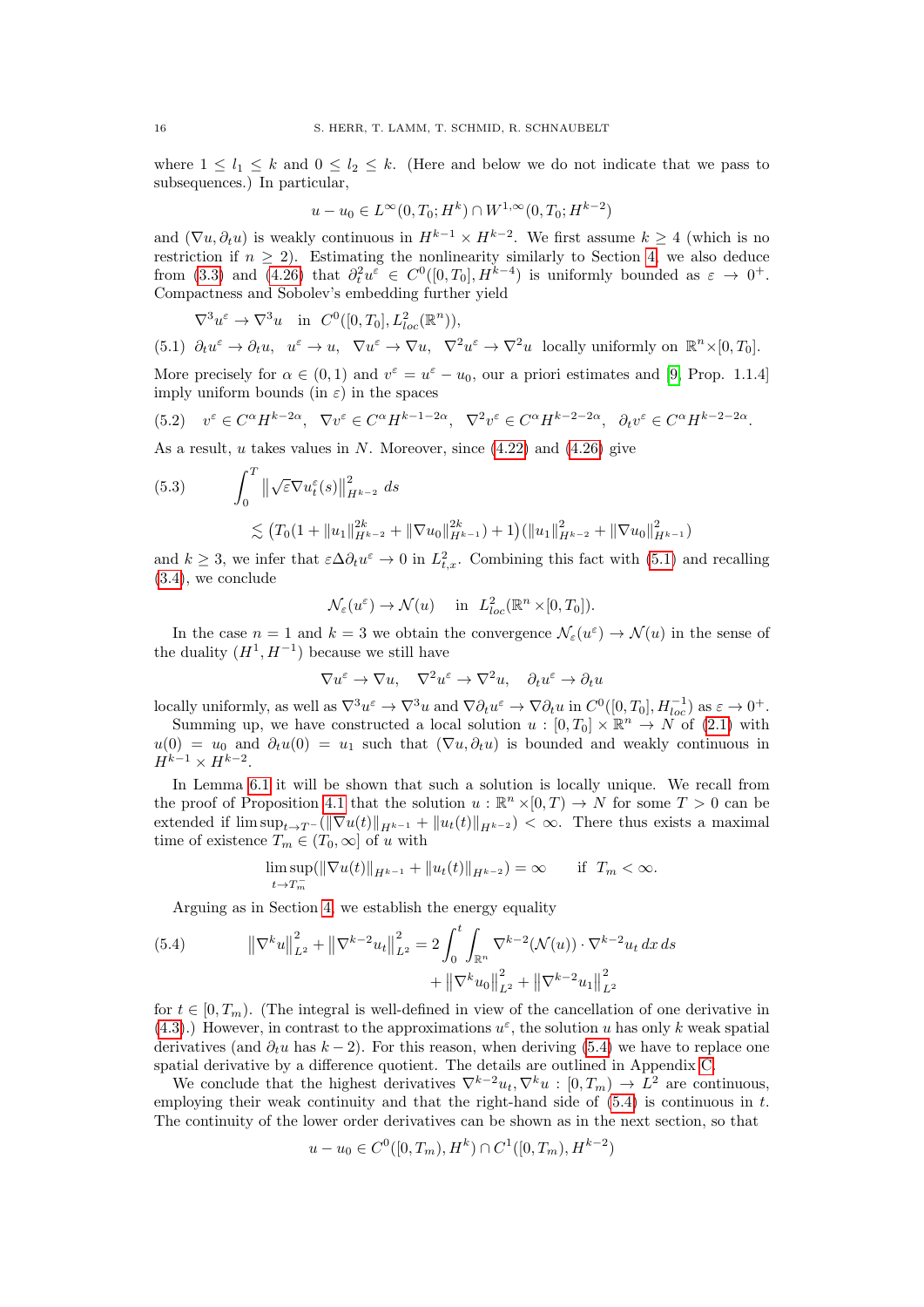as asserted. Finally, following the proof of the a priori estimate in Section [4](#page-9-0) we can derive the blow-up criterion [\(1.8\)](#page-1-1), cf. Appendix [C.](#page-27-0)

To show Theorem [1.1](#page-1-2) it thus remains to establish the uniqueness statement and the continuous dependence on the initial data, which is done in the next Sections [6](#page-16-0) and [7.](#page-18-0)

## 6. Uniqueness

<span id="page-16-1"></span><span id="page-16-0"></span>**Lemma 6.1.** Let  $u, v : \mathbb{R}^n \times [0,T] \to N$  be two solutions of [\(1.2\)](#page-0-0) with initial data  $u_0 : \mathbb{R}^n \to$ N and  $u_1 : \mathbb{R}^n \to \mathbb{R}^L$  such that  $u_1 \in T_{u_0}N$  on  $\mathbb{R}^n$  and

$$
(\nabla u_0, u_1) \in H^{k-1}(\mathbb{R}^n) \times H^{k-2}(\mathbb{R}^n)
$$

for some  $k \in \mathbb{N}$  with  $k > \lfloor \frac{n}{2} \rfloor + 2$ . Also let

$$
u - u_0, \ v - u_0 \in L^{\infty}(0, T; H^k(\mathbb{R}^n)) \cap W^{1, \infty}(0, T; H^{k-2}(\mathbb{R}^n)).
$$

Then  $u_{|_{[0,T]}} = v_{|_{[0,T]}}$ .

Proof of Lemma [6.1.](#page-16-1) We derive the uniqueness statement from a Gronwall argument based on the equality

<span id="page-16-2"></span>(6.1) 
$$
\frac{d}{dt} \frac{1}{2} \int_{\mathbb{R}^n} |\nabla^l w_t|^2 + |\nabla^{l+2} w|^2 dx = \int_{\mathbb{R}^n} \nabla^l (\mathcal{N}(u) - \mathcal{N}(v)) \cdot \nabla^l w_t dx,
$$

for  $w = u - v, l \in \{0, \ldots, k - 3\}$  and  $t \in [0, T]$ , which is a consequence of [\(2.1\)](#page-3-0). Setting

$$
\mathcal{E}(t) = \|w(t)\|_{H^{k-1}}^2 + \|w_t(t)\|_{H^{k-3}}^2,
$$

we want to prove

(6.2) 
$$
\frac{d}{dt}\mathcal{E}(t) \leq C\left(1 + \|\nabla u\|_{H^{k-1}}^{2k} + \|u_t\|_{H^{k-2}}^{2k} + \|\nabla v\|_{H^{k-1}}^{2k} + \|v_t\|_{H^{k-2}}^{2k}\right)\mathcal{E}(t)
$$

for  $t \in [0, T]$ . We first estimate [\(6.1\)](#page-16-2) in the case  $l = k - 3$ . Since u and v map into N, we have  $\mathcal{N}(u) = (I - P_u)(\mathcal{N}(u))$  and analogously for v. It follows

$$
\mathcal{N}(u) - \mathcal{N}(v) = (I - P_u)\mathcal{N}(u) - (I - P_v)\mathcal{N}(v) \n= (P_v - P_u)\mathcal{N}(u) + (I - P_v)(\mathcal{N}(u) - \mathcal{N}(v)),
$$

and hence

$$
\begin{split} \nabla^{k-3}(\mathcal{N}(u)-\mathcal{N}(v))\cdot\nabla^{k-3}w_t&=\nabla^{k-3}[(P_v-P_u)\mathcal{N}(u)]\cdot\nabla^{k-3}w_t\\ &+\nabla^{k-3}[(I-P_v)(\mathcal{N}(u)-\mathcal{N}(v))] \cdot\nabla^{k-3}w_t. \end{split}
$$

In this way, we can avoid that all derivatives fall on  $\nabla^3 w$ . We next write

$$
\nabla^{k-3}[(P_v - P_u)\mathcal{N}(u)] \cdot \nabla^{k-3}w_t = (P_v - P_u)\nabla^{k-3}[\mathcal{N}(u)] \cdot \nabla^{k-3}w_t \n+ \sum_{\substack{l_1 + l_2 = k-3 \\ l_1 > 0}} \nabla^{l_1}[(P_v - P_u)] \star \nabla^{l_2}[\mathcal{N}(u)] \cdot \nabla^{k-3}w_t =: I_1 + I_2.
$$

Observe that

$$
\int_{\mathbb{R}^n} I_1 dx \lesssim ||w||_{L^{\infty}} ||\nabla^{k-3} \mathcal{N}(u)||_{L^2} ||\nabla^{k-3} w_t||_{L^2}.
$$

We then control  $\|\nabla^{k-3}\mathcal{N}(u)\|_{L^2}$  using Lemma [2.2](#page-4-3) as above for the a priori estimate [\(4.22\)](#page-13-1). Further, Lemma [A.2](#page-22-2) implies that  $\int_{\mathbb{R}^n} I_2 dx$  is bounded by terms of the form

<span id="page-16-3"></span>(6.3)  $\|w\|_{L^{\infty}} \|\nabla^{m_1+1}u\| \cdots |\nabla^{m_j+1}u||\nabla^{l_2} \mathcal{N}(u)|\|_{L^2} \|\nabla^{k-3}w_t\|_{L^2},$ 

<span id="page-16-4"></span>(6.4) 
$$
\left\|\nabla^{k-3}w_t\right\|_{L^2}\left\||\nabla^{m_1+1}w||\nabla^{m_2+1}h_1|\cdots|\nabla^{m_j+1}h_{j-1}||\nabla^{l_2}\mathcal{N}(u)|\right\|_{L^2},
$$

where  $m_1, \ldots, m_j$  and  $h_1, \ldots, h_{j-1}$  are as in Lemma [A.2.](#page-22-2) In [\(6.3\)](#page-16-3) we then estimate as above in the a priori estimate. For [\(6.4\)](#page-16-4), it suffices to control terms of the form

<span id="page-16-5"></span>
$$
(6.5) \qquad |\nabla^{m_1+1} w| |\nabla^{m_2+1} h_1| \cdots |\nabla^{m_j+1} h_{j-1}| |\nabla^{\tilde{m}_1+1} w| \cdots |\nabla^{\tilde{m}_i+1} w| \left[ |\nabla^{k_1} u_t| |\nabla^{k_2} u_t| \cdots \right],
$$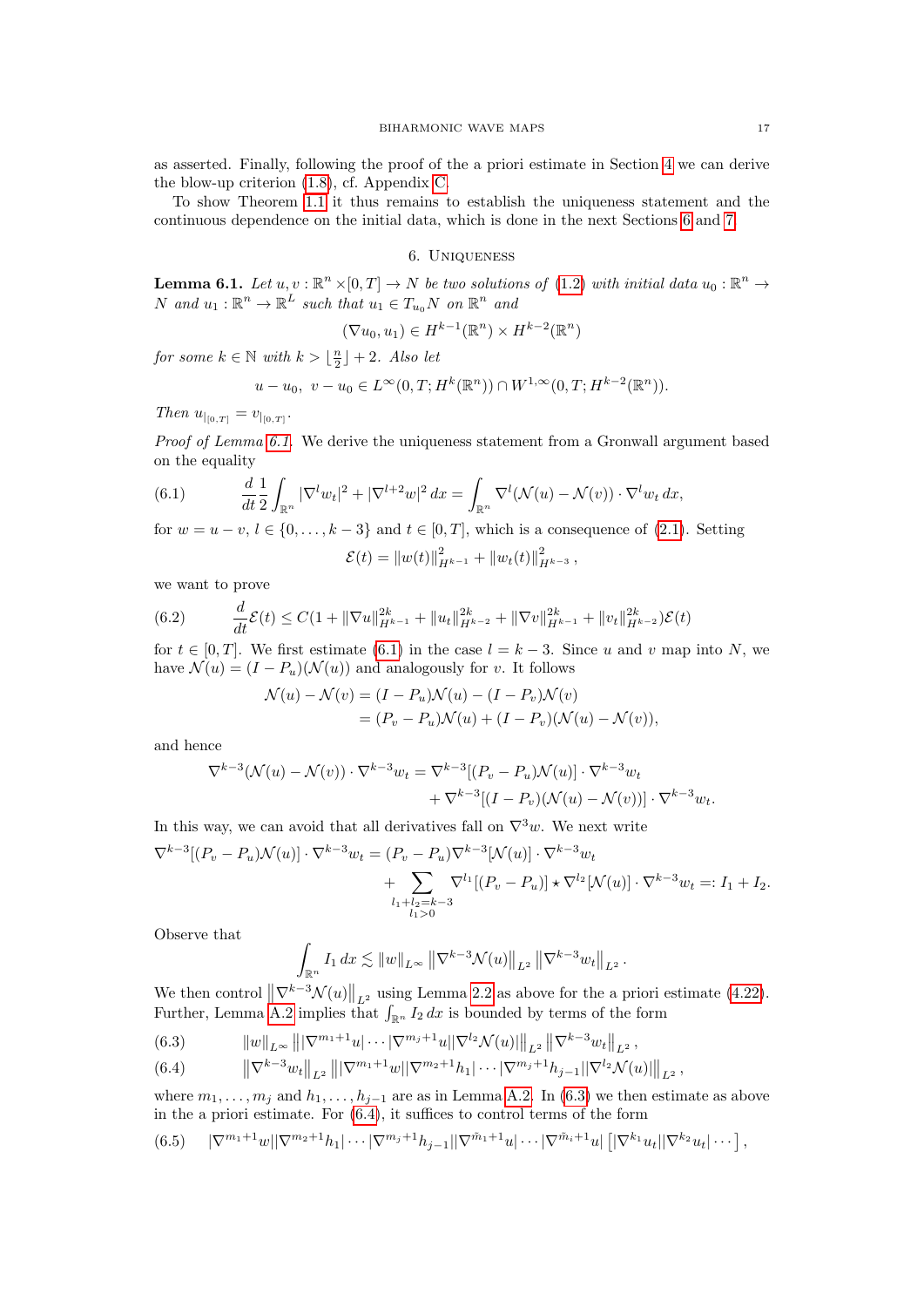where  $\left\{\left|\nabla^{k_1} u_t\right|\left|\nabla^{k_2} u_t\right|\cdots\right\}$  is given as in the nonlinearity  $\mathcal{N}(u)$  and the orders  $m_1 \ldots, m_j$ ,  $\tilde{m}_1, \ldots, \tilde{m}_i$ , and  $k_1, k_2 \ldots$  are as used before. To apply Lemma [2.2,](#page-4-3) as above we choose

$$
f_1 = w, f_2 = \nabla h_1, \ldots, f_j = \nabla h_{j-1}, f_{j+1} = \nabla u, \ldots, f_{i+j} = \nabla u,
$$

and  $f_{i+j+1}, f_{i+j+2}, \ldots$ , according to the respective terms in  $\mathcal{N}(u)$ . We can thus estimate  $(6.5)$  in  $L^2$  by

$$
\left( \|w\|_{L^{\infty}}^{1-\frac{m_1}{k-2-i-j}} \|w\|_{H^{k-2-i-j}}^{\frac{m_1}{k-2-i-j}} + \|w\|_{L^{\infty}}^{1-\frac{m_1}{k-1-i-j}} \|w\|_{H^{k-1-i-j}}^{\frac{m_1}{k-1-i-j}} \right) \times (1 + \|\nabla u\|_{H^{k-1}}^{2k} + \|u_t\|_{H^{k-2}}^{2k} + \|\nabla v\|_{H^{k-1}}^{2k} + \|v_t\|_{H^{k-2}}^{2k}) \leq \|w\|_{H^{k-1}} (1 + \|\nabla u\|_{H^{k-1}}^{2k} + \|u_t\|_{H^{k-2}}^{2k} + \|\nabla v\|_{H^{k-1}}^{2k} + \|v_t\|_{H^{k-2}}^{2k}),
$$

noting that  $l_1 > 0$ ,  $j \ge 1$  and  $i + j < k - 2$ . We continue by computing  $\nabla^{k-3}[(I-P_v)(\mathcal{N}(u)-\mathcal{N}(v))] \cdot \nabla^{k-3}w_t$ 

$$
= \nabla^{k-3} (\mathcal{N}(u) - \mathcal{N}(v))(I - P_v) \nabla^{k-3} w_t + \sum_{\substack{l_1 + l_2 = k-3 \\ l_1 > 0}} \nabla^{l_1} (I - P_v) \star \nabla^{l_2} (\mathcal{N}(u) - \mathcal{N}(v)) \cdot \nabla^{k-3} w_t
$$
  
\n
$$
= \nabla^{k-3} (\mathcal{N}(u) - \mathcal{N}(v)) \nabla^{k-3} [(P_u - P_v) u_t] - \sum_{\substack{l_1 + l_2 = k-3 \\ l_1 > 0}} \nabla^{k-3} (\mathcal{N}(u) - \mathcal{N}(v)) \cdot \nabla^{l_1} [(I - P_v)] \star \nabla^{l_2} w_t
$$
  
\n
$$
+ \sum_{\substack{l_1 + l_2 = k-3 \\ l_1 > 0}} \nabla^{l_1} (I - P_v) \star \nabla^{l_2} (\mathcal{N}(u) - \mathcal{N}(v)) \cdot \nabla^{k-3} w_t =: J_1 + J_2 + J_3.
$$

where the second equality is a consequence of

$$
(I - P_v)w_t = (I - P_v)u_t = [(I - P_v) - (I - P_u)]u_t = (P_u - P_v)u_t.
$$

We use integration by parts to treat  $\int J_1 dx$  and  $\int J_2 dx$ . Here we assume that  $k \geq 4$ . (If k = 3 the estimate becomes easier and we only employ integration by parts for  $dP_v(\nabla^3 w \star \nabla u)$ in the difference  $\mathcal{N}(u) - \mathcal{N}(v)$ .) It follows

$$
\int_{\mathbb{R}^n} J_1 dx = -\int_{\mathbb{R}^n} \nabla^{k-4} [\mathcal{N}(u) - \mathcal{N}(v)] \cdot \nabla^{k-2} [(P_u - P_v)u_t] dx,
$$
  

$$
\int_{\mathbb{R}^n} J_2 dx = \sum_{\substack{l_1 + l_2 = k-3 \\ l_1 > 0}} \int_{\mathbb{R}^n} \nabla^{k-4} [\mathcal{N}(u) - \mathcal{N}(v)] \cdot [\nabla^{l_1+1} (I - P_v) \star \nabla^{l_2} w_t
$$
  

$$
+ \nabla^{l_1} (I - P_v) \star \nabla^{l_2+1} w_t] dx.
$$

We first bound

$$
\int_{\mathbb{R}^n} J_1 dx \lesssim ||\nabla^{k-4}[\mathcal{N}(u) - \mathcal{N}(v)]||_{L^2} ||\nabla^{k-2}[(P_u - P_v)u_t]||_{L^2}.
$$

Corollary [A.3,](#page-23-0) Lemma [A.2](#page-22-2) and Lemma [2.2](#page-4-3) yield

$$
\|\nabla^{k-4}[\mathcal{N}(u) - \mathcal{N}(v)]\|_{L^2} \lesssim (\|w\|_{H^{k-1}} + \|w_t\|_{H^{k-3}})
$$
  
 
$$
\cdot (1 + \|\nabla u\|_{H^{k-1}}^{2k} + \|u_t\|_{H^{k-2}}^{2k} + \|\nabla v\|_{H^{k-1}}^{2k} + \|v_t\|_{H^{k-2}}^{2k}),
$$
  

$$
\|\nabla^{k-2}[(P_u - P_v)u_t]\|_{L^2} \lesssim \|w\|_{H^{k-1}} (1 + \|\nabla u\|_{H^{k-1}}^{2k} + \|u_t\|_{H^{k-2}}^{2k} + \|\nabla v\|_{H^{k-1}}^{2k} + \|v_t\|_{H^{k-2}}^{2k}).
$$

The integrals of 
$$
J_2
$$
 and  $J_3$  are treated similarly. Summing up, we obtain

$$
\frac{d}{dt}\int_{\mathbb{R}^n} \nabla^{k-3} w_t|^2 + |\nabla^{k-1} w|^2 \, dx \lesssim \mathcal{E}(t)(1 + \|\nabla u\|_{H^{k-1}}^{2k} + \|u_t\|_{H^{k-2}}^{2k} + \|\nabla v\|_{H^{k-1}}^{2k} + \|v_t\|_{H^{k-2}}^{2k}).
$$

We can similarly derive the estimate (integrating  $dP_v(\nabla^3 w \star \nabla u)$  by parts)

$$
\frac{d}{dt}\int_{\mathbb{R}^n}|w_t|^2+|\Delta w|^2\,dx\lesssim \mathcal{E}(t)(1+\|\nabla u\|_{H^{k-1}}^{2k}+\|u_t\|_{H^{k-2}}^{2k}+\|\nabla v\|_{H^{k-1}}^{2k}+\|v_t\|_{H^{k-2}}^{2k}).
$$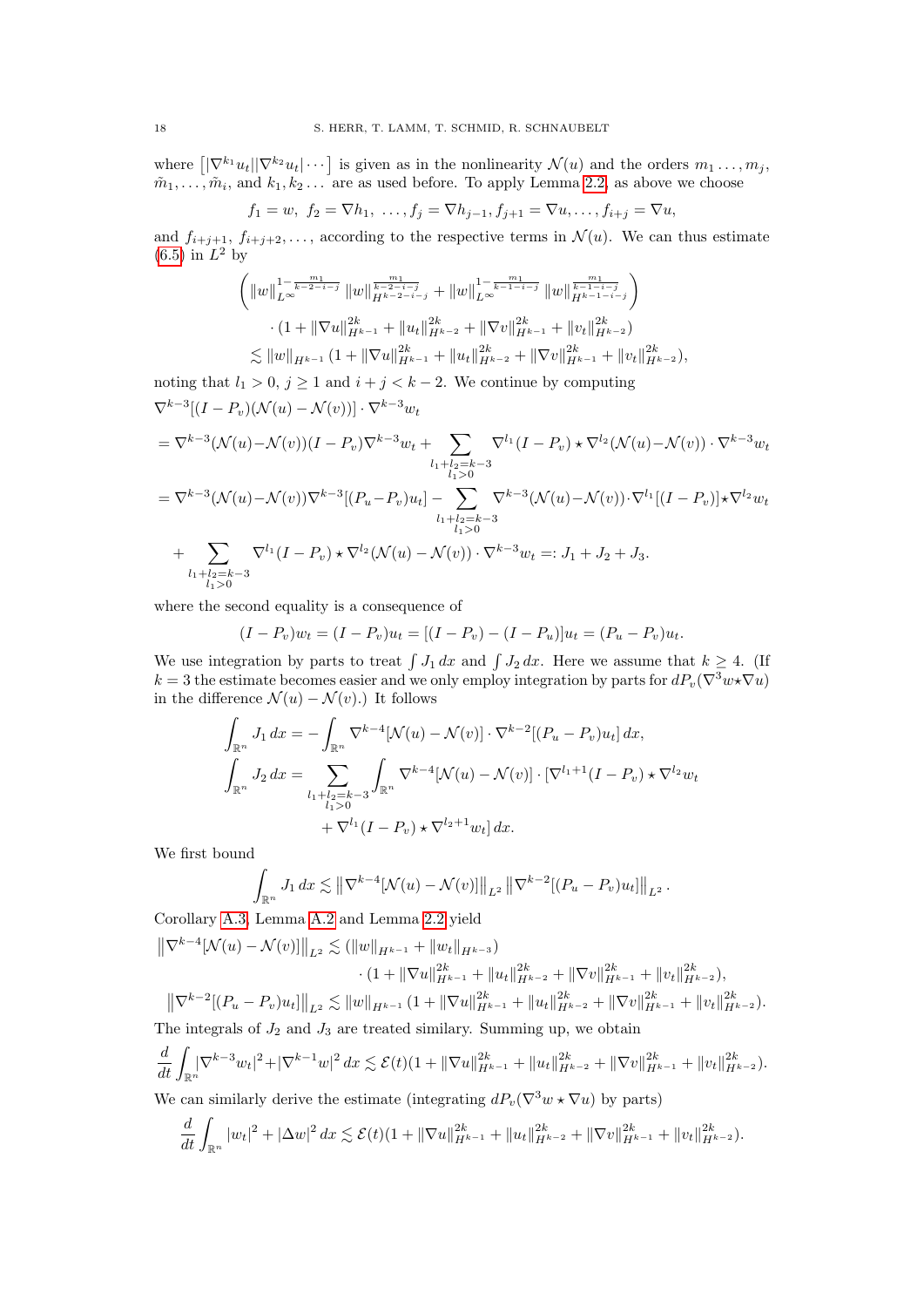Interpolation on the left-hand side then yields

$$
\frac{d}{dt}\mathcal{E}(t) \lesssim \mathcal{E}(t)(1+||\nabla u(t)||_{H^{k-1}}^{2k}+||u_t(t)||_{H^{k-2}}^{2k}+||\nabla v(t)||_{H^{k-1}}^{2k}+||v_t(t)||_{H^{k-2}}^{2k}).
$$

By assumption, we have  $\mathcal{E}(0) = 0$  and

$$
\sup_{t\in[0,T]} (\|\nabla u(t)\|_{H^{k-1}}^{2k} + \|u_t(t)\|_{H^{k-2}}^{2k} + \|\nabla v(t)\|_{H^{k-1}}^{2k} + \|v_t(t)\|_{H^{k-2}}^{2k}) < \infty,
$$

<span id="page-18-0"></span>so that  $\mathcal{E} = 0$  on  $[0, T]$  as asserted.

#### 7. CONTINUITY OF THE FLOW MAP

We now prove that the solutions of the Cauchy problem for  $(1.2)$  depend continuously on the initial data. As seen in the previous section, the difference  $u - v$  of two solutions u and  $v$  satisfies estimates in which one loses a derivative compared the a priori bounds such as  $(4.22)$  for the solutions u and v themselves. To deal with this problem, we apply the Bona–Smith argument, which is outlined e.g. in [\[21\]](#page-29-9) (for the Burgers equation) and in [\[4\]](#page-28-10) (for the KdV equation); see also the references therein.

Let  $T_m$  be the maximal existence time of the solution u with initial data  $(u_0, u_1)$  from Theorem [1.1.](#page-1-2) Fix  $T_0 \in (0, T_m)$ . Take data  $(v_0, v_1)$  as in the theorem satisfying

(7.1) 
$$
\|(u_0, u_1) - (v_0, v_1)\|_{H^k \times H^{k-2}} \le R
$$

for some  $R > 0$ . (We note that we have to assume  $u_0 - v_0 \in L^2$  in order to establish the a priori estimate for the difference of the solutions as in the Section [6.](#page-16-0)) We use regularized data  $(u_0, \delta, u_1)$  and  $(v_0, \delta, v_1)$  in the sense of Lemma [B.1](#page-25-0) from Appendix [B,](#page-25-1) where  $\delta \in (0, \delta^*]$  for some  $\delta^* > 0$  depending on N. The corresponding solutions are denoted by  $u^{\delta}$  and  $v^{\delta}$ . They satisfy the regularity assertions of part a) of Theorem [1.1](#page-1-2) for all  $k > \lfloor \frac{n}{2} \rfloor + 2$ . It is crucial that the a priori estimates for  $u^{\delta}$  and  $v^{\delta}$  are uniform in  $\delta$ . We split  $u - v$  into

<span id="page-18-1"></span>
$$
u - v = u - u^{\delta} + u^{\delta} - v^{\delta} + v^{\delta} - v
$$

and bound each of the differences in  $H^k \times H^{k-2}$ .

In order to estimate  $u^{\delta} - u$  and  $v^{\delta} - v$ , we use the geometric structure (as before in Section [6\)](#page-16-0). It allows us to fix a (small) parameter  $\delta > 0$  for which the differences are small in  $H^k \times H^{k-2}$ . This can be done uniformly for  $(v_0, v_1)$  in a certain ball around  $(u_0, u_1)$ . For fixed  $\delta$ , one can then estimate  $u^{\delta} - v^{\delta}$  employing their extra regularity, but paying the price of a large constant (arising from the small parameter  $\delta$ ). We can control this constant, however, by choosing a small radius  $R > 0$  in [\(7.1\)](#page-18-1).

We start with some preparations concerning the cancellations caused by the geometric constraints. As in Section [6,](#page-16-0) we have

<span id="page-18-2"></span>(7.2) 
$$
\mathcal{N}(u^{\delta}) - \mathcal{N}(u) = (P_u - P_{u^{\delta}})(\mathcal{N}(u^{\delta})) + (I - P_u)(\mathcal{N}(u^{\delta}) - \mathcal{N}(u)),
$$

$$
(I - P_u)(u^{\delta} - u)_t = (P_{u^{\delta}} - P_u)u_t^{\delta}.
$$

We then calculate (again similar to Section [6\)](#page-16-0)

<span id="page-18-3"></span>(7.3) 
$$
\int_{\mathbb{R}^n} \nabla^{k-2} (\mathcal{N}(u^{\delta}) - \mathcal{N}(u)) \cdot \nabla^{k-2} (u^{\delta} - u)_t dx
$$

$$
= \int_{\mathbb{R}^n} (P_u - P_{u^{\delta}}) \nabla^{k-2} [\mathcal{N}(u^{\delta})] \cdot \nabla^{k-2} (u^{\delta} - u)_t dx
$$

$$
+ \sum_{\substack{l_1 + l_2 = k-2 \\ l_1 > 0}} \int_{\mathbb{R}^n} \nabla^{l_1} [(P_{u^{\delta}} - P_u)] \star \nabla^{l_2} \mathcal{N}(u^{\delta}) \cdot \nabla^{k-2} (u^{\delta} - u)_t dx
$$

$$
+ \sum_{\substack{l_1 + l_2 = k-2 \\ l_1 > 0}} \int_{\mathbb{R}^n} \nabla^{l_1} (I - P_u) \star \nabla^{l_2} [\mathcal{N}(u^{\delta}) - \mathcal{N}(u)] \cdot \nabla^{k-2} (u^{\delta} - u)_t dx
$$

$$
+ \int_{\mathbb{R}^n} \nabla^{k-2} [\mathcal{N}(u^{\delta}) - \mathcal{N}(u)] \cdot (I - P_u) \nabla^{k-2} (u^{\delta} - u)_t dx.
$$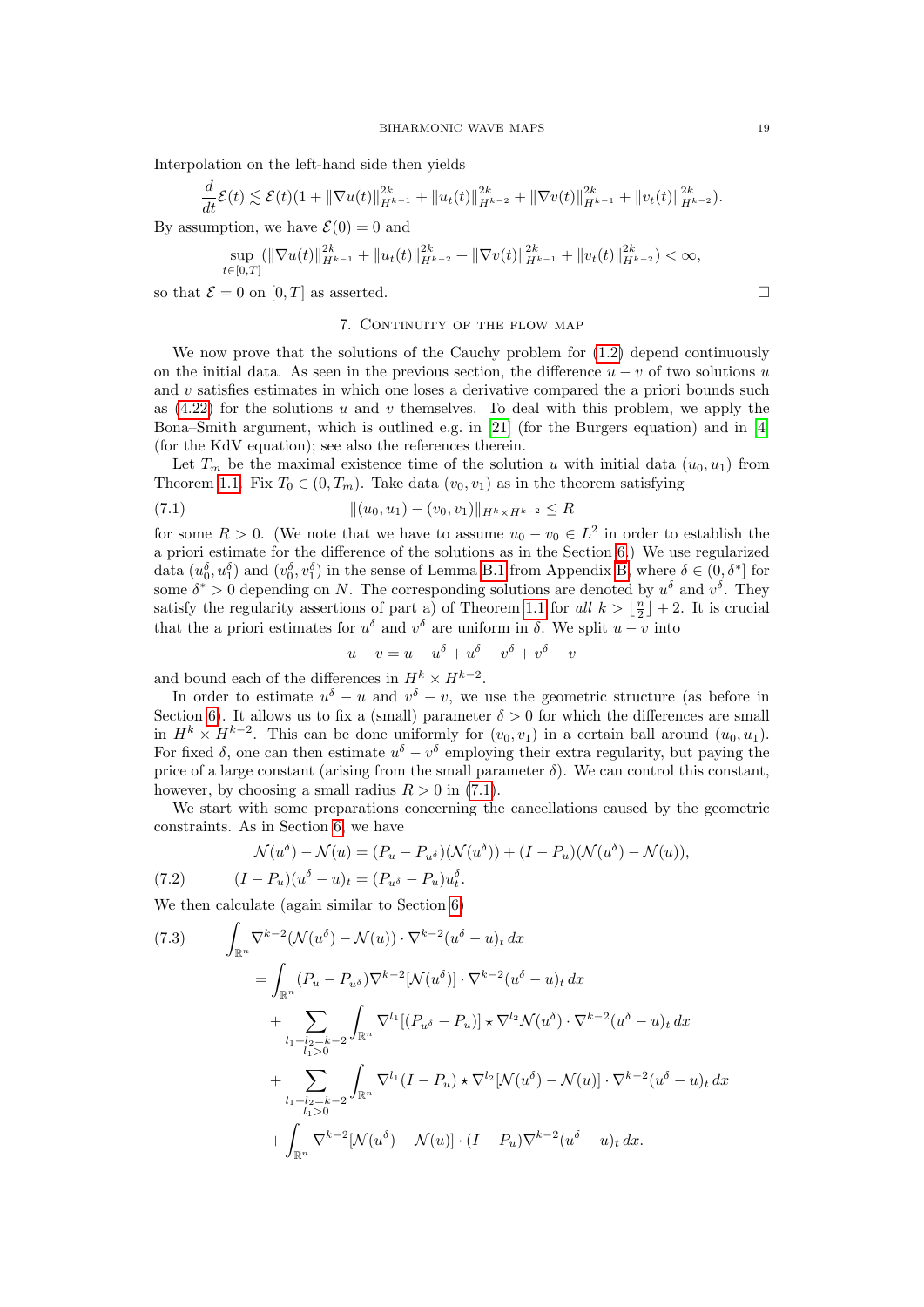Using integration by parts and [\(7.2\)](#page-18-2), the last term is rewritten as

<span id="page-19-0"></span>
$$
(7.4) \qquad \int_{\mathbb{R}^n} \nabla^{k-2} [\mathcal{N}(u^{\delta}) - \mathcal{N}(u)] \cdot (I - P_u) \nabla^{k-2} (u^{\delta} - u)_t \, dx
$$
  
\n
$$
= \sum_{l_1 + l_2 = k-2} \int_{\mathbb{R}^n} \nabla^{k-3} [\mathcal{N}(u^{\delta}) - \mathcal{N}(u)] \cdot \nabla (\nabla^{l_1} (I - P_u) \star \nabla^{l_2} (u^{\delta} - u)_t) \, dx
$$
  
\n
$$
- \sum_{l_1 + l_2 = k-1} \int_{\mathbb{R}^n} \nabla^{k-3} [\mathcal{N}(u^{\delta}) - \mathcal{N}(u)] \cdot \nabla^{l_1} [(P_{u^{\delta}} - P_u)] \star \nabla^{l_2} u_t^{\delta} \, dx
$$
  
\n
$$
- \int_{\mathbb{R}^n} \nabla^{k-3} [\mathcal{N}(u^{\delta}) - \mathcal{N}(u)] \cdot (P_{u^{\delta}} - P_u) \nabla^{k-1} u_t^{\delta} \, dx,
$$

which is well defined by the higher regularity of  $u^{\delta}$ . Technically this has to be established by difference quotients as in Appendix [C,](#page-27-0) however we omit the details here. The advantage of estimating  $u^{\delta} - u$  is that the *bad terms* (with respect to the regularity of u)

(7.5) 
$$
\|\nabla^{k-2}\mathcal{N}(u^{\delta})\|_{L^2} \quad \text{and} \quad \|\nabla^{k-1}u_t^{\delta}\|_{L^2}
$$

will be bounded by the regularized initial data from Lemma [B.1.](#page-25-0) Their norm will grow as  $\delta \to 0^+$  in a controlled way. Moreover, when estimating [\(7.3\)](#page-18-3) and [\(7.4\)](#page-19-0), these bad terms only appear in the products

<span id="page-19-1"></span>
$$
\|u^{\delta} - u\|_{L^{\infty}} \|\nabla^{k-2} \mathcal{N}(u^{\delta})\|_{L^{2}} \|\nabla^{k-2} (u^{\delta} - u)_{t}\|_{L^{2}},
$$
  

$$
\|u^{\delta} - u\|_{L^{\infty}} \|\nabla^{k-3} (\mathcal{N}(u^{\delta}) - \mathcal{N}(u))\|_{L^{2}} \|\nabla^{k-1} u_{t}^{\delta}\|_{L^{2}}.
$$

Here the decay of  $||u^{\delta} - u||_{L^{\infty}}$  as  $\delta \to 0^{+}$  will compensate the growth in [\(7.5\)](#page-19-1). We now carry out the details in several steps.

Step 1. Since  $T_0 < T_m$ , we have the bound

<span id="page-19-3"></span>
$$
\sup_{t\in[0,T_0]} (\|\nabla u(t)\|_{H^{k-1}} + \|u_t(t)\|_{H^{k-2}}) =: \overline{C} < \infty.
$$

Lemma [B.1](#page-25-0) allows us to fix a parameter  $\delta'_1 \in (0, \delta^*]$  depending on  $(u_0, u_1)$  such that

(7.6) 
$$
\left\| (\nabla u_0^{\delta}, u_1^{\delta}) \right\|_{H^{k-1} \times H^{k-2}} \leq 3\overline{C}/2
$$

for all  $\delta \in (0, \delta_1']$ . We let  $\delta \in (0, \delta_1']$  and also  $R \leq \overline{C}/2$  in [\(7.1\)](#page-18-1). Hence

<span id="page-19-2"></span>
$$
(7.7) \t\t\t\t\t\|(\nabla v_0, v_1)\|_{H^{k-1}\times H^{k-2}} \leq \|(\nabla u_0, u_1)\|_{H^{k-1}\times H^{k-2}} + R \leq 3\overline{C}/2,
$$

<span id="page-19-4"></span>
$$
(7.8) \t\t ||(\nabla v_0^{\delta}, v_1^{\delta})||_{H^{k-1} \times H^{k-2}} \le ||(\nabla u_0^{\delta}, u_1^{\delta})||_{H^{k-1} \times H^{k-2}} + 2C_0 R \le 2\overline{C}.
$$

Here the constant  $C_0 \geq 1$  is given by [\(B.6\)](#page-25-2) and we have chosen  $0 < R < \min\{1, \overline{C}/(4C_0)\} =$ :  $R_0$ . We define a time  $\tilde{T}_0 > 0$  as in Lemma [4.1,](#page-14-2) replacing  $\alpha(0)$  there by a multiple of  $\overline{C}$ . We then combine the uniform a priori bound [\(4.26\)](#page-14-1) for the approximate solution to the  $\epsilon$ -problem for v on  $[0, \tilde{T}_0]$  with [\(7.7\)](#page-19-2). Likewise one treats  $u^{\delta}$  and  $v^{\delta}$  using [\(7.6\)](#page-19-3) and [\(7.8\)](#page-19-4), respectively. Following the existence proof in Section [5,](#page-14-0) we then see that the solutions  $u_{[0, \tilde{T}_0]}$ ,  $v_{[0,\tilde{T}_0]}$ ,  $u_{[0,\tilde{T}_0]}^{\delta}$ , and  $v_{[0,\tilde{T}_0]}^{\delta}$  exist on  $[0,\tilde{T}_0]$ . Proceeding as in Sections [4](#page-9-0) and [6,](#page-16-0) we further obtain a constant  $\tilde{C} = \tilde{C}(N, k, \tilde{T}_0) > 0$  such that

<span id="page-19-5"></span>(7.9) 
$$
\|\nabla u\|_{H^m}^2 + \|u_t\|_{H^{m-1}}^2 \leq \tilde{C}(\|\nabla u_0\|_{H^m}^2 + \|u_1\|_{H^{m-1}}^2),
$$

<span id="page-19-6"></span>(7.10) 
$$
\|\nabla v\|_{H^m}^2 + \|v_t\|_{H^{m-1}}^2 \leq \tilde{C}(\|\nabla v_0\|_{H^m}^2 + \|v_1\|_{H^{m-1}}^2),
$$

<span id="page-19-7"></span>
$$
(7.11) \t\t ||u - v||_{H^m}^2 + ||u_t - v_t||_{H^{m-2}}^2 \leq \tilde{C}(||u_0 - v_0||_{H^m}^2 + ||u_1 - v_1||_{H^{m-2}}^2).
$$

on  $[0, \tilde{T}_0]$  and for orders  $m \in \{2, ..., k-1\}$ . Analogously,  $u^{\delta}$  and  $v^{\delta}$  satisfy the estimates [\(7.9\)](#page-19-5) respectively [\(7.10\)](#page-19-6), and the differences  $u - u^{\delta}$ ,  $v - v^{\delta}$  and  $u^{\delta} - v^{\delta}$  fufill [\(7.11\)](#page-19-7) with the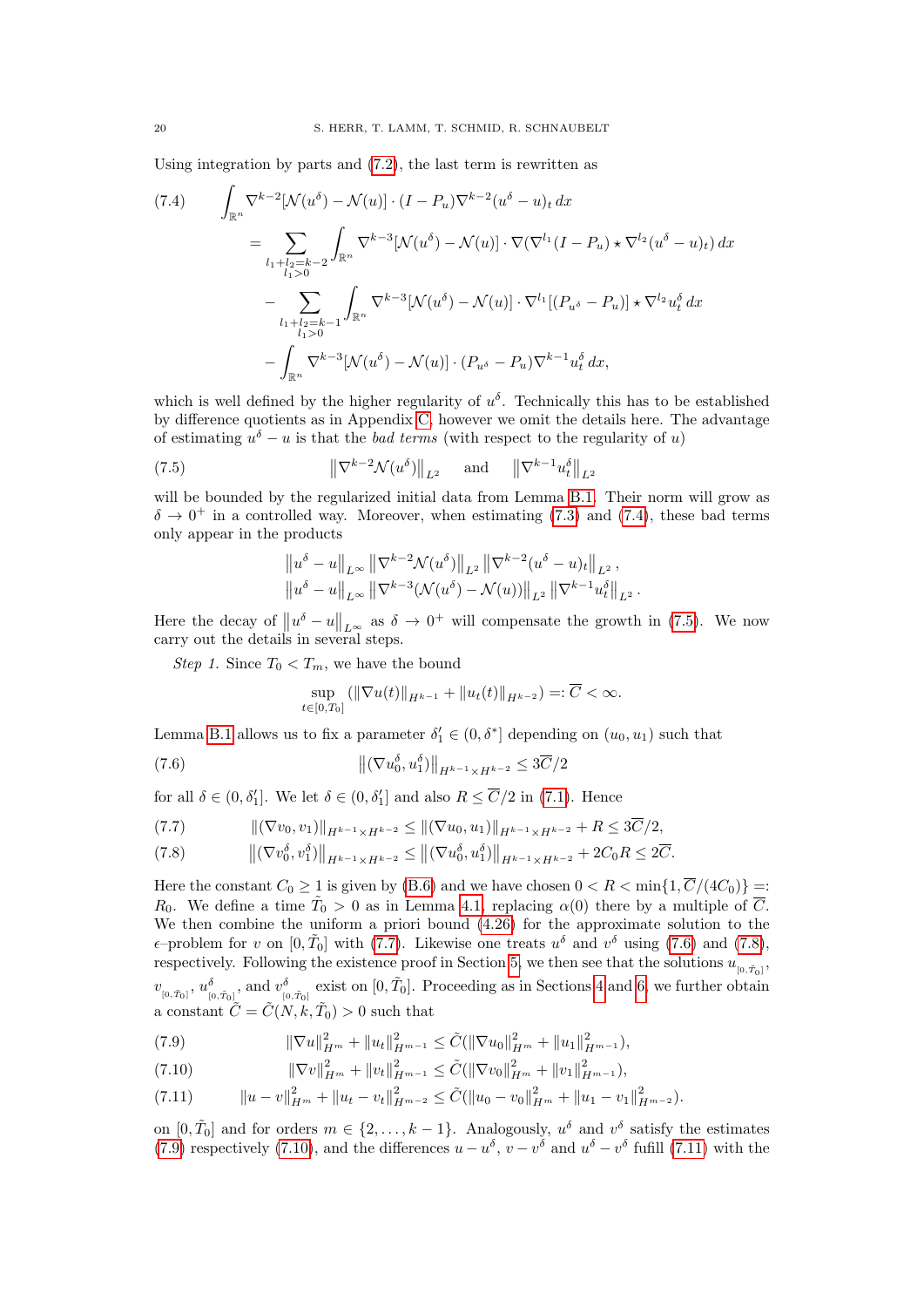same constant  $\tilde{C}$  independent of  $\delta \in (0, \delta^*]$ . For the regularized data we can replace here k by  $k + 1$ , deriving

<span id="page-20-0"></span>(7.12) 
$$
\|\nabla u^{\delta}\|_{H^{k}}^{2} + \|u_{t}^{\delta}\|_{H^{k-1}}^{2} \leq \tilde{C}(\|\nabla u_{0}^{\delta}\|_{H^{k}}^{2} + \|u_{1}^{\delta}\|_{H^{k-1}}^{2}),
$$

$$
\|\nabla v^{\delta}\|_{H^{k}}^{2} + \|v_{t}^{\delta}\|_{H^{k-1}}^{2} \leq \tilde{C}(\|\nabla v_{0}^{\delta}\|_{H^{k}}^{2} + \|v_{1}^{\delta}\|_{H^{k-1}}^{2}).
$$

Step 2. Estimating  $(7.3)$  and  $(7.4)$  as in Section [6,](#page-16-0) we derive

$$
\frac{d}{dt}(\left\|u - u^{\delta}\right\|_{H^{k}}^{2} + \left\|u_{t} - u_{t}^{\delta}\right\|_{H^{k-2}}^{2}) \leq C\left\|u - u^{\delta}\right\|_{L^{\infty}} \left\|\nabla^{k-2} \mathcal{N}(u^{\delta})\right\|_{L^{2}} \left\|\nabla^{k-2}(u_{t} - u_{t}^{\delta})\right\|_{L^{2}} + C\left\|u - u^{\delta}\right\|_{L^{\infty}} \left\|\nabla^{k-3} (\mathcal{N}(u^{\delta}) - \mathcal{N}(u))\right\|_{L^{2}} \left\|\nabla^{k-1} u_{t}^{\delta}\right\|_{L^{2}} + C(\left\|u - u^{\delta}\right\|_{H^{k}}^{2} + \left\|u_{t} - u_{t}^{\delta}\right\|_{H^{k-2}}^{2})
$$

for some  $C = C(N, \overline{C}, \tilde{C}) > 0$ . The nonlinearities are treated as in Sections [4](#page-9-0) and [6.](#page-16-0) Using also  $(7.9)$ ,  $(7.11)$  and  $(7.12)$ , we then conclude

$$
\frac{d}{dt}(\|u-u^{\delta}\|_{H^{k}}^{2} + \|u_{t}-u_{t}^{\delta}\|_{H^{k-2}}^{2})
$$
\n
$$
\leq C\|u-u^{\delta}\|_{H^{k-1}}(1+\|\nabla u^{\delta}\|_{H^{k}}+\|u_{t}^{\delta}\|_{H^{k-2}})(\|u_{t}\|_{H^{k-2}}+\|u_{t}^{\delta}\|_{H^{k-2}})
$$
\n
$$
+ C\|u-u^{\delta}\|_{H^{k-1}}(1+\|\nabla u\|_{H^{k-1}}+\|\nabla u^{\delta}\|_{H^{k-1}}+\|u_{t}\|_{H^{k-3}}+\|u_{t}^{\delta}\|_{H^{k-3}})\|u_{t}^{\delta}\|_{H^{k-1}}
$$
\n
$$
+ C(\|u-u^{\delta}\|_{H^{k}}^{2} + \|u_{t}-u_{t}^{\delta}\|_{H^{k-2}}^{2})
$$
\n
$$
\leq C(\|u_{0}-u_{0}^{\delta}\|_{H^{k-1}}+\|u_{t}-u_{t}^{\delta}\|_{H^{k-3}})(1+\|\nabla u_{0}^{\delta}\|_{H^{k}}+\|u_{1}^{\delta}\|_{H^{k-1}})
$$
\n
$$
+ C(\|u-u^{\delta}\|_{H^{k}}^{2} + \|u_{t}-u_{t}^{\delta}\|_{H^{k-2}}^{2})
$$

on  $[0, \tilde{T}_0]$ . Gronwall's inequality and Lemma [B.1](#page-25-0) thus yield

$$
\sup_{t \in [0, \tilde{T}_0]} (\|u - u^\delta\|_{H^k}^2 + \|u_t - u_t^\delta\|_{H^{k-2}}^2)
$$
\n
$$
\leq \frac{C\tilde{T}_0}{\sqrt{\delta}} (\|u_0 - u_0^\delta\|_{H^{k-1}} + \|u_1 - u_1^\delta\|_{H^{k-3}}) + C (\|u_0 - u_0^\delta\|_{H^k}^2 + \|u_1 - u_1^\delta\|_{H^{k-2}}^2) = o(1)
$$

as  $\delta \to 0^+$ . In view of our a priori bounds, we can estimate  $v - v^{\delta}$  in the same way. Here we have to split the initial values, obtaining

$$
\sup_{t \in [0,\tilde{T}_0]} (\|v - v^\delta\|_{H^k}^2 + \|v_t - v_t^\delta\|_{H^{k-2}}^2)
$$
\n
$$
\leq \frac{C\tilde{T}_0}{\sqrt{\delta}} (\|v_0 - v_0^\delta\|_{H^{k-1}} + \|v_1 - v_1^\delta\|_{H^{k-3}}) + C(\|v_0 - v_0^\delta\|_{H^k}^2 + \|v_1 - v_1^\delta\|_{H^{k-2}}^2)
$$
\n
$$
\leq \frac{C\tilde{T}_0}{\sqrt{\delta}} (\|u_0 - u_0^\delta\|_{H^{k-1}} + \|u_1 - u_1^\delta\|_{H^{k-3}}) + C(\|u_0 - u_0^\delta\|_{H^k}^2 + \|u_1 - u_1^\delta\|_{H^{k-2}}^2)
$$
\n
$$
+ \frac{C\tilde{T}_0}{\sqrt{\delta}} (\|u_0 - v_0\|_{H^{k-1}} + \|u_1 - v_1\|_{H^{k-3}} + \|u_0^\delta - v_0^\delta\|_{H^{k-1}} + \|u_1^\delta - v_1^\delta\|_{H^{k-3}})
$$
\n
$$
+ C(\|u_0 - v_0\|_{H^k}^2 + \|u_1 - v_1\|_{H^{k-2}}^2 + \|u_0^\delta - v_0^\delta\|_{H^k}^2 + \|u_1^\delta - v_1^\delta\|_{H^{k-2}}^2).
$$

Lemma [B.1](#page-25-0) now implies that

$$
\sup_{t \in [0,\tilde{T}_0]} (\|v - v^\delta\|_{H^k}^2 + \|v_t - v_t^\delta\|_{H^{k-2}}^2)
$$
\n
$$
\leq \frac{C\tilde{T}_0}{\sqrt{\delta}} (\|u_0 - u_0^\delta\|_{H^{k-1}} + \|u_1 - u_1^\delta\|_{H^{k-3}}) + C(\|u_0 - u_0^\delta\|_{H^k}^2 + \|u_1 - u_1^\delta\|_{H^{k-2}}^2)
$$
\n
$$
+ \frac{C\tilde{T}_0}{\sqrt{\delta}} R + CR^2.
$$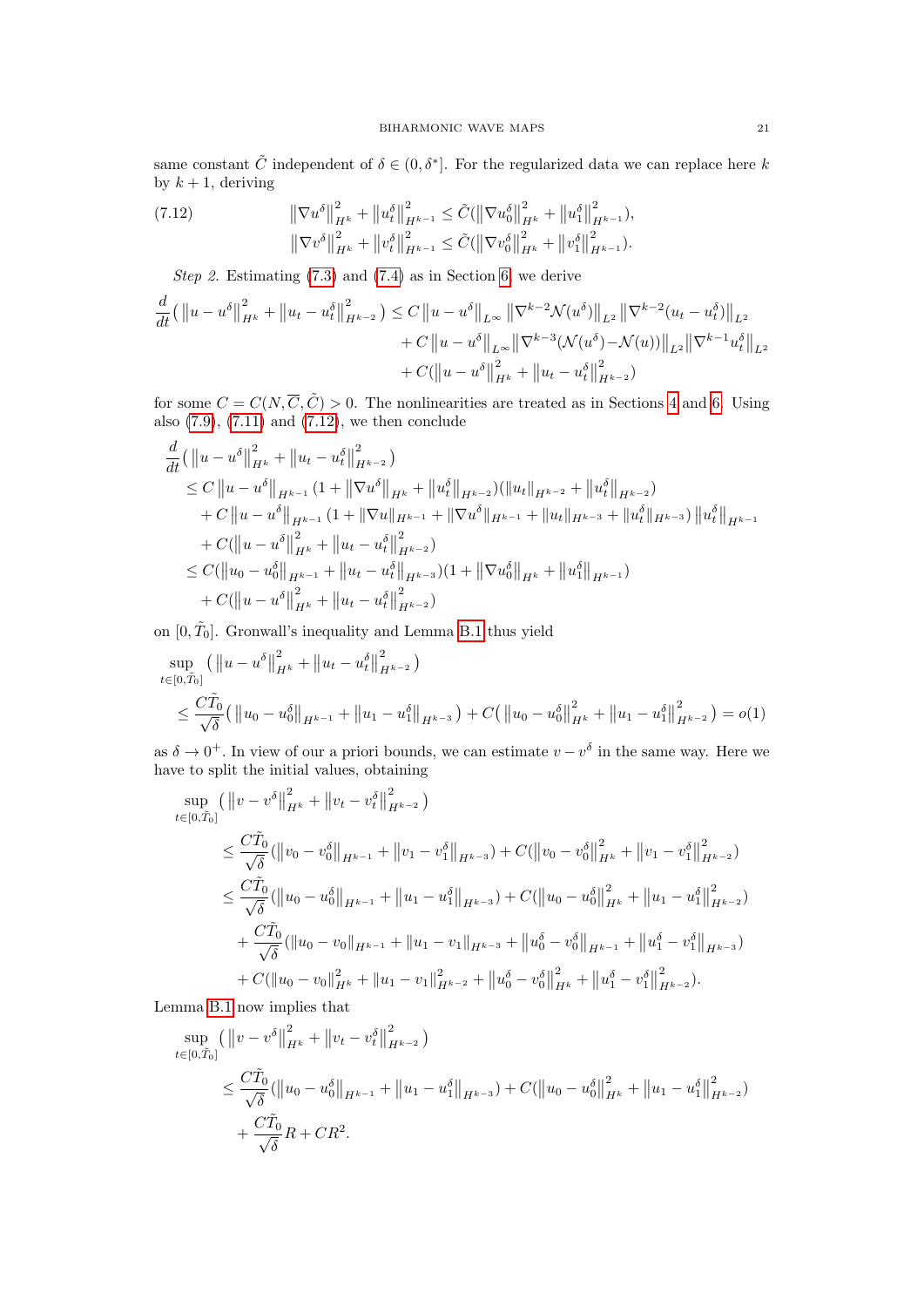On the regularized level, we use the coarse estimate

$$
\sup_{t \in [0,\tilde{T}_0]} \left( \left\| u^{\delta} - v^{\delta} \right\|_{H^k}^2 + \left\| u_t^{\delta} - v_t^{\delta} \right\|_{H^{k-2}}^2 \right) \le \frac{C}{\sqrt{\delta}} \tilde{T}_0 (\left\| v_0^{\delta} - u_0^{\delta} \right\|_{H^k} + \left\| v_1^{\delta} - u_1^{\delta} \right\|_{H^{k-2}}) + C(\left\| u_0^{\delta} - v_0^{\delta} \right\|_{H^k}^2 + \left\| u_1^{\delta} - v_1^{\delta} \right\|_{H^{k-2}}^2) \le \frac{C \tilde{T}_0}{\sqrt{\delta}} R + C R^2.
$$

Since  $u - v = u - u^{\delta} + u^{\delta} - v^{\delta} + v^{\delta} - v$ , it follows

<span id="page-21-2"></span>
$$
(7.13) \quad \sup_{t \in [0,\tilde{T}_0]} \left( \|u - v\|_{H^k}^2 + \|u_t - v_t\|_{H^{k-2}}^2 \right) \le \frac{C\tilde{T}_0}{\sqrt{\delta}} (\|u_0 - u_0^{\delta}\|_{H^{k-1}} + \|u_1 - u_1^{\delta}\|_{H^{k-3}}) + C(\|u_0 - u_0^{\delta}\|_{H^k}^2 + \|u_1 - u_1^{\delta}\|_{H^{k-2}}^2) + \frac{C\tilde{T}_0}{\sqrt{\delta}} R + C R^2.
$$

Now take  $\eta \in (0, \overline{C}/2]$  and  $r_1 \in (0, \eta]$ . We first fix  $\delta = \delta_1 = \delta_1(r_1) \in (0, \delta_1']$  and then choose  $R_1 = R_1(\delta_1) \in (0, R_0]$  such that for all  $R \in (0, R_1]$  we have

<span id="page-21-0"></span>(7.14) 
$$
\sup_{t\in[0,\tilde{T}_0]} (||u-v||_{H^k}^2 + ||u_t-v_t||_{H^{k-2}}^2) \leq r_1 \leq \eta.
$$

In the above reasoning we now replace  $(u_0, u_1)$  with corresponding solution u by data  $(\hat{u}_0, \hat{u}_1)$  with solution  $\hat{u}$  that satisfy the same assumptions as  $(v_0, v_1)$ . The function  $\hat{u}$  thus fulfills the same a priori estimates as  $v$  and also [\(7.14\)](#page-21-0). Moreover, we assume that

<span id="page-21-1"></span>(7.15) 
$$
\|(\hat{u}_0, \hat{u}_1) - (v_0, v_1)\|_{H^k \times H^{k-2}} \leq \hat{R}
$$

for some radius  $\hat{R} > 0$ . We can then repeat the above arguments replacing u by  $\hat{u}$ . The resulting regularization parameter  $\hat{\delta}_1$  depends on  $\hat{u}$ , and thus also the upper bound  $\hat{R}_1$  =  $\hat{R}_1(\delta_1)$  for the radii in [\(7.15\)](#page-21-1). For given  $0 \leq \hat{r}_1 \leq \hat{\eta}$ , we infer

(7.16) 
$$
\sup_{t \in [0,\tilde{T}_0]} (||\hat{u} - v||_{H^k}^2 + ||\hat{u}_t - v_t||_{H^{k-2}}^2) \leq \hat{r}_1 \leq \hat{\eta}
$$

provided that  $0 < \hat{R} \leq \hat{R}_1$  in [\(7.15\)](#page-21-1).

Step 3. In the case  $\tilde{T}_0 \geq T_0$  the proof is complete. Otherwise we repeat the same argument starting from

$$
(u_0^{(1)}, u_1^{(1)}) = (u(\tilde{T}_0), u_t(\tilde{T}_0))
$$
 and  $(v_0^{(1)}, v_1^{(1)}) = (v(\tilde{T}_0), v_t(\tilde{T}_0)).$ 

Observe that [\(7.14\)](#page-21-0) yields

$$
\left\|(\nabla v_0^{(1)}, v_1^{(1)})\right\|_{H^{k-1} \times H^{k-2}} \leq \eta + \left\|(\nabla u_0^{(1)}, u_1^{(1)})\right\|_{H^{k-1} \times H^{k-2}} \leq 3\overline{C}/2.
$$

For a sufficiently small  $\delta_2' \in (0, \delta^*]$  and all  $\delta \in (0, \delta_2']$ , we derive

$$
\left\| (\nabla (u_0^{(1)})^{\delta}, (u_1^{(1)})^{\delta}) \right\|_{H^{k-1} \times H^{k-2}}, \left\| (\nabla (v_0^{(1)})^{\delta}, (v_1^{(1)})^{\delta}) \right\|_{H^{k-1} \times H^{k-2}} \leq 2\overline{C}
$$

as in [\(7.6\)](#page-19-3) and [\(7.8\)](#page-19-4). Based on these bounds we can repeat the arguments of Steps 1 and 2 on the interval  $[\tilde{T}_0, \min\{2\tilde{T}_0, T_0\}] =: J_1$ . However we have to replace the bound [\(7.1\)](#page-18-1) involving  $R$  by  $(7.14)$  which yields

$$
\|(u_0^{(1)}, u_1^{(1)}) - (v_0^{(1)}, v_1^{(1)})\|_{H^k \times H^{k-2}} \le r_1.
$$

Let  $r_2 \in (0, \eta]$ . Lemma [B.1](#page-25-0) allows us to fix a parameter  $\delta = \delta_2 = \delta_2(r_2) \in (0, \delta'_2]$  such that

$$
\frac{C\tilde{T}_0}{\sqrt{\delta}} \left( \|u_0^{(1)} - (u_0^{(1)})^\delta\|_{H^{k-1}} + \|u_0^{(1)} - (u_0^{(1)})^\delta\|_{H^{k-3}} \right) + C \left( \|u_0^{(1)} - (u_0^{(1)})^\delta\|_{H^k} + \|u_0^{(1)} - (u_0^{(1)})^\delta\|_{H^{k-2}} \right) \le r_2/4.
$$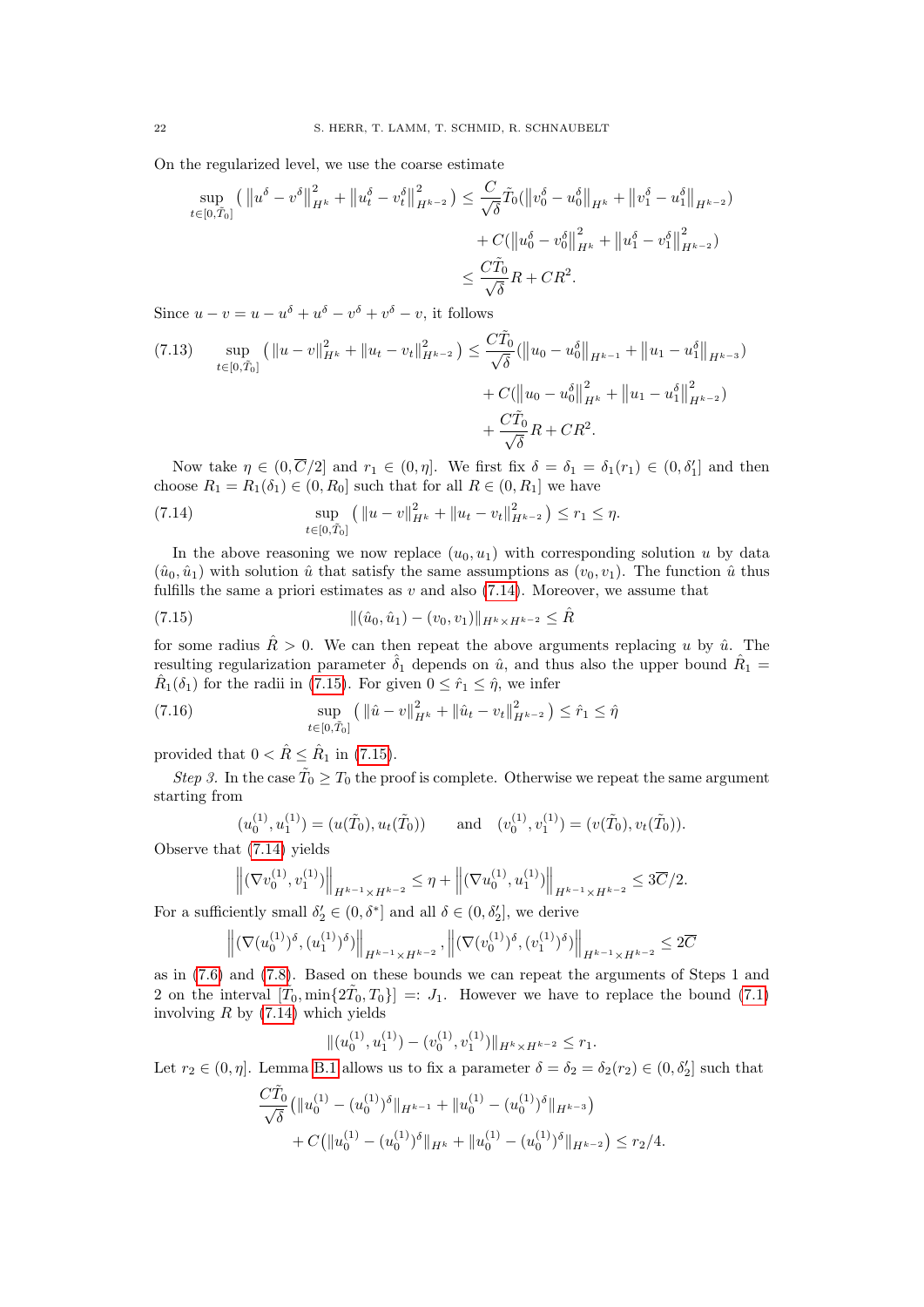As in [\(7.13\)](#page-21-2) we then obtain

$$
\sup_{t \in J_1} (||u - v||_{H^k}^2 + ||u_t - v_t||_{H^{k-2}}^2) \le r_2/4 + r_2/4 + \frac{C\tilde{T}_0}{\sqrt{\delta_2}}r_1 + Cr_1^2 \le r_2 \le \eta
$$

if we choose  $r_1$ , and hence  $R$ , small enough.

Again we can argue in the same way for  $\hat{u}$  instead of u, replacing  $r_i$ ,  $\delta_i$  and R by  $\hat{r}_i$ ,  $\hat{\delta}_i$ and  $\hat{R}$ . For given  $0 < \hat{r}_2 \leq \hat{\eta}$ , we thus obtain

$$
\sup_{t \in J_1} ( \| \hat{u} - v \|_{H^k}^2 + \| \hat{u}_t - v_t \|_{H^{k-2}}^2 ) \leq \hat{r}_2/4 + \hat{r}_2/4 + \frac{C\tilde{T}_0}{\sqrt{\hat{\delta}_2}} \hat{r}_1 + C\hat{r}_1^2 \leq \hat{r}_2 \leq \hat{\eta}
$$

if  $\hat{r}_1$  and  $\hat{R}$  are small enough.

Step 4.

 $with$ 

The previous step can be repeated m times until  $m\tilde{T}_0 \geq T_0$ . We set  $R_0 = R(\overline{C}/2)$  (with  $\eta = \overline{C}/2$  and use the resulting radius  $\hat{R} = \hat{R}(\hat{\eta})$  for the contunuity at  $\hat{u}$ , concluding the proof of the continuous dependence and thus of Theorem [1.1.](#page-1-2)

## Appendix A. Derivatives of the nonlinearity

<span id="page-22-0"></span>In this section we assume  $u, v : \mathbb{R}^n \times [0, T] \to \mathbb{R}^L$  are smooth maps. The calculations hold if u and v are sufficiently regular to apply the Leibniz formula (e.g. with weak derivatives in  $L^2$ ). Lemma [2.1](#page-4-4) and the Leibniz formula imply the following substitution rule.

<span id="page-22-1"></span>**Lemma A.1.** Let  $l \in \mathbb{N}$ . Then we have

$$
\nabla^l(\mathcal{N}(u)) = J_1 + J_2 + J_3,
$$

where the terms  $J_1$ ,  $J_2$ , and  $J_3$  are of the form (with  $k_i, m_i \in \mathbb{N}_0$ )

$$
J_1 = \sum_{(*)} d^{j+1} P_u (\nabla^{m_1+1} u \star \ldots \star \nabla^{m_j+1} u) [\nabla^{k_1} u_t \star \nabla^{k_2} u_t + \nabla^{k_1+2} u \star \nabla^{k_2+2} u + \nabla^{k_1+3} u \star \nabla^{k_2+1} u]
$$

$$
(*): 0 \le m \le l, \sum_{i=1}^{2} k_i = l - m, \ j = \min\{1, m\}, \dots, m, \sum_{k=1}^{j} m_k = m - j;
$$

$$
J_2 = \sum_{(*)} d^{j+2} P_u(\nabla^{m_1+1} u \star \dots \star \nabla^{m_j+1} u)[\nabla^{k_1+1} u \star \nabla^{k_2+1} u \star \nabla^{k_3+2} u]
$$

with (\*) : 
$$
0 \le m \le l
$$
,  $\sum_{i=1}^{3} k_i = l - m$ ,  $j = \min\{1, m\}, \dots, m$ ,  $\sum_{k=1}^{j} m_k = m - j$ ;  
\n
$$
J_3 = \sum_{(*)} d^{j+3} P_u(\nabla^{m_1+1} u \star \dots \star \nabla^{m_j+1} u) [\nabla^{k_1+1} u \star \nabla^{k_2+1} u \star \nabla^{k_3+1} u \star \nabla^{k_4+1} u]
$$

with  $(*)$ :  $0 \le m \le l$ ,  $\sum_{i=1}^{4} k_i = l - m$ ,  $j = \min\{1, m\}, \ldots, m$ ,  $\sum_{k=1}^{j} m_k = m - j$ .

The following lemmata are used to prove the existence of a fixed point in Section [3](#page-4-0) and the uniqueness result in Section [6.](#page-16-0)

<span id="page-22-2"></span>**Lemma A.2.** Let  $m \in \mathbb{N}$ ,  $k \in \mathbb{N}_0$ , and  $w = u - v$ . For  $m \geq 2$  we have (A.1)

$$
\nabla^{m}(d^{k}P_{u} - d^{k}P_{v}) = \sum_{j=1}^{m} \sum_{m_{1}+\cdots+m_{j}=m-j} (d^{j+k}P_{u} - d^{j+k}P_{v})(\nabla^{m_{1}+1}u, \ldots, \nabla^{m_{j}+1}u)
$$
  
+ 
$$
\sum_{j=2}^{m} \sum_{m_{1}+\cdots+m_{j}=m-j} d^{j+k}P_{v}(\nabla^{m_{1}+1}w, \nabla^{m_{2}+1}u, \ldots, \nabla^{m_{j}+1}u)
$$
  
+ 
$$
\sum_{j=2}^{m} \sum_{m_{1}+\cdots+m_{j}=m-j} d^{j+k}P_{v}(\nabla^{m_{1}+1}v, \nabla^{m_{2}+1}w, \nabla^{m_{3}+1}u, \ldots, \nabla^{m_{j}+1}u)
$$
  
: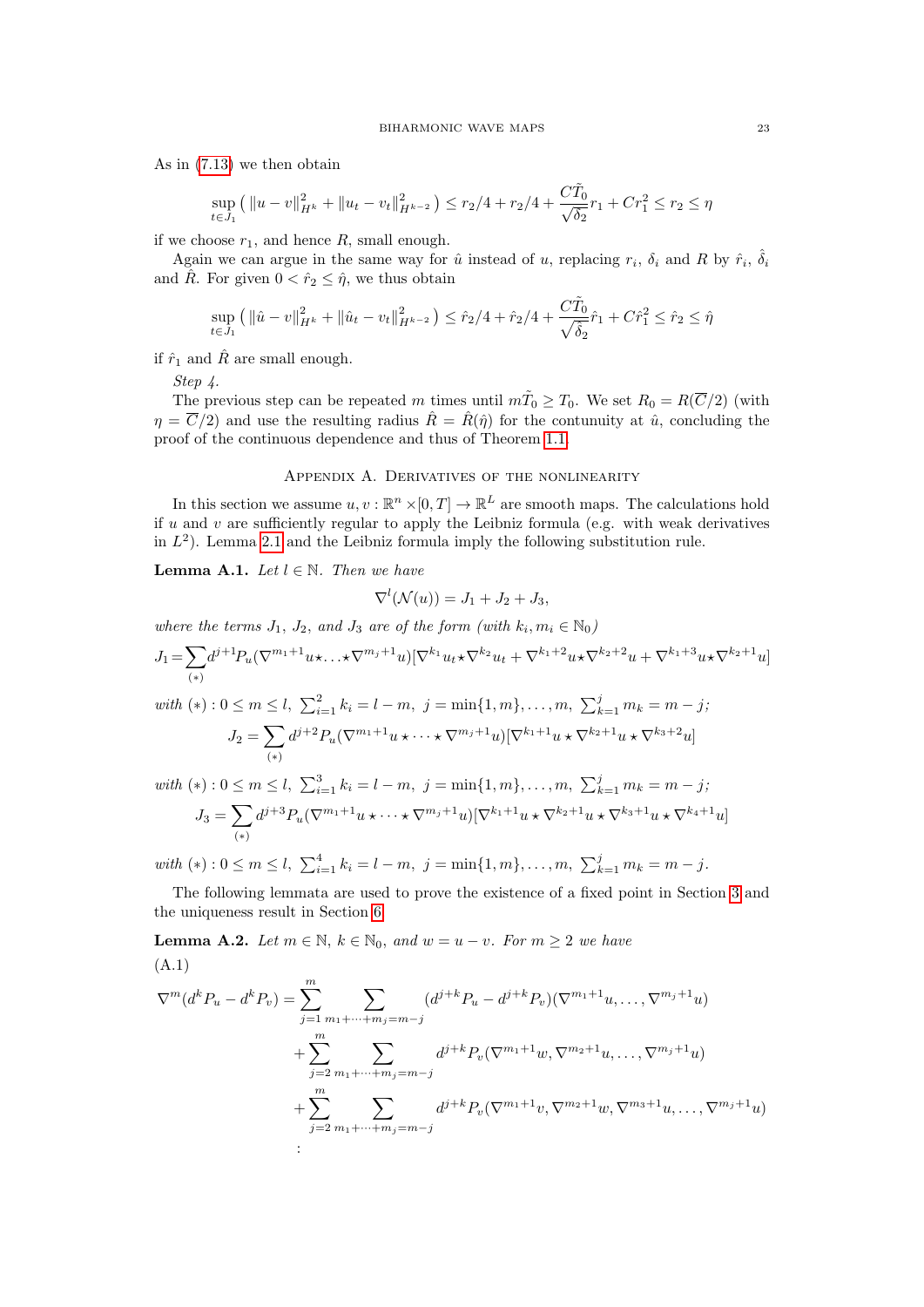24 S. HERR, T. LAMM, T. SCHMID, R. SCHNAUBELT

+ 
$$
\sum_{j=2}^{m} \sum_{m_1+\cdots+m_j=m-j} d^{j+k} P_v(\nabla^{m_1+1}v, \ldots, \nabla^{m_{j-1}+1}v, \nabla^{m_j+1}w),
$$

and for  $m = 1$ 

(A.2) 
$$
\nabla (d^k P_u - d^k P_v) = (d^k P_u - d^k P_v)(\nabla u) + d^k P_v(\nabla w).
$$

*Proof.* The result follows from subtracting the expansion in Lemma [2.1](#page-4-4) for  $d^k P_v$ 

$$
\nabla^{m}(d^{k}P_{v}) = \sum_{j=1}^{m} \sum_{m_{1}+\cdots+m_{j}=m-j} d^{j+k}P_{v}(\nabla^{m_{1}+1}v\star\cdots\star\nabla^{m_{j}+1}v),
$$

from the same expansion of  $\nabla^{m}(d^{k}P_{u})$ . Then subsequently adding and subtracting the intermediate terms in the formula above gives the result.  $\Box$ 

<span id="page-23-0"></span>**Corollary A.3.** Let  $m \in \mathbb{N}$ ,  $k \in \mathbb{N}_0$ , and  $w = u - v$ . Then we have

$$
\nabla^{m} \left[ (dP_{u} - dP_{v})(u_{t} \cdot u_{t} + \nabla^{2} u \star \nabla^{2} u + \nabla^{3} u \star \nabla u) \right]
$$
\n
$$
= \sum_{(*)} (d^{j+1}P_{u} - d^{j+1}P_{v})(\nabla^{m_{1}+1} u, \dots, \nabla^{m_{j}+1} u)(\nabla^{k_{1}} u_{t} \star \nabla^{k_{2}} u_{t} + \nabla^{k_{1}+2} u \star \nabla^{k_{2}+2} u + \nabla^{k_{1}+3} u \star \nabla^{k_{2}} u) + \sum_{(**)} d^{j+1}P_{v}(\nabla^{m_{1}+1} w, \nabla^{m_{2}+1} u, \dots, \nabla^{m_{j}+1} u)(\nabla^{k_{1}} u_{t} \star \nabla^{k_{2}} u_{t} + \nabla^{k_{1}+2} u \star \nabla^{k_{2}+2} u + \nabla^{k_{1}+3} u \star \nabla^{k_{2}} u)
$$
\n
$$
\vdots
$$
\n
$$
+ \sum_{(**)} d^{j+1}P_{v}(\nabla^{m_{1}+1} v, \dots, \nabla^{m_{j-1}+1} v, \nabla^{m_{j}+1} w)(\nabla^{k_{1}} u_{t} \star \nabla^{k_{2}} u_{t} + \nabla^{k_{1}+2} u \star \nabla^{k_{2}+2} u + \nabla^{k_{1}+3} u \star \nabla^{k_{2}} u),
$$

where  $(*)$ :  $j = 1, ..., m$  and  $m_1 + \cdots + m_j + k_1 + k_2 = m - j$ , and  $(**)$ :  $j = 2, ..., m$  and  $m_1 +$  $\cdots + m_j + k_1 + k_2 = m - j$ . Likewise we have

$$
\nabla^{m} \left[ (d^{2} P_{u} - d^{2} P_{v}) (\nabla u \star \nabla u \star \nabla^{2} u) \right]
$$
\n
$$
= \sum_{(*)} (d^{j+2} P_{u} - d^{j+2} P_{v}) (\nabla^{m_{1}+1} u, \dots, \nabla^{m_{j}+1} u) (\nabla^{k_{1}+1} u \star \nabla^{k_{2}+1} u \star \nabla^{k_{3}+2} u)
$$
\n
$$
+ \sum_{(**)} d^{j+2} P_{v} (\nabla^{m_{1}+1} w, \nabla^{m_{2}+1} u, \dots, \nabla^{m_{j}+1} u) (\nabla^{k_{1}+1} u \star \nabla^{k_{2}+1} u \star \nabla^{k_{3}+2} u)
$$
\n
$$
+ \sum_{(**)} d^{j+2} P_{v} (\nabla^{m_{1}+1} v, \dots, \nabla^{m_{j-1}+1} v, \nabla^{m_{j}+1} w) (\nabla^{k_{1}+1} u \star \nabla^{k_{2}+1} u \star \nabla^{k_{3}+2} u)
$$

where  $(*)$ :  $j = 1, ..., m$  and  $m_1 + \cdots + m_j + k_1 + k_2 + k_3 = m - j$ , and  $(**)$ :  $j =$  $2, \ldots, m$  and  $m_1 + \cdots + m_j + k_1 + k_2 + k_3 = m - j$ . Further

$$
\nabla^{m} \left[ (d^{3} P_{u} - d^{3} P_{v}) (\nabla u \star \nabla u \star \nabla u \star \nabla u) \right]
$$
\n
$$
= \sum_{(*)} (d^{j+3} P_{u} - d^{j+3} P_{v}) (\nabla^{m_{1}+1} u, \dots, \nabla^{m_{j}+1} u) (\nabla^{k_{1}+1} u \star \nabla^{k_{2}+1} u \star \nabla^{k_{3}+1} u \star \nabla^{k_{4}+1} u)
$$
\n
$$
+ \sum_{(**)} d^{j+3} P_{v} (\nabla^{m_{1}+1} w, \nabla^{m_{2}+1} u, \dots, \nabla^{m_{j}+1} u) (\nabla^{k_{1}+1} u \star \nabla^{k_{2}+1} u \star \nabla^{k_{3}+1} u \star \nabla^{k_{4}+1} u)
$$
\n
$$
+ \sum_{(**)} d^{j+3} P_{v} (\nabla^{m_{1}+1} v, \dots, \nabla^{m_{j-1}+1} v, \nabla^{m_{j}+1} w) (\nabla^{k_{1}+1} u \star \nabla^{k_{2}+1} u \star \nabla^{k_{3}+1} u \star \nabla^{k_{4}+1} u)
$$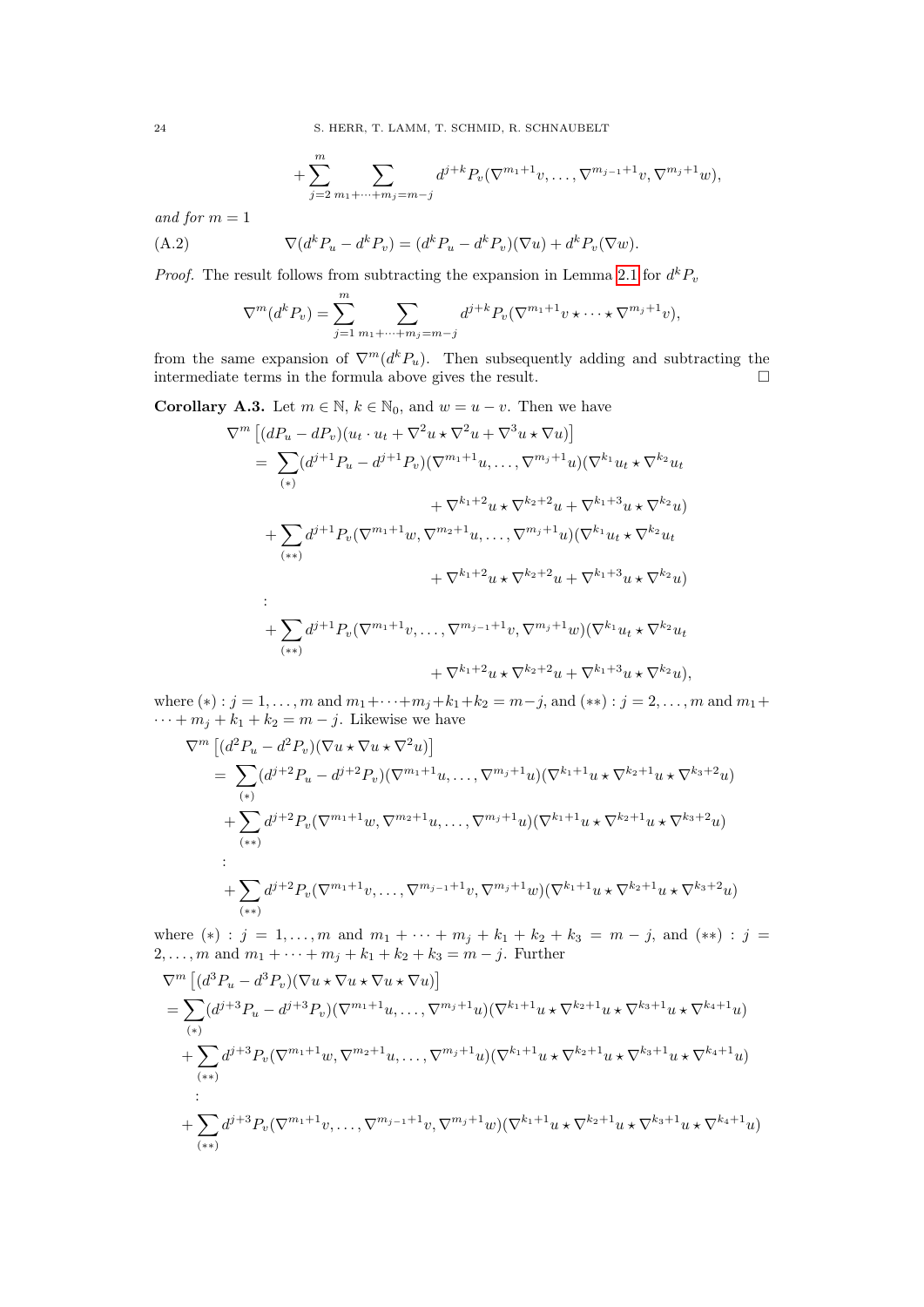where we sum over  $(*)$ :  $j = 1, ..., m$  and  $m_1 + \cdots + m_j + k_1 + k_2 + k_3 + k_4 = m - j$ ,  $(**)$ :  $j = 2, \ldots, m$  and  $m_1 + \cdots + m_j + k_1 + k_2 + k_3 + k_4 = m - j$ . Also, the case  $m = 1$  is similar.

*Proof.* The assertions are consequences of the Leibniz rule and Lemma [A.2.](#page-22-2)  $\Box$ 

<span id="page-24-0"></span>**Corollary A.4.** We have for  $m \in \mathbb{N}$ ,  $m \ge 2$  and  $w = u - v$  that

$$
\nabla^m(\mathcal{N}(u) - \mathcal{N}(v))
$$

is a linear combination of terms of the form

$$
(d^{j+1}P_u - d^{j+1}P_v)(\nabla^{m_1+1}u, \dots, \nabla^{m_j+1}u)(\nabla^{k_1}u_t \star \nabla^{k_2}u_t + \nabla^{k_1+2}u \star \nabla^{k_2+2}u + \nabla^{k_1+3}u \star \nabla^{k_2}u),
$$
  

$$
d^{j+1}P_v(\nabla^{m_1+1}w, \nabla^{m_2+1}h_1, \dots, \nabla^{m_j+1}h_{j-1})(\nabla^{k_1}u_t \star \nabla^{k_2}u_t + \nabla^{k_1+2}u \star \nabla^{k_2+2}u + \nabla^{k_1+3}u \star \nabla^{k_2}u),
$$

$$
(d^{j+2}P_u - d^{j+2}P_v)(\nabla^{m_1+1}u, \dots, \nabla^{m_j+1}u)(\nabla^{k_1+1}u \star \nabla^{k_2+1}u \star \nabla^{k_3+2}u),
$$
  
\n
$$
d^{j+2}P_v(\nabla^{m_1+1}w, \nabla^{m_2+1}h_1, \dots, \nabla^{m_j+1}h_{j-1})(\nabla^{k_1+1}u \star \nabla^{k_2+1}u \star \nabla^{k_3+2}u),
$$
  
\n
$$
(d^{j+3}P_u - d^{j+3}P_v)(\nabla^{m_1+1}u, \dots, \nabla^{m_j+1}u)(\nabla^{k_1+1}u \star \nabla^{k_2+1}u \star \nabla^{k_3+1}u \star \nabla^{k_4+1}u),
$$
  
\n
$$
d^{j+3}P_v(\nabla^{m_1+1}w, \nabla^{m_2+1}h_1, \dots, \nabla^{m_j+1}h_{j-1})(\nabla^{k_1+1}u \star \nabla^{k_2+1}u \star \nabla^{k_3+1}u \star \nabla^{k_4+1}u),
$$
 and

$$
d^{j+1}P_v(\nabla^{m_1+1}v, \dots, \nabla^{m_j+1}v)(\nabla^{k_1}w_t \star \nabla^{k_2}h_t + \nabla^{k_1+2}w \star \nabla^{k_2+2}h
$$
  
+  $\nabla^{k_1+3}w \star \nabla^{k_2}h + \nabla^{k_1+3}h \star \nabla^{k_2}w), \quad h \in \{u, v\},$   

$$
d^{j+2}P_v(\nabla^{m_1+1}v, \dots, \nabla^{m_j+1}v)(\nabla^{k_1+1}w \star \nabla^{k_2+1}h_1 \star \nabla^{k_3+2}h_2 + \nabla^{k_1+1}h_1 \star \nabla^{k_2+1}h_2 \star \nabla^{k_3+2}w),
$$

$$
d^{j+3}P_v(\nabla^{m_1+1}v,\ldots,\nabla^{m_j+1}v)(\nabla^{k_1+1}w\star\nabla^{k_2+1}h_1\star\nabla^{k_3+1}h_2\star\nabla^{k_4+1}h_3),
$$

where  $j, k_1, k_2, k_3, k_4, m_1, \ldots, m_j$  and  $h, h_1, \ldots, h_{j-1} \in \{u, v\}$  are as above in Corollary [A.3.](#page-23-0) Also, we have a similar (but simpler) statement for  $m = 1$ .

*Proof.* We write, according to the definition of  $\mathcal{N}(u)$  in [\(2.1\)](#page-3-0),

$$
\mathcal{N}(u) - \mathcal{N}(v) = (dP_u - dP_v)(u_t \cdot u_t + \nabla^2 u \star \nabla^2 u + \nabla^3 u \star \nabla u) \n+ (d^2P_u - d^2P_v)(\nabla u \star \nabla u \star \nabla^2 u) + (d^3P_u - d^3P_v)(\nabla u \star \nabla u \star \nabla u \star \nabla u) \n+ dP_v(w_t \cdot u_t + v_t \cdot w_t + \nabla w \star \nabla u + \nabla v \star \nabla w + \nabla^3 w \star \nabla u + \nabla^3 v \star \nabla w) \n+ d^2P_v(\nabla w \star \nabla u \star \nabla^2 u + \nabla v \star \nabla w \star \nabla^2 u + \nabla v \star \nabla v \star \nabla^2 w) \n+ d^3P_v(\nabla w \star \nabla u \star \nabla u \star \nabla u + \nabla v \star \nabla w \star \nabla u \star \nabla u \n+ \nabla v \star \nabla v \star \nabla w \star \nabla u + \nabla v \star \nabla v \star \nabla v \star \nabla w).
$$

Then, we use Corollary [A.3](#page-23-0) for the first three terms in the sum above. For the latter three, we use Lemma [2.1](#page-4-4) and the Leibniz rule.

Let  $\varepsilon \in (0,1)$ . We recall from [\(3.4\)](#page-5-0) the definition

$$
\mathcal{N}_{\varepsilon}(u) = \mathcal{N}(u) - \varepsilon d^2 P_u(u_t, \nabla u, \nabla u) - \varepsilon 2d P_u(\nabla u_t, \nabla u) - \varepsilon d P_u(u_t, \Delta u).
$$

**Lemma A.5.** For  $m \in \mathbb{N}_0$  the derivative  $\nabla^m(\mathcal{N}_{\varepsilon}(u))$  compared to  $\nabla^m(\mathcal{N}(u))$  contains the additional terms

$$
d^{j+1}P_u(\nabla^{m_1+1}u\star\cdots\star\nabla^{m_j+1}u)(\nabla^{k_1}u_t\star\nabla^{k_2+2}u+\nabla^{k_1+1}u_t\star\nabla^{k_2+1}u),\quad and
$$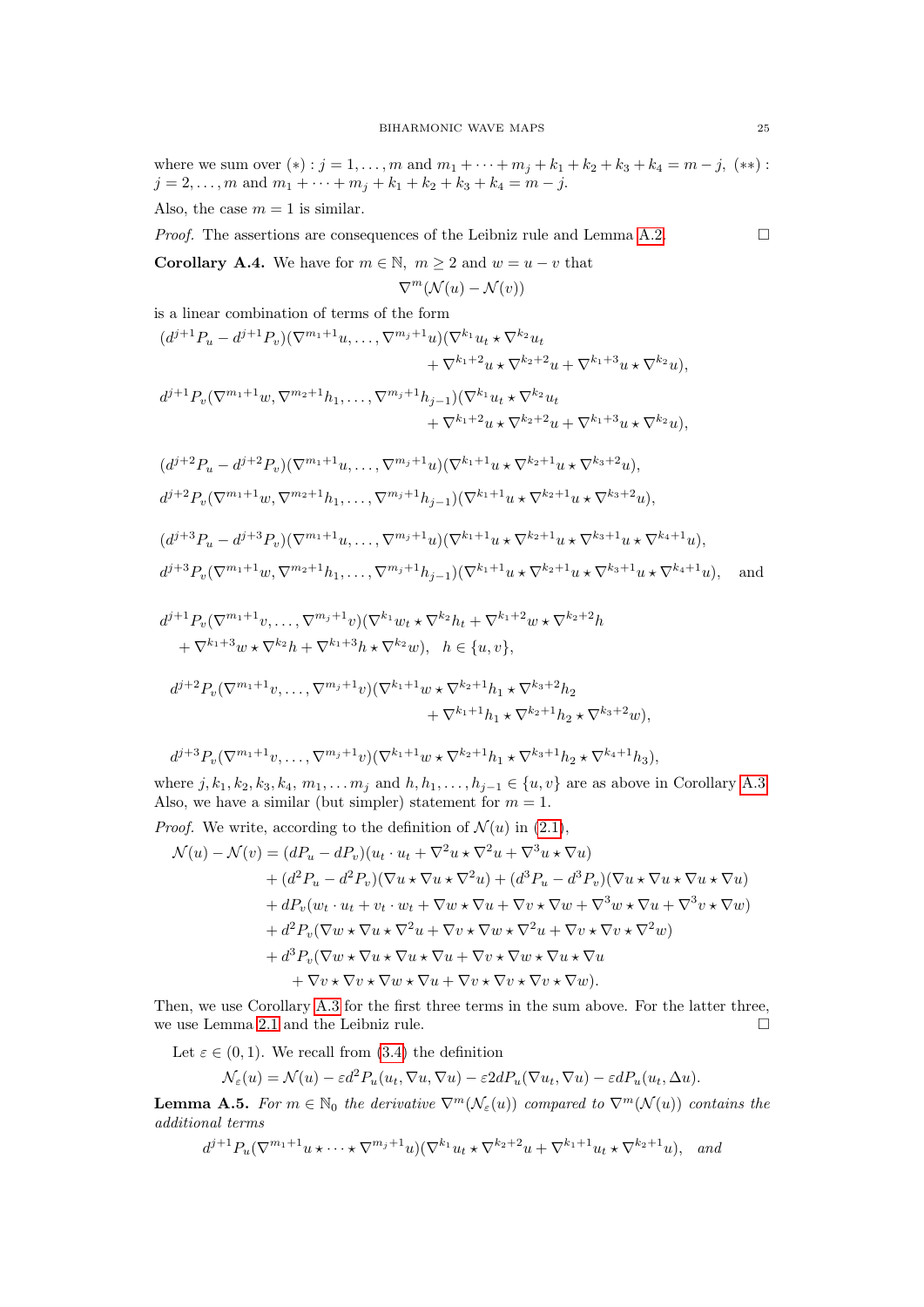$$
d^{j+2}P_u(\nabla^{m_1+1}u\star\cdots\star\nabla^{m_j+1}u)(\nabla^{k_1}u_t\star\nabla^{k_2+1}u\star\nabla^{k_3+1}u),
$$

with  $j, m_1, \ldots, m_j, k_1, k_2, k_3$  similarly to Lemma [A.1.](#page-22-1)

Further  $\nabla^m(\mathcal{N}_{\varepsilon}(u))-\nabla^m(\mathcal{N}_{\varepsilon}(v))$  compared to  $\nabla^m(\mathcal{N}(u))-\nabla^m(\mathcal{N}(v))$  contains additional terms of the form

$$
(d^{j+1}P_u - d^{j+1}P_v)(\nabla^{m_1+1}u, \dots, \nabla^{m_j+1}u)(\nabla^{k_1}u_t \star \nabla^{k_2+2}u + \nabla^{k_1+1}u_t \star \nabla^{k_2+1}u),
$$
  
\n
$$
d^{j+1}P_v(\nabla^{m_1+1}w, \nabla^{m_2+1}h_1, \dots, \nabla^{m_j+1}h_{j-1})(\nabla^{k_1}u_t \star \nabla^{k_2+2}u + \nabla^{k_1+1}u_t \star \nabla^{k_2+1}u),
$$
  
\n
$$
(d^{j+2}P_u - d^{j+2}P_v)(\nabla^{m_1+1}u, \dots, \nabla^{m_j+1}u)(\nabla^{k_1}u_t \star \nabla^{k_2+1}u \star \nabla^{k_3+1}u),
$$
  
\n
$$
d^{j+2}P_v(\nabla^{m_1+1}w, \nabla^{m_2+1}h_1, \dots, \nabla^{m_j+1}h_{j-1})(\nabla^{k_1}u_t \star \nabla^{k_2+1}u \star \nabla^{k_3+1}u),
$$
 and  
\n
$$
d^{j+1}P_v(\nabla^{m_1+1}v, \dots, \nabla^{m_j+1}v)(\nabla^{k_1}w_t \star \nabla^{k_2+2}h + \nabla^{k_1+1}w_t \star \nabla^{k_2+1}h + \nabla^{k_1}h \star \nabla^{k_2+2}w + \nabla^{k_1+1}h_t \star \nabla^{k_2+1}w), \quad h \in \{u, v\},
$$
  
\n
$$
d^{j+2}P_v(\nabla^{m_1+1}v, \dots, \nabla^{m_j+1}v)(\nabla^{k_1}w_t \star \nabla^{k_2+1}h_1 \star \nabla^{k_3+1}h_2 + \nabla^{k_1}(h_1)_t \star \nabla^{k_2+1}h_2 \star \nabla^{k_3+1}w),
$$

with  $w = u - v$  and  $j, m_1, \ldots, m_j, k_1, k_2, k_3, h_1, \ldots, h_{j-1}$  similarly to Corollary [A.4.](#page-24-0)

The implicit constants may depend on  $\varepsilon$  here.

## Appendix B. Approximation of the initial data

<span id="page-25-1"></span>In this section we construct certain approximations of initial data in order to conclude continuous dependence of the solution on the initial data. As in the previous sections, take functions  $u_0, u_1 : \mathbb{R}^n \to \mathbb{R}^L$  with  $u_0 \in N$ ,  $u_1 \in T_{u_0}N$  a.e. on  $\mathbb{R}^n$ , and

$$
(\nabla u_0, u_1) \in H^{k-1}(\mathbb{R}^n) \times H^{k-2}(\mathbb{R}^n).
$$

for some  $k > \lfloor \frac{n}{2} \rfloor + 2$  with  $k \in \mathbb{N}$ .

<span id="page-25-0"></span>**Lemma B.1.** Let the functions  $(u_0, u_1)$  be as above. Then there is a number  $\delta^* = \delta^*(N) > 0$ such that for  $\delta \in (0, \delta^*]$  there exist maps  $u_0^{\delta}, u_1^{\delta} \in C^{\infty}(\mathbb{R}^n, \mathbb{R}^L)$  such that  $\nabla u_0^{\delta}, u_1^{\delta} \in H^m$  for all  $m \in \mathbb{N}$ ,  $u_0^{\delta} \in N$  and  $u_1^{\delta} \in T_{u_0^{\delta}}N$  on  $\mathbb{R}^n$  which satisfy

<span id="page-25-3"></span>
$$
(B.1) \t u_0 - u_0^{\delta} \in L^2 \quad and \quad ||u_0 - u_0^{\delta}||_{L^2} \leq C_0 \delta,
$$

<span id="page-25-4"></span>(B.2) 
$$
\left\|(\nabla u_0^{\delta}, u_1^{\delta}) - (\nabla u_0, u_1)\right\|_{H^{k-2} \times H^{k-3}} = o(\sqrt{\delta}) \text{ as } \delta \to 0^+,
$$

<span id="page-25-5"></span>(B.3) 
$$
\left\|(\nabla u_0^{\delta}, u_1^{\delta}) - (\nabla u_0, u_1)\right\|_{H^{k-1} \times H^{k-2}} = o(1) \text{ as } \delta \to 0^+,
$$

<span id="page-25-6"></span>(B.4) 
$$
\left\| (\nabla u_0^{\delta}, u_1^{\delta}) \right\|_{H^k \times H^{k-1}} \leq C_0 \frac{1}{\sqrt{\delta}}
$$

for a constant  $C_0 = C_0(\|P_p\|_{C_b^k}, \|\nabla u_0\|_{H^{k-1}}, \|u_1\|_{H^{k-2}}) \geq 1$ . Further let  $(v_0, v_1)$  be as above with  $u_0 - v_0 \in H^k(\mathbb{R}^n)$  and

$$
||(u_0, u_1) - (v_0, v_1)||_{H^k \times H^{k-2}} \le R
$$

for some  $R > 0$ . Then for  $\delta \in (0, \delta^*]$  we have

<span id="page-25-7"></span>(B.5) 
$$
\|(\nabla v_0^{\delta}, v_1^{\delta})\|_{H^k \times H^{k-1}} \leq C_0 (1 + R^k) \frac{1}{\sqrt{\delta}},
$$

<span id="page-25-2"></span>(B.6) 
$$
\left\| (u_0^{\delta}, u_1^{\delta}) - (v_0^{\delta}, v_1^{\delta}) \right\|_{H^k \times H^{k-2}} \leq C_0 (1 + R^k) \left\| (u_0, u_1) - (v_0, v_1) \right\|_{H^k \times H^{k-2}}.
$$

*Proof.* We choose the caloric extension for regularization, i.e., we consider  $\eta_{\delta} * u_0$  and  $\eta_{\delta} * u_1$ where

$$
\eta_{\delta}(x) = (4\pi\delta)^{-\frac{n}{2}}e^{-\frac{|x|^2}{4\delta}}, \quad \delta > 0, \quad x \in \mathbb{R}^n,
$$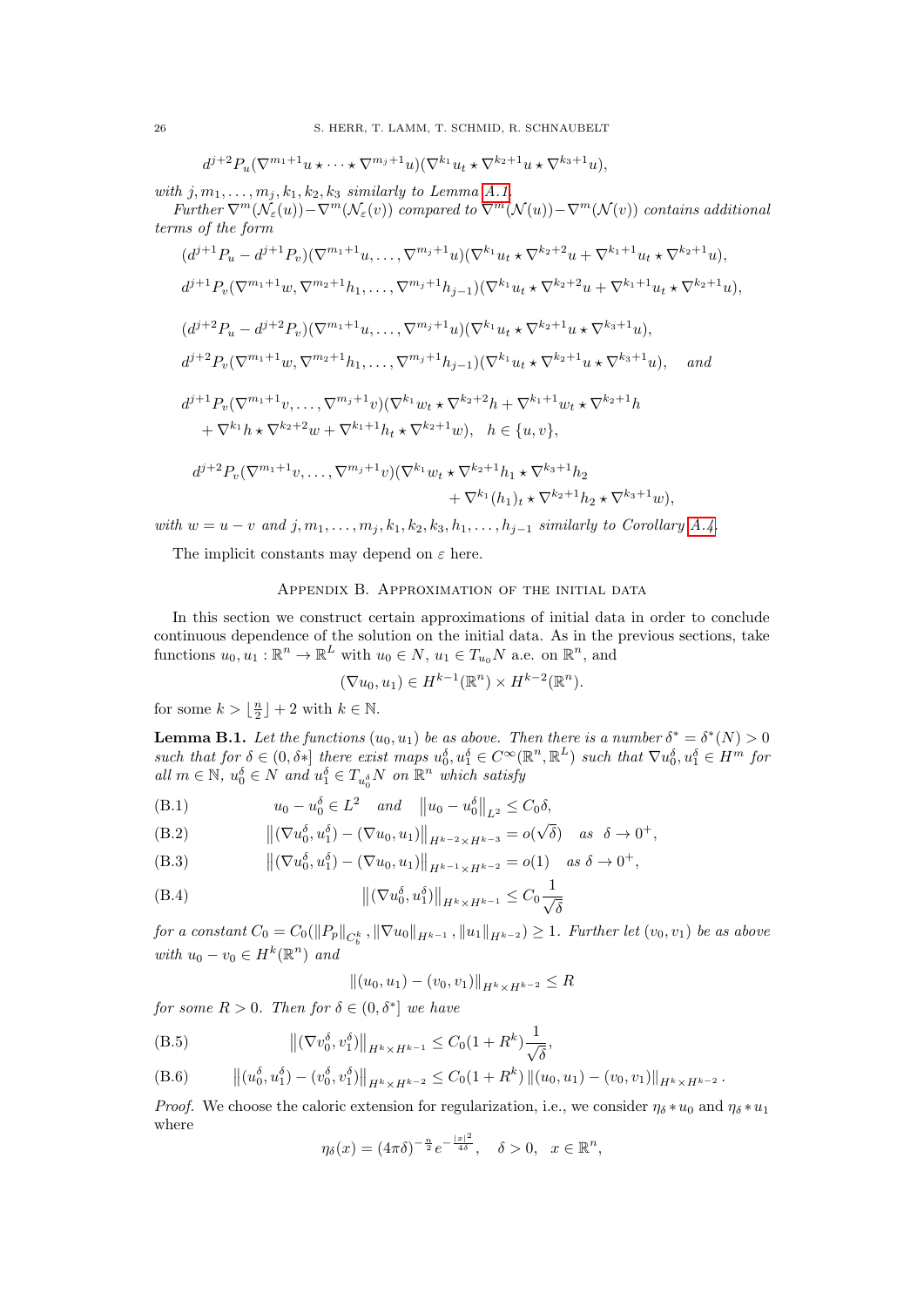and  $T(\delta) f = \eta_{\delta} * f$  is the heat semigroup. Since  $u_1 \in C_b^0(\mathbb{R}^n)$  and  $u_0 \in C_b^2(\mathbb{R}^n)$  by assumption, the convolution is well defined for  $u_0$  and  $u_1$ . Moreover,  $\eta_{\delta} * u_0$  tends to  $u_0$  and  $\eta_{\delta} * u_1$  to  $u_1$  uniformly as  $\delta \to 0^+$ , as well as

$$
\nabla(\eta_{\delta} * u_0) \to \nabla u_0 \quad \text{in } H^{k-1}(\mathbb{R}^n), \qquad \eta_{\delta} * u_1 \to u_1 \quad \text{in } H^{k-2}(\mathbb{R}^n) \qquad \text{as } \delta \to 0^+.
$$

The uniform convergence yields

(B.7) 
$$
\text{dist}(u_0 * \eta_\delta(x), N) \le |u_0 * \eta_\delta(x) - u_0(x)| \to 0 \quad \text{as} \quad \delta \to 0^+
$$

uniformly in  $x \in \mathbb{R}^n$ . Hence, if  $\delta > 0$  is small enough we can define

$$
u_0^{\delta} := \pi(u_0 * \eta_{\delta})
$$
 and  $u_1^{\delta} := P_{u_0 * \eta_{\delta}}(u_1 * \eta_{\delta}).$ 

Recall that  $\pi$  is the nearest point map and that  $P_{u_0*\eta_\delta}(u_1*\eta_\delta) \in T_{u_0^\delta}N$  by definition of the projector P and  $u_0^{\delta}$ . Especially we have

$$
|u_0^{\delta}(x) - u_0 * \eta_{\delta}(x)| = \text{dist}(u_0 * \eta_{\delta}(x), N) \le |u_0(x) - u_0 * \eta_{\delta}(x)|,
$$
  

$$
|u_0^{\delta}(x) - u_0(x)| \le 2|u_0(x) - u_0 * \eta_{\delta}(x)|
$$

for  $x \in \mathbb{R}^n$ . We further note that  $u_0^{\delta}$  and  $u_1^{\delta}$  are smooth maps and that we have the uniform convergence

$$
u_0^{\delta} \to u_0, \qquad u_1^{\delta} \to u_1
$$

as  $\delta \to 0^+$  by construction of  $u_0^{\delta}$  (and the mean value theorem for  $u_1^{\delta}$ ). Assertion [\(B.1\)](#page-25-3) follows from

$$
\left\|\delta^{-1}(u_0 * \eta_\delta - u_0)\right\|_{L^2} = \left\|\frac{1}{\delta}\int_0^\delta (\Delta u_0) * \eta_s ds\right\|_{L^2} \lesssim \|\Delta u_0\|_{L^2},
$$

by Young's inequality for the convolution. Since  $\nabla u_0^{\delta} = P_{u_0 * \eta_{\delta}}((\nabla u_0) * \eta_{\delta})$ , we further have to treat the terms

$$
P_{u_0*\eta_\delta}((\nabla u_0)*\eta_\delta)-\nabla u_0=P_{u_0*\eta_\delta}((\nabla u_0)*\eta_\delta-\nabla u_0)+(P_{u_0*\eta_\delta}-P_{u_0})\nabla u_0,P_{u_0*\eta_\delta}(u_1*\eta_\delta)-u_1=P_{u_0*\eta_\delta}(u_1*\eta_\delta-u_1)+(P_{u_0*\eta_\delta}-P_{u_0})u_1.
$$

We start by estimating (by means of the mean value theorem for  $P$ )

$$
\|P_{u_0*\eta_\delta}((\nabla u_0)*\eta_\delta) - \nabla u_0\|_{L^2} \le \|P_{u_0*\eta_\delta}((\nabla u_0)*\eta_\delta - \nabla u_0)\|_{L^2} + \|(P_{u_0*\eta_\delta} - P_{u_0})\nabla u_0\|_{L^2}
$$
  

$$
\lesssim \delta \left( O(1) + \|\nabla u_0\|_{L^2} \left\| \frac{1}{\delta} (u_0*\eta_\delta - u_0) \right\|_{L^\infty} \right),
$$

where  $\frac{1}{\delta}(u_0 * \eta_{\delta} - u_0) \to \Delta u_0$  uniformly as  $\delta \to 0^+$  since  $u_0 \in C_b^2(\mathbb{R}^n)$ . Similarly, employing Lemmas [2.1,](#page-4-4) [2.2](#page-4-3) and [A.2](#page-22-2) as before, we see

$$
\|\nabla^{k-2}(P_{u_0*\eta_\delta}((\nabla u_0)*\eta_\delta)-\nabla u_0)\|_{L^2}\n\lesssim \sum_{l_1+l_2=k-2} \left[\|\nabla^{l_1}(P_{u_0*\eta_\delta})\cdot\nabla^{l_2}((\nabla u_0)*\eta_\delta-\nabla u_0)\|_{L^2}+\|\nabla^{l_1}(P_{u_0*\eta_\delta}-P_{u_0})\cdot\nabla^{l_2+1}u_0\|_{L^2}\right]\n\lesssim (1+\|\nabla u_0\|_{H^{k-2}}^k+\|(\nabla u_0)*\eta_\delta\|_{H^{k-2}}^k)\|(\nabla u_0)*\eta_\delta-\nabla u_0\|_{H^{k-2}}\n+\delta\|\nabla^{k-1}u_0\|_{L^2}^k\|\delta^{-1}(u_0*\eta_\delta-u_0)\|_{L^\infty}\n\lesssim o(\sqrt{\delta}) \quad \text{as} \quad \delta \to 0^+.
$$

Here we also use [\[9,](#page-28-9) Prop. 2.2.4]. Interpolation and an analogous argument for  $u_1^{\delta}$  in  $H^{k-3}$ then allows us to conclude [\(B.2\)](#page-25-4). Assertion [\(B.3\)](#page-25-5) is shown in the same way, with  $o(1)$  instead of  $o(\sqrt{\delta})$  in the upper bound. For [\(B.4\)](#page-25-6), we compute

$$
\|\nabla^{k} (P_{u_0 * \eta_{\delta}}((\nabla u_0) * \eta_{\delta}))\|_{L^2}
$$
  
\n
$$
\lesssim \sum_{\substack{l_1 + l_2 = k \\ l_1 > 0}} \|\nabla^{l_1} (P_{u_0 * \eta_{\delta}}) \cdot (\nabla^{l_2 + 1} u_0 * \eta_{\delta})\|_{L^2} + \|P_{u_0 * \eta_{\delta}} \nabla (\nabla^{k} u_0 * \eta_{\delta})\|_{L^2}
$$
  
\n
$$
\lesssim (1 + \|\nabla u_0\|_{H^{k-1}}^k) \|\nabla u_0\|_{H^{k-1}} + \|P_{u_0 * \eta_{\delta}} \nabla (\nabla^{k} u_0 * \eta_{\delta})\|_{L^2}
$$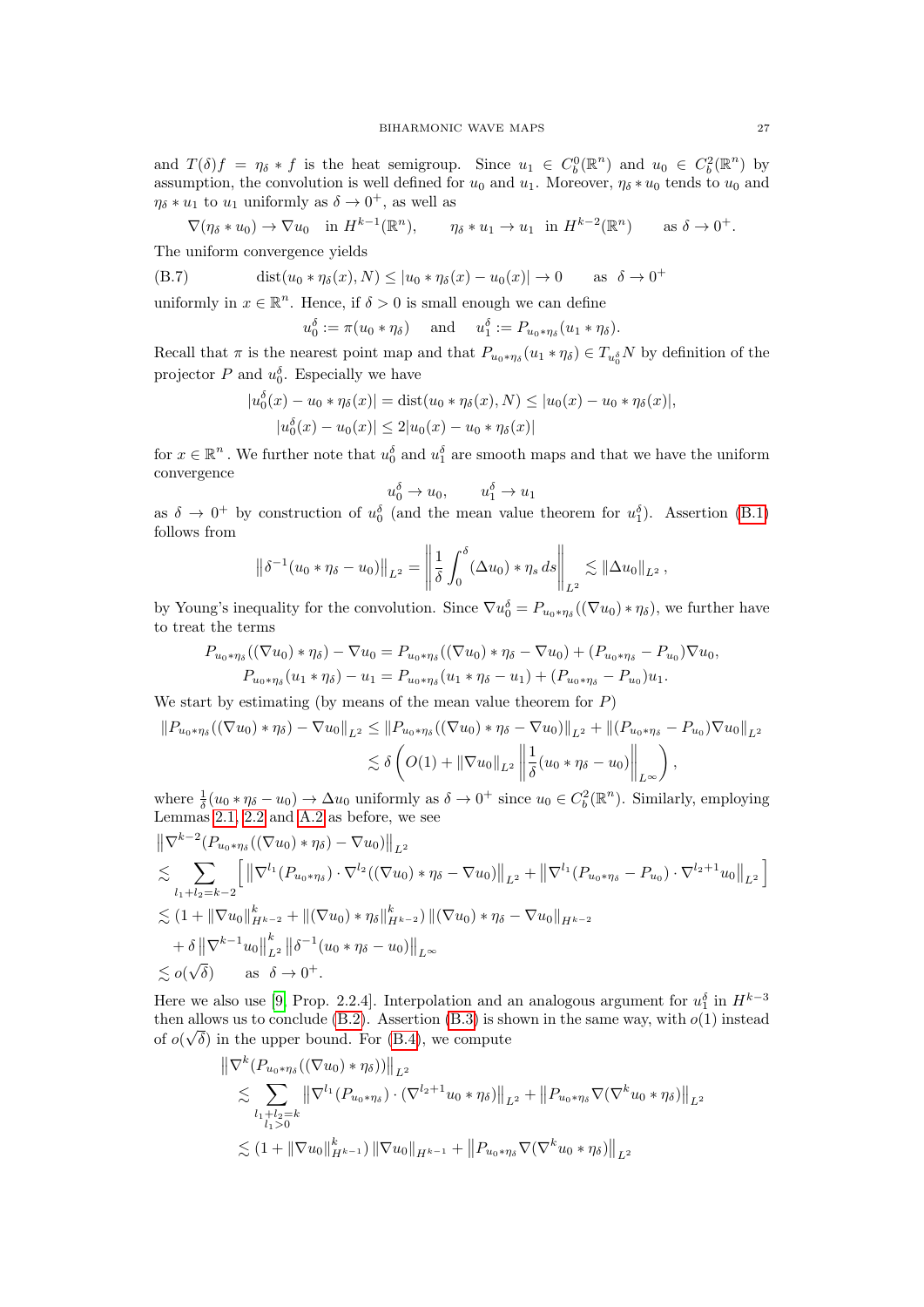as before. The last term is bounded via

$$
||P_{u_0*\eta_\delta}\nabla(\nabla^k u_0*\eta_\delta)||_{L^2}\lesssim ||(\nabla^k u_0)*\nabla(\eta_\delta)||_{L^2}\lesssim \frac{1}{\sqrt{\delta}}||\nabla u_0||_{H^{k-1}}
$$

again by Young's inequality. Similarly, the term  $\nabla^{k-1} u_1^{\delta}$  is estimated in  $L^2(\mathbb{R}^n)$ . The above reasoning also shows [\(B.5\)](#page-25-7) if we choose the constant  $C_0 > 0$  suitably. In order to prove [\(B.6\)](#page-25-2), similarly as above we compute

$$
||u_0^{\delta} - v_0^{\delta}||_{L^2} \lesssim ||\eta_{\delta} * (u_0 - v_0)||_{L^2} \lesssim ||u_0 - v_0||_{L^2}.
$$

by the mean value theorem and Young's inequality. Writing

$$
P_{u_0*\eta_\delta}((\nabla u_0)*\eta_\delta)-P_{v_0*\eta_\delta}((\nabla v_0)*\eta_\delta)
$$
  
=  $P_{u_0*\eta_\delta}((\nabla u_0)*\eta_\delta-(\nabla v_0)*\eta_\delta)+(P_{u_0*\eta_\delta}-P_{v_0*\eta_\delta})((\nabla v_0)*\eta_\delta),$ 

we deduce

$$
\|\nabla^{k-1}(P_{u_0*\eta_\delta}((\nabla u_0)*\eta_\delta)-P_{v_0*\eta_\delta}((\nabla v_0)*\eta_\delta))\|_{L^2}\n\lesssim \sum_{l_1+l_2=k-1} \|\nabla^{l_1}(P_{u_0*\eta_\delta})\cdot\nabla^{l_2}((\nabla u_0)*\eta_\delta-(\nabla v_0)*\eta_\delta)\|_{L^2}\n+\sum_{l_1+l_2=k-1} \|\nabla^{l_1}(P_{u_0*\eta_\delta}-P_{v_0*\eta_\delta})\cdot(\nabla^{l_2+1}v_0)*\eta_\delta\|_{L^2}\n\lesssim (1+\|\nabla u_0\|_{H^{k-1}}^k+\|\nabla v_0\|_{H^{k-1}}^k)\|\nabla u_0-\nabla v_0\|_{H^{k-1}}+\|\nabla^k v_0\|_{L^2}^k\|u_0-v_0\|_{L^\infty}\n\lesssim (1+\|\nabla u_0\|_{H^{k-1}}^k+R^k)\|\nabla u_0-\nabla v_0\|_{H^{k-1}}+\|\nabla^k v_0\|_{L^2}^k\|u_0-v_0\|_{H^k}\n\lesssim (1+\|\nabla u_0\|_{H^{k-1}}^k+R^k)\|\nabla u_0-\nabla v_0\|_{H^{k-1}},
$$

The claim [\(B.6\)](#page-25-2) then follows by interpolation and a proper choice of  $C_0 > 0$ . Finally the estimate for

$$
u_1^{\delta} - v_1^{\delta} = P_{u_0 * \eta_{\delta}}(u_1 * \eta_{\delta} - v_1 * \eta_{\delta}) + (P_{u_0 * \eta_{\delta}} - P_{v_0 * \eta_{\delta}})(v_1 * \eta_{\delta})
$$
  
works similarly.

<span id="page-27-0"></span>

APPENDIX C. ESTABLISHING THE IDENTITY  $(5.4)$ 

For  $f, g \in H^1(\mathbb{R}^n)$ ,  $h \in \mathbb{R}$  and  $i \in \{1, \ldots, n\}$  we set

$$
D_h^i f(x) = \frac{1}{h} (f(x + e_i h) - f(x)).
$$

Observe that  $D_h^i(fg)(x) = (D_h^i f)(x)g(x + e_i h) + f(x)(D_h^i g)(x)$ . Since we only use the product rule integrated over  $x \in \mathbb{R}^n$  and  $g(\cdot + he_i) \to g$  strongly in  $H^1$  as  $h \to 0$ , we drop the *h*-dependence in  $g(\cdot + e_i h)$  in the following calculation.

Let  $u$  be the solution of  $(2.1)$  obtained in Section [5.](#page-14-0) We compute

$$
\frac{1}{2} \frac{d}{dt} \left( \left\| D_h^i \nabla^{k-3} u_t \right\|_{L^2}^2 + \left\| D_h^i \nabla^{k-1} u \right\|_{L^2}^2 \right) = \int_{\mathbb{R}^n} D_h^i \nabla^{k-3} \left( (I - P_u) \mathcal{N}(u) \right) \cdot D_h^i \nabla^{k-3} u_t \, dx \n= \sum_{l=1}^{k-3} \int_{\mathbb{R}^n} D_h^i (\nabla^l (I - P_u) \star \nabla^{k-3-l} \mathcal{N}(u)) \cdot D_h^i \nabla^{k-3} u_t \, dx \n+ \int_{\mathbb{R}^n} D_h^i (I - P_u) \nabla^{k-3} \mathcal{N}(u) \cdot D_h^i \nabla^{k-3} u_t \, dx + \int_{\mathbb{R}^n} D_h^i \nabla^{k-3} \mathcal{N}(u) \cdot (I - P_u) D_h^i \nabla^{k-3} u_t \, dx \n= \sum_{l=1}^{k-3} \int_{\mathbb{R}^n} D_h^i (\nabla^l (I - P_u) \star \nabla^{k-3-l} \mathcal{N}(u)) \cdot D_h^i \nabla^{k-3} u_t \, dx \n+ \int_{\mathbb{R}^n} D_h^i (I - P_u) \nabla^{k-3} \mathcal{N}(u) \cdot D_h^i \nabla^{k-3} u_t \, dx + \int_{\mathbb{R}^n} D_h^i (\nabla^{k-3} \mathcal{N}(u) \cdot (I - P_u) D_h^i \nabla^{k-3} u_t) \, dx \n+ \int_{\mathbb{R}^n} \nabla^{k-3} \mathcal{N}(u) \cdot D_h^i (D_h^i (I - P_u) \nabla^{k-3} u_t) \, dx
$$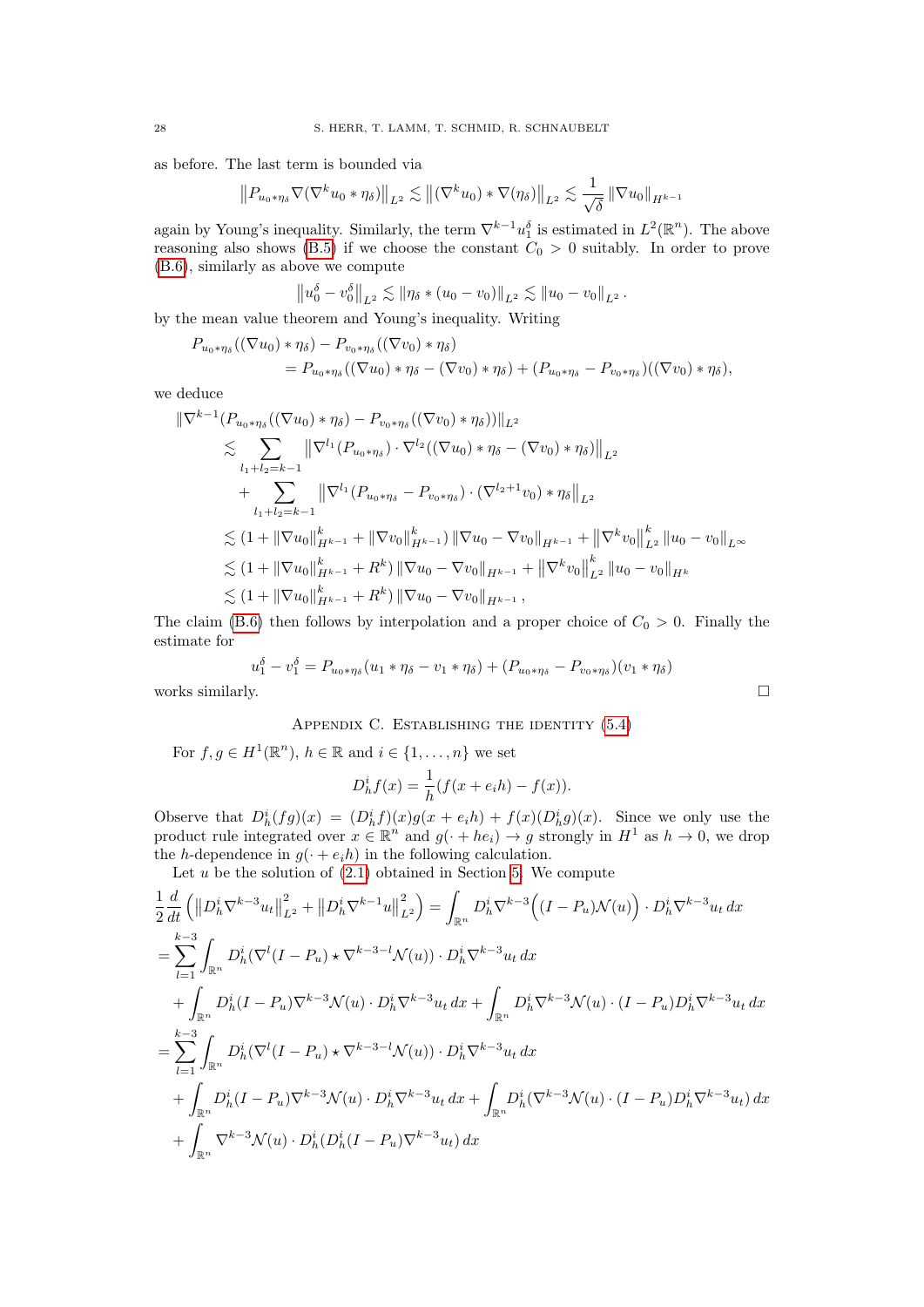$$
+\sum_{l=1}^{k-3}\int_{\mathbb{R}^n}\nabla^{k-3}\mathcal{N}(u)\cdot(D_h^i)^2(\nabla^l(I-P_u)\star\nabla^{k-3-l}u_t)\,dx=:\int_{\mathbb{R}^n}T_h^i(u)\,dx,
$$

where the second identity follows from  $(I - P_u)u_t = 0$ . For a fixed time  $t \in [0, T_m)$ , the regularity of u yields the limit

$$
\lim_{h \to 0} \int_{\mathbb{R}^n} T_h^i(u(t)) dx = \sum_{l=1}^{k-3} \int_{\mathbb{R}^n} \partial_{x_i} (\nabla^l (I - P_u) \star \nabla^{k-3-l} \mathcal{N}(u)) \cdot \nabla^{k-3} \partial_{x_i} u_t dx \n- \int_{\mathbb{R}^n} dP_u(\partial_{x_i} u, \nabla^{k-3} \mathcal{N}(u)) \cdot \nabla^{k-3} \partial_{x_i} u_t dx \n- \int_{\mathbb{R}^n} \nabla^{k-3} \mathcal{N}(u) \cdot \partial_{x_i} (dP_u(\partial_{x_i} u, \nabla^{k-3} u_t)) dx \n+ \sum_{l=1}^{k-3} \int_{\mathbb{R}^n} \nabla^{k-3} \mathcal{N}(u) \cdot \partial_{x_i}^2 (\nabla^l (I - P_u) \star \nabla^{k-3-l} u_t) dx \n=: \int_{\mathbb{R}^n} T^i(u(t)) dx.
$$

Here we also used that

$$
\int_{\mathbb{R}^n} D_h^i (\nabla^{k-3} \mathcal{N}(u) \cdot (I - P_u) D_h^i \nabla^{k-3} u_t) dx \to 0 \quad \text{as} \quad h \to 0
$$

by Gauss' Theorem. Estimating as in Section [4,](#page-9-0) we derive

$$
\left| \int_{\mathbb{R}^n} T^i(u(t)) dx \right| \lesssim \sup_{s \in [0,T]} (1 + \|\nabla u(s)\|_{H^{k-1}}^{2k} + \|u_t(s)\|_{H^{k-2}}^{2k}) (\|\nabla u(s)\|_{H^{k-1}}^2 + \|u_t(s)\|_{H^{k-2}}^2).
$$

for  $t \in [0, T]$  and  $T < T_m$ . In the limit  $h \to 0$  it follows

$$
\left\|\nabla^{k-3}\partial_{x_i}u_t\right\|_{L^2}^2 + \left\|\nabla^{k-1}\partial_{x_i}u\right\|_{L^2}^2 = 2\int_0^t \int_{\mathbb{R}^n} T^i(u(s)) \, dx \, ds + \left\|\nabla^{k-3}\partial_{x_i}u_1\right\|_{L^2}^2 + \left\|\nabla^{k-1}\partial_{x_i}u_0\right\|_{L^2}^2
$$

by dominated convergence. The right-hand side is continuous in  $t$ , and hence the highest derivatives  $\nabla^k u_t, \nabla^{k-2} u : [0, T_m) \to L^2$  are continuous, since we already know their weak continuity. Finally, summing over  $i = 1, ..., n$  and estimating  $T^{i}(u)$  as in Section [4,](#page-9-0) we conclude the blow-up criterion from  $(1.8)$  for the solution  $u$ .

#### **REFERENCES**

- <span id="page-28-1"></span>1. Richard Courant and David Hilbert. Methods of mathematical physics. Vol. I. Interscience Publishers, Inc., New York, N.Y., 1953
- <span id="page-28-2"></span>2. Ioan Bejenaru, Alexandru D. Ionescu, Carlos E. Kenig and Daniel Tataru. Global Schrödinger maps in dimensions  $d \geq 2$ : small data in the critical Sobolev spaces. Ann. of Math. (2), 173(3): 1443–1506, 2011.
- <span id="page-28-5"></span>3. Robert Denk and Roland Schnaubelt. A structurally damped plate equation with Dirichlet-Neumann boundary conditions. J. Differential Equations, 259(4):1323–1353, 2015.
- <span id="page-28-10"></span>4. M. Burak Erdogan and Nikolaos Tzirakis. Dispersive Partial Differential Equations: Wellposedness and Applications. Cambridge University Press, 2016.
- <span id="page-28-4"></span>5. Jishan Fan and Tohru Ozawa. On regularity criterion for the 2D wave maps and the 4D biharmonic wave maps. In Current advances in nonlinear analysis and related topics, volume 32 of GAKUTO Internat. Ser. Math. Sci. Appl., pages 69–83. Gakkotosho, Tokyo, 2010.
- <span id="page-28-0"></span>6. Sebastian Herr, Tobias Lamm, and Roland Schnaubelt, Biharmonic wave maps into spheres. to appear in Proc. Amer. Math. Soc.
- <span id="page-28-8"></span>7. Carlos Kenig, Tobias Lamm, Daniel Pollack, Gigliola Staffilani, and Tatiana Toro. The Cauchy problem for Schrödinger flows into Kähler manifolds. Discrete Contin. Dyn. Syst., 27(2):389-439, 2010.
- <span id="page-28-6"></span>8. Irena Lasiecka and Roberto Triggiani. Control theory for partial differential equations: continuous and approximation theories. I. Cambridge University Press, Cambridge, 2000.
- <span id="page-28-9"></span>9. Alessandra Lunardi. Analytic semigroups and optimal regularity in parabolic. Birkhäuser/ Springer Basel AG, Basel, 1995.
- <span id="page-28-7"></span>10. Alessandra Lunardi. Interpolation theory. Edizioni della Normale, Pisa, 2018. Third edition.
- <span id="page-28-3"></span>11. Andrea Nahmod, Atanas Stefanov and Karen Uhlenbeck. On Schrödinger maps. Comm. Pure Appl. Math., 56(1): 114–151, 2003.